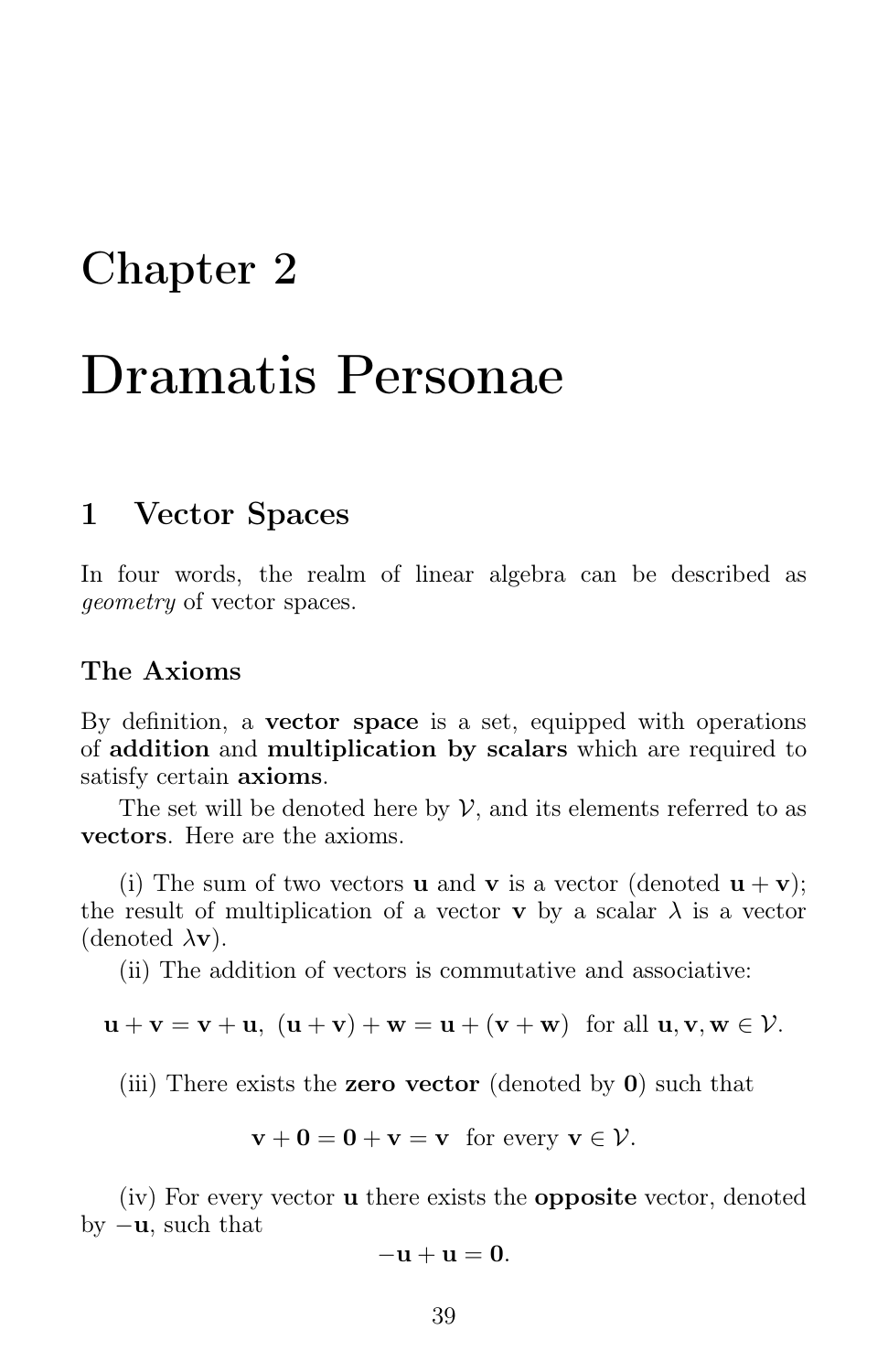(v) Multiplication by scalars is distributive: For all vectors  $\mathbf{u}, \mathbf{v}$ and scalars  $\lambda, \mu$  we have

$$
(\lambda + \mu)(\mathbf{u} + \mathbf{v}) = \lambda \mathbf{u} + \lambda \mathbf{v} + \mu \mathbf{u} + \mu \mathbf{v}.
$$

(vi) Multiplication by scalars is associative in the following sense: For every vector **u** and all scalars  $\lambda, \mu$  we have:

$$
(\lambda \mu) \mathbf{u} = \lambda(\mu \mathbf{u}).
$$

(vii) Multiplication by scalars 0 and 1 acts on every vector u as

$$
0\mathbf{u}=\mathbf{0}, \ \ 1\mathbf{u}=\mathbf{u}.
$$

We have to add to this definition the following comment about scalars. Taking one of the sets  $\mathbb R$  or  $\mathbb C$  of real or complex numbers on the role of scalars one obtains the definition of real vector spaces or complex vector spaces. In fact these two choices will suffice for all our major goals. The reader may assume that we use the symbol K to cover both cases  $\mathbb{K} = \mathbb{R}$  and  $\mathbb{K} = \mathbb{C}$  in one go.

On the other hand, any field  $\mathbb K$  qualifies on the role of the set of scalars, and this way one arrives at the notion of K-vector spaces. Our general theory works verbatim in this more abstract setting. Therefore, after the following (optiona) digression on fields, the reader may choose to assume that K stands for an arbitrary field of scalars.

### Fields

By a **field** one means a set  $K$  equipped with two operations: addition and multiplication. Both are assumed to be commutative and associative, and satisfying the distributive law:  $a(b + c) = ab + ac$ . Besides, it is required that there exist elements 0 and  $1 \neq 0$  such that  $a + 0 = a$  and  $1a = a$  for all  $a \in \mathbb{K}$ . Then, it is required that every  $a \in \mathbb{K}$  has the opposite  $-a$  such that  $-a + a = 0$ , and that every non-zero  $a \in \mathbb{K}$  has its *inverse*  $a^{-1}$  such that  $a^{-1}a = 1$ . To the examples of fields  $\mathbb C$  and  $\mathbb R$ , we can add (omitting many other available examples): the field Q of rational numbers; the field  $A \subset \mathbb{C}$  of all **algebraic numbers** (i.e. roots of polynomials in one variable with rational coefficients); the field  $\mathbb{Z}_p$  of integers modulo a given prime number p (see Exercises). For instance, the set  $\mathbb{Z}_2 = \{0, 1\}$ of remainders modulo 2 with the usual arithmetic of remainders  $(0+0=0=1+1,$  $0 + 1 = 1 = 1 + 0$ ,  $0 \cdot 0 = 1 \cdot 0 = 0 \cdot 1 = 0$ ,  $1 \cdot 1 = 1$  can be taken on the role of scalars. This gives rise to the definition of  $\mathbb{Z}_2$ -vector spaces useful in computer science and logic.

To reiterate: it is essential that division by all non-zero scalars is defined. Therefore the set  $\mathbb{Z}$  of all integers and the set  $\mathbb{K}[x]$  of all polynomials in one indeterminate x with coefficients in a field  $\mathbb K$  are not fields, and do not qualify on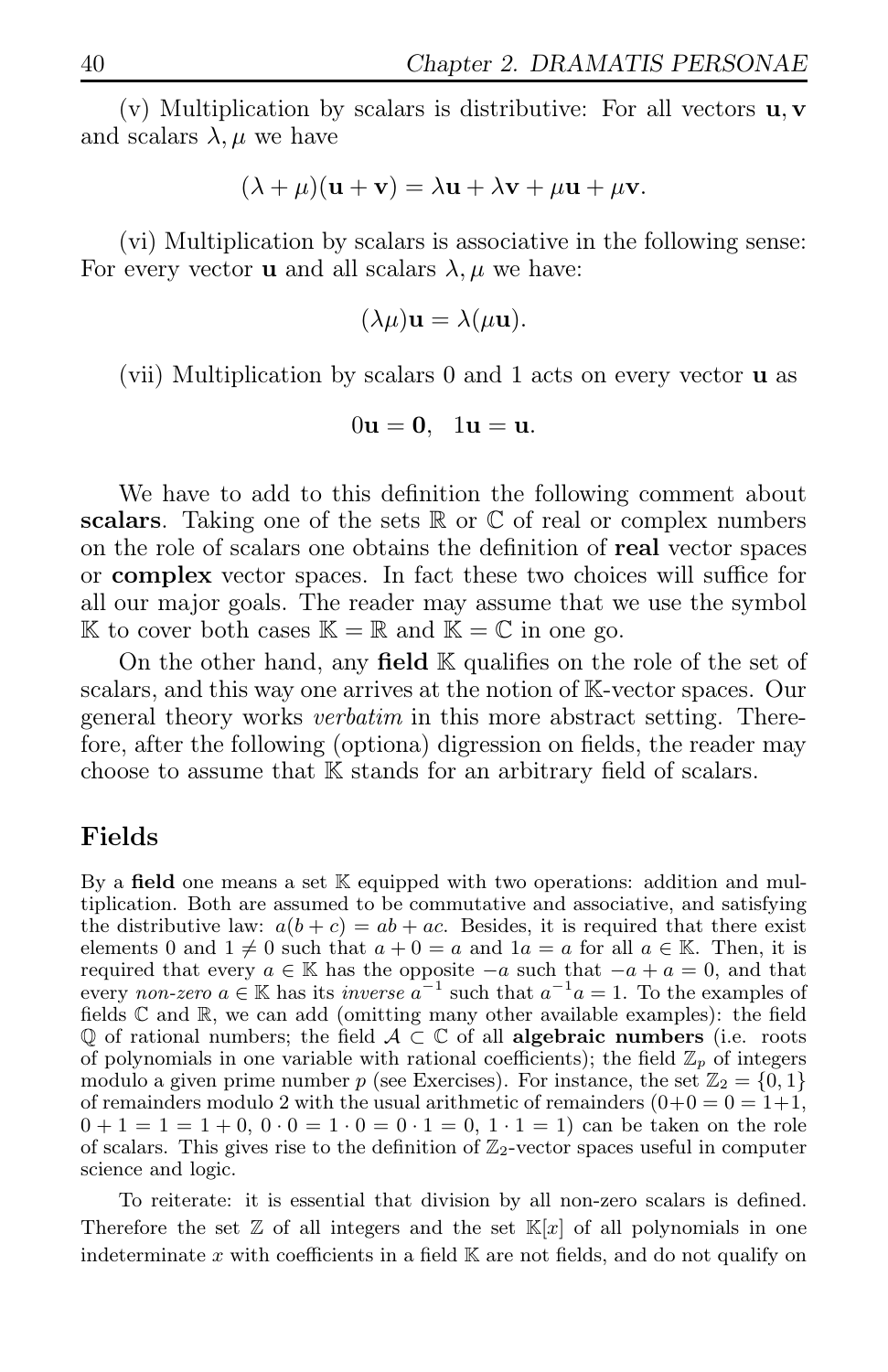the role of scalars in the definition of vector spaces, because the division is not always possible. However the field  $\mathbb{Q}$  of all rational numbers and the field  $\mathbb{K}(x)$ of all rational functions with coefficients in a field K are O.K.

#### *EXERCISES*

103. Can a field have only one element?  $\frac{1}{2}$ 

104. Verify that  $\mathbb{Z}_2$  is a field.

*105.* Prove uniqueness of the zero element, the unit element, the opposite and the inverse to a given element.  $\frac{1}{7}$ 

*106.* Given two integers a and  $b > 0$ , let q and r be respectively the quotient and remainder from the division of a by b, i.e.  $a = qb + r$ , where  $0 \le r \le b$ . Show that the set of common divisors of a and b coincides with the set of common divisors of  $b$  and  $r$ .

**107.** Prove that for any two integers a and b, there exists an integer  $d > 0$  (often denoted  $(a, b)$  and called the **greatest common divisor** of a and b) such that the set of common divisors of a and b coincides with the set of all divisors of d.  $\checkmark$ 

**108.** Prove that the greatest common divisor  $(a, b)$  of two integers a and b is representable in the form  $d = ka + lb$ , where k, l are some integers.  $\checkmark$ 

*109.* Let n be a positive integer. Call integers a and b congruent modulo n (and write  $a \equiv b \mod n$ ) if  $a - b$  is divisible by n. Prove that if  $a \equiv b \mod n$ and  $a' \equiv b' \mod n$  then  $a + a' \equiv b + b' \mod n$  and  $ab \equiv a'b' \mod n$ .

**110.** Denote by  $\mathbb{Z}_n$  the set of congruence classes of integers modulo n. Show that addition and multiplication of integers descends to the addition and multiplication on  $\mathbb{Z}_n$ .  $\frac{1}{2}$ 

111. How many elements does  $\mathbb{Z}_n$  have?  $\checkmark$ 

112. Find all invertible elements and their multiplicative inverses in  $\mathbb{Z}_5$ .

113. The same for  $\mathbb{Z}_8$ .  $\checkmark$ 

*114.* Prove that the congruence class of an integer a has a multiplicative inverse in  $\mathbb{Z}_n$  if and only if a is relatively prime to n.  $\sharp$ 

**115.** Prove that  $\mathbb{Z}_n$  is a field if and only if n is prime.

*116.* By definition, a **homomorphism**  $f : \mathbb{F} \to \mathbb{K}$  is a map respecting the operations:  $f(a + b) = f(a) + f(b)$  and  $f(ab) = f(ab) = f(a)f(b)$  for all  $a, b \in \mathbb{F}$ . Prove that a non-zero homomorphism between two fields is necessarily injective.  $\frac{1}{7}$ 117. Show that numbers  $a + b\sqrt{2}$ , where  $a, b \in \mathbb{Q}$ , form a subfield in  $\mathbb{R}$ .

118. Prove that every field K contains a unique subfield isomorphic to  $\mathbb Q$  or one of  $\mathbb{Z}_p$ , where p is prime. (One calls K a fields of **characteristic** p in the latter case, and of characteristic 0 in the former.)  $\frac{1}{2}$ 

119.<sup> $\star$ </sup> Show that there is a field  $\mathbb{F}_4$  of four elements.  $\sharp$ 

**120.** Find all roots of the polynomial  $x^2 + x + 1$  in  $\mathbb{F}_4$ .  $\sharp$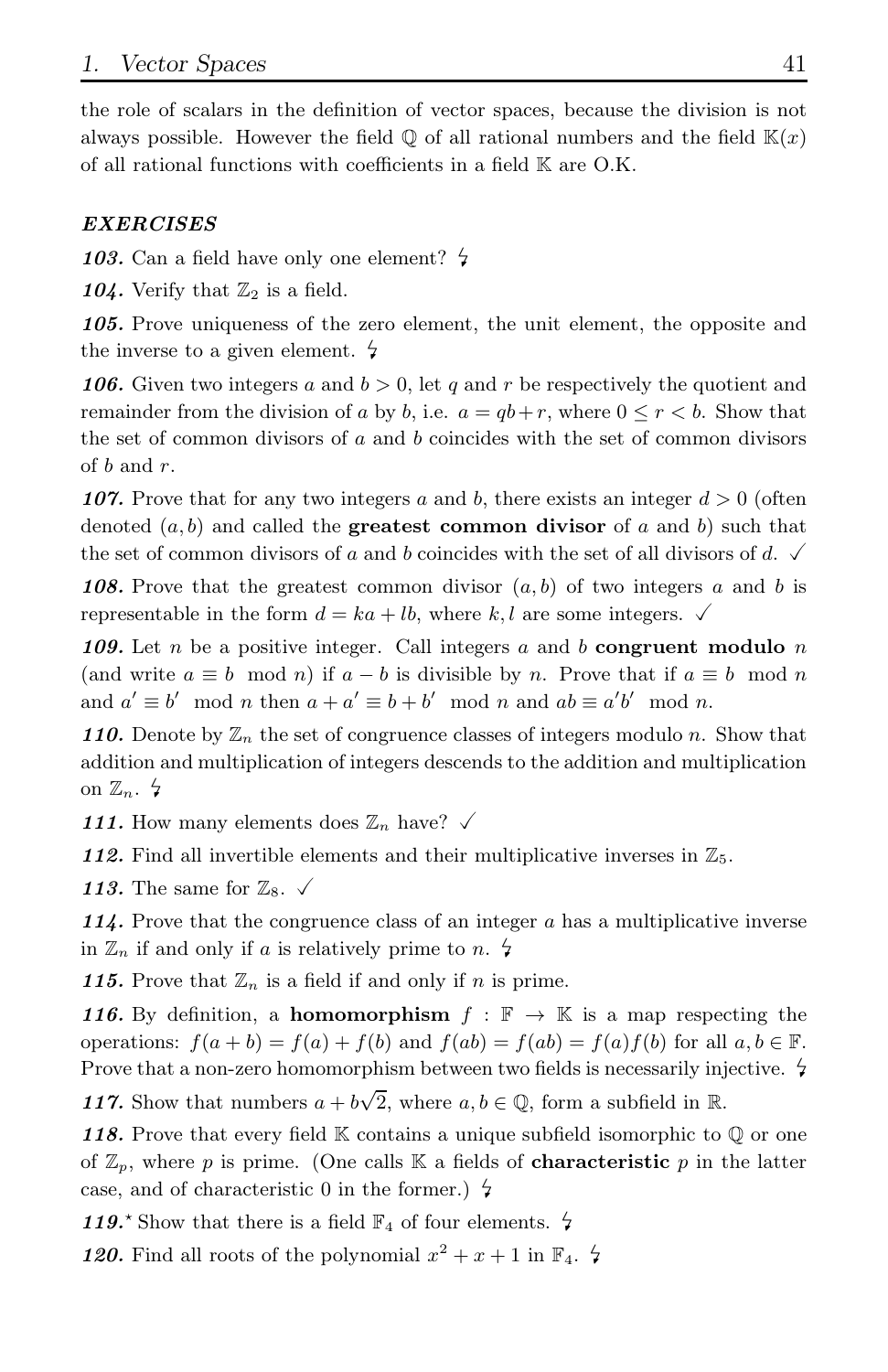### A Proof

From the axioms, all further properties of vectors are derived. As an illustration, let us prove that

$$
-\mathbf{u} = (-1)\mathbf{u} \text{ for all } \mathbf{u}.
$$

Indeed,  $1 + (-1) = 0$ . By the axiom (vii),  $0\mathbf{u} = \mathbf{0}$ , and hence  $\mathbf{0} =$  $(1 + (-1))\mathbf{u} = \mathbf{u} + (-1)\mathbf{u}$ , where we applied the distributive law (v) and  $1u = u$  from (vii). Now we add  $-u$  to both sides, to find  $-\mathbf{u} + \mathbf{0} = -\mathbf{u}$  (by (iii)) on the left, and

$$
-\mathbf{u} + (\mathbf{u} + (-1)\mathbf{u}) = (-\mathbf{u} + \mathbf{u}) + (-1)\mathbf{u} = \mathbf{0} + (-1)\mathbf{u} = (-1)\mathbf{u}
$$

(consecutively by (ii), (iv), and (iii)) on the right. Thus  $-\mathbf{u} = (-1)\mathbf{u}$ .

Such derivations might be a fun and useful game, but this is not the purpose of introducing the notion of a vector space, nor are the axioms "absolute truth accepted without proof." The abstract axiomatic definition of vector spaces is in fact a unification device: it allows one to study many examples at once without the need to reiterate the same derivations. Yet, to apply general conclusions, the validity of the axioms needs to be verified in each example separately. The axioms are modeleled, of course, on the properties of geometric vectors. However, to justify the axiomatic approach, at least one more example is needed. It will be provided shortly.

#### *EXERCISES*

121. Prove that in a vector space, the zero vector is unique.  $\frac{1}{2}$ 

122. Prove that the opposite of each vector is unique.  $\frac{1}{2}$ 

*123.* Give an example of a "vector space" that satisfies all axioms except the last one:  $1u = u$  for all  $u$ .  $\frac{1}{2}$ 

124. Prove that the axiom:  $0\mathbf{u} = \mathbf{0}$  for all  $\mathbf{u}$ , in the definition of vector spaces is redundant, i.e. can be derived from the remaining axioms.  $\frac{1}{2}$ 

 $\mathbb{K}^n$ 

Let  $n$  be a non-negative integer. The set of all *columns* of height n whose entries are elements of K is denoted by  $\mathbb{K}^n$  (i.e.  $\mathbb{R}^n$  is the set of such columns of real numebrs, and  $\mathbb{C}^n$  of complex). It is equipped with the operations of termwise addition and multiplica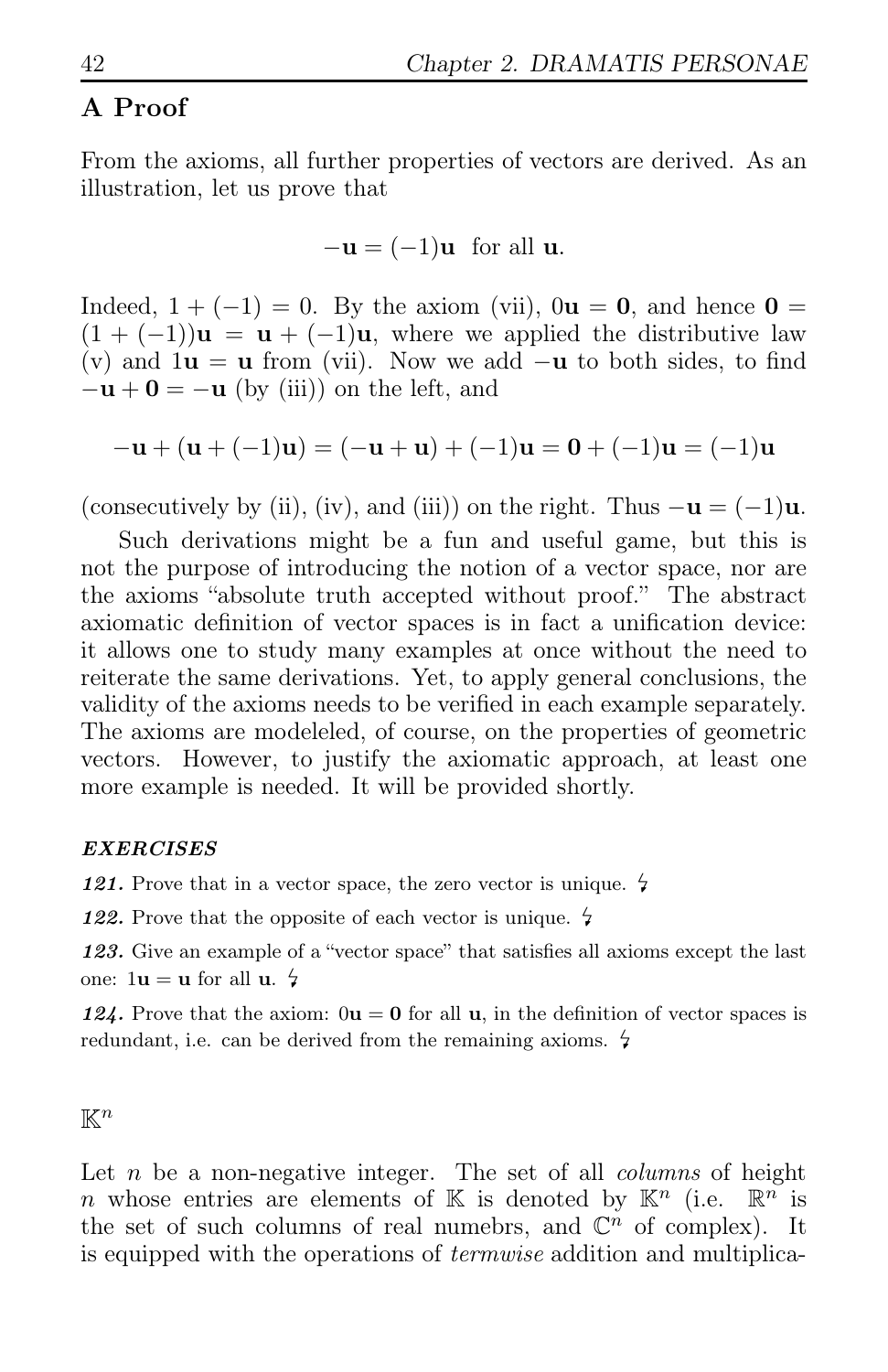tion by scalars:

$$
\begin{bmatrix} x_1 \\ \vdots \\ x_n \end{bmatrix} + \begin{bmatrix} y_1 \\ \vdots \\ y_n \end{bmatrix} := \begin{bmatrix} x_1 + y_1 \\ \vdots \\ x_n + y_n \end{bmatrix}, \quad \lambda \begin{bmatrix} x_1 \\ \vdots \\ x_n \end{bmatrix} := \begin{bmatrix} \lambda x_1 \\ \vdots \\ \lambda x_n \end{bmatrix}.
$$

We leave it as an exercise for the reader to verify that the set  $\mathbb{K}^n$ equipped with these operations satisfies all the axioms of a K-vector space. It is called the **standard coordinate space**, (or  $n$ -space, its elements  $\mathbf{x}, \mathbf{y} \in \mathbb{K}^n$  are called **coordinate vectors** (or *n*-**vectors**), and their components  $x_i, y_i \in \mathbb{K}$  coordinates of the vectors. In paticular, the vector all of whose coordinates are zeros plays the role of the vector 0.

### Subspaces

A non-empty subset  $W \subset V$  in a vector space V is called a **linear sub**space (or vector subspace, or simply subspace), if it is closed with respect to the operations of addition of vectors and multiplication by scalars, i.e. for all  $\mathbf{u}, \mathbf{v} \in \mathcal{W}$  and all  $\lambda, \mu \in \mathbb{K}$ , we have  $\lambda \mathbf{u} + \mu \mathbf{v} \in \mathcal{W}$ . In this case,  $W$  forms a vector space on its own. Indeed, using the assumption that  $W$  is non-empty, we can pick an element  $w$  in it, multiply it by scalar 0, and conclude that vector  $\mathbf{0} = 0\mathbf{w}$  lies in W. Furthermore, for any  $\mathbf{w} \in \mathcal{W}$ , we find that  $-\mathbf{w} = (-1)\mathbf{w}$  also lies in W. Consequently, W forms a vector space on its own. All other axioms are satisfied for elements of  $W$  bacause they are satisfied for all elements in the ambient space  $\mathcal V$ .

In practice, the spaces  $\mathbb{K}^n$  and their linear subspaces form a supply of examples of vector spaces suficient for our goals.

#### *EXERCISES*

**125.** Show that in  $\mathbb{K}[x]$ , polynomials of degree n do not form a subspace, but polynomials of degree  $\leq n$  do.

*126.* Prove that intersection of subspaces is a subspace.

*127.* Show that the union of two subspaces is a subspace if and only if one of the subspaces contains the other.

### Morphisms

The modern math ideology requires that mathematical entities are organized into categories. This means that in addition to specifying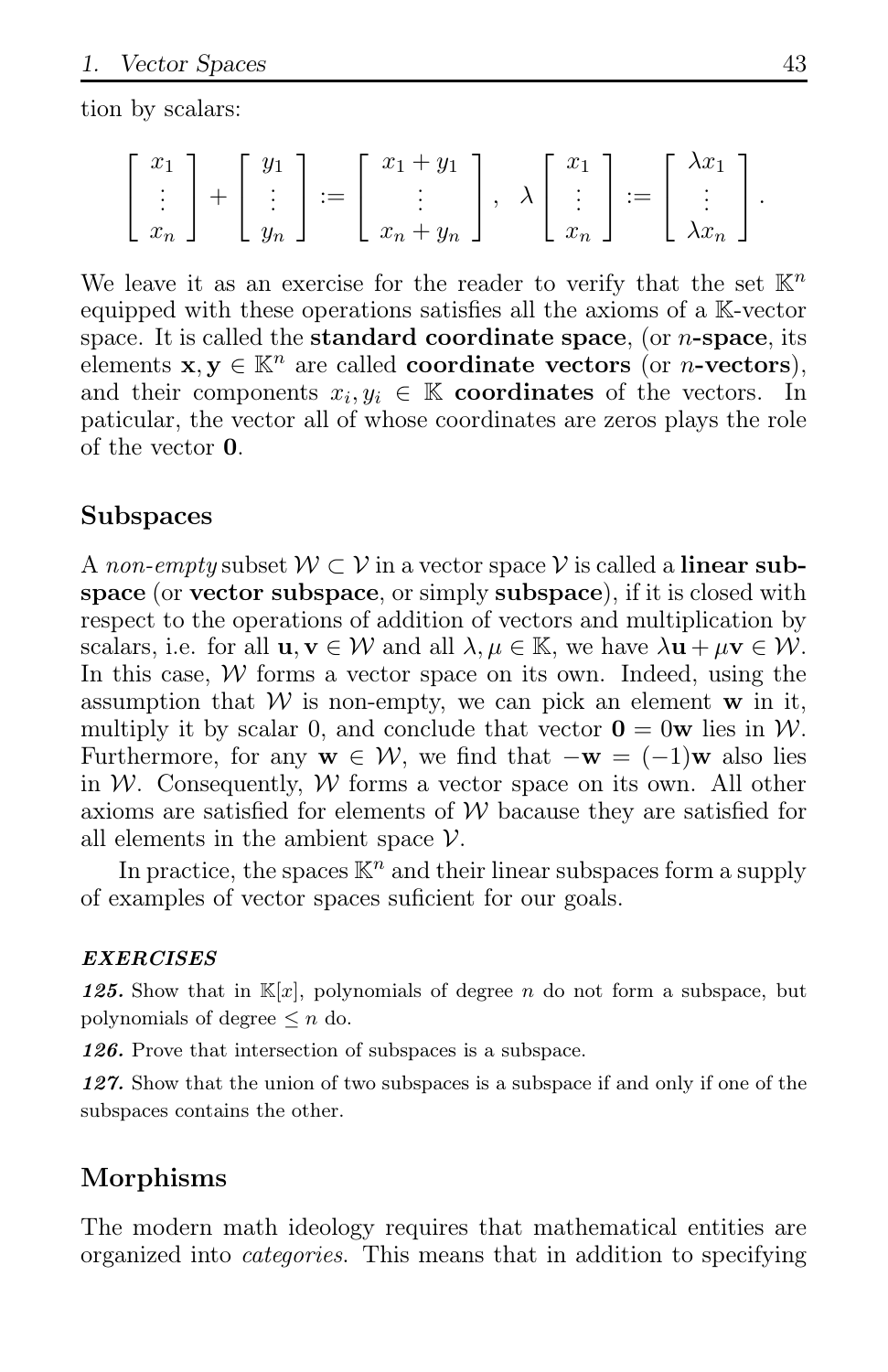objects of interest, one should also specify morphisms, i.e. maps between them. The **category of vector spaces** is obtained by taking vector spaces for objects, and linear maps for morphisms.

By definition, a function  $A: V \to W$  from a vector space V to a vector space  $W$  is called a **linear map** if it *respects* the operations with vectors, i.e. if it maps linear combinations of vectors to linear combinations of their images with the same coefficients:

 $A(\lambda \mathbf{u} + \mu \mathbf{v}) = \lambda A \mathbf{u} + \mu A \mathbf{v}$  for all  $\mathbf{u}, \mathbf{v} \in \mathcal{V}$  and  $\lambda, \mu \in \mathbb{K}$ .

With a linear map  $A: V \to W$ , one associates two subspaces, one in  $V$ , called the **null space**, or the **kernel** of A and denoted Ker A, and the other in W, called the **range** of A and denoted  $A(V)$ :

$$
\begin{aligned} \text{Ker } A &:= \{ \mathbf{v} \in \mathcal{V} : A\mathbf{v} = \mathbf{0} \}, \\ A(\mathcal{V}) &:= \{ \mathbf{w} \in \mathcal{W} : \mathbf{w} = A\mathbf{v} \text{ for some } \mathbf{v} \in \mathcal{V} \}. \end{aligned}
$$

A linear map is injective, i.e. maps different vectors to different ones, exactly when its kernel is trivial. Indeed, if Ker  $A \neq \{0\}$ , then it contains non-zero vectors mapped to the same point  $\mathbf{0}$  in W as  $\mathbf{0}$ from  $V$ . This makes the map A non-injective. Vice versa, if A is non-injective, i.e. if  $A\mathbf{v} = A\mathbf{v}'$  for some  $\mathbf{v} \neq \mathbf{v}'$ , then  $\mathbf{u} = \mathbf{v} - \mathbf{v}' \neq \mathbf{0}$ lies in Ker A. This makes the kernel nontrivial.

When the range of a map is the whole target space,  $A(V) = W$ , the map is called **surjective**. If a linear map  $A: V \rightarrow W$  is bijective, i.e. both injective and surjective, it establishes a one-to-one correspondence between  $V$  and  $W$  in a way that respects vector operations. Then one says that A establishes an isomorphism between the vector spaces  $V$  and  $W$ . Two vector spaces are called **isomorphic** (written  $\mathcal{V} \cong \mathcal{W}$ ) if there exists an isomorphism between them.

### Direct Sums

The are many constructions of making new vector spaces from given ones. Here is one which will be used most frequently (see Figure 23).

Given two vector spaces V and W, their direct sum  $V \oplus W$  is defined as the set of all ordered pairs  $(v, w)$ , where  $v \in V$ ,  $w \in W$ , equipped with the component-wise operations:

$$
\lambda(\mathbf{v},\mathbf{w})=(\lambda\mathbf{v},\lambda\mathbf{w}),\ \ (\mathbf{v},\mathbf{w})+(\mathbf{v}',\mathbf{w}')=(\mathbf{v}+\mathbf{v}',\mathbf{w}+\mathbf{w}').
$$

Of course, one can similarly define the direct sum of several vector spaces. E.g.  $\mathbb{K}^n = \mathbb{K}^1 \oplus \cdots \oplus \mathbb{K}^1$  (*n* times).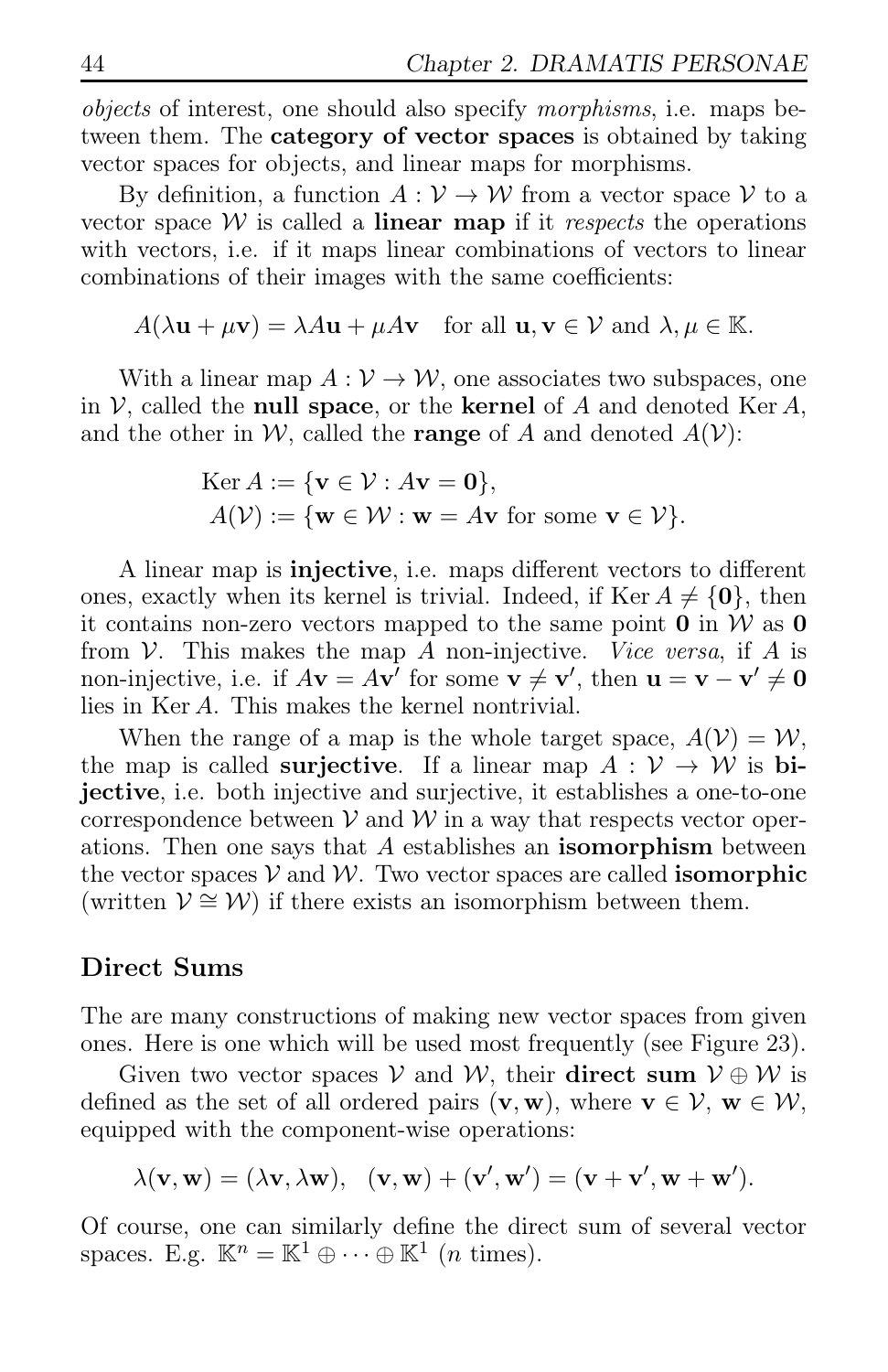**Example 1.** Given a linear map  $A: V \rightarrow W$ , its **graph** is defined as a subspace in the direct sum  $\mathcal{V} \oplus \mathcal{W}$ :

Graph 
$$
A = \{(\mathbf{v}, \mathbf{w}) \in \mathcal{V} \oplus \mathcal{W} : \mathbf{w} = A\mathbf{v}\}.
$$

### Affine Subspaces

Adding to all vectors of a subspace  $W \subset V$  a fixed vector,  $v \in V$ , we construct an **affine subspace** (let us denote it  $v + W$ ) parallel to  $\mathcal{W}$ :

$$
\mathbf{v} + \mathcal{W} = \{ \mathbf{v} + \mathbf{w} \mid \mathbf{w} \in \mathcal{W} \}.
$$

In other words (Figure 24),  $\mathbf{v} + \mathcal{W}$  is obtained from W by translation though the vector **v**. When **v** lies in  $W$ , the resulting affine subspace is linear as it coincides with W. When **v** is not from  $W$ , the resulting affine subspace has no common points with  $W$  (check it!), and is not linear (e.g. because  $0 \notin v+W$ ). Yet it is often necessary to deal with such subspaces. For example, if  $A: V \rightarrow U$  is a linear map, then for any point **u** in the range of A, the inverse image  $A^{-1}(\mathbf{u})$  is an affine subspace in  $V$  parallel to the kernel of A. Indeed, if  $\mathbf{v} \in A^{-1}(\mathbf{u})$ , then all other vectors  $\mathbf{v}'$  mapped by A to **u** are obtained by adding to **v** all vectors from the kernel:  $A(\mathbf{v}') = \mathbf{u}$  if and only if  $A(\mathbf{v}' - \mathbf{v}) = \mathbf{0}$ .



Figure 23. Direct sum

Figure 24. Affine subspace

### The Dual Space

Let  $\mathcal{V}^*$  denote the set of all linear functions<sup>1</sup> from a given K-vector space V to the filed of scalars, i.e. functions  $\mathbf{a}: \mathcal{V} \to \mathbb{K}$  such that

$$
\mathbf{a}(\lambda \mathbf{u} + \mu \mathbf{v}) = \lambda \mathbf{a}(\mathbf{u}) + \mu \mathbf{a}(\mathbf{v})
$$

for all  $\mathbf{u}, \mathbf{v} \in \mathcal{V}$  and all  $\lambda, \mu \in \mathbb{K}$ . It is not hard to check that sums of linear functions are linear, and a scalar multiple of a linear function is also linear. Moreover the set  $\mathcal{V}^*$  equipped with such pointwise

<sup>&</sup>lt;sup>1</sup>They are also called **linear forms** on  $V$ .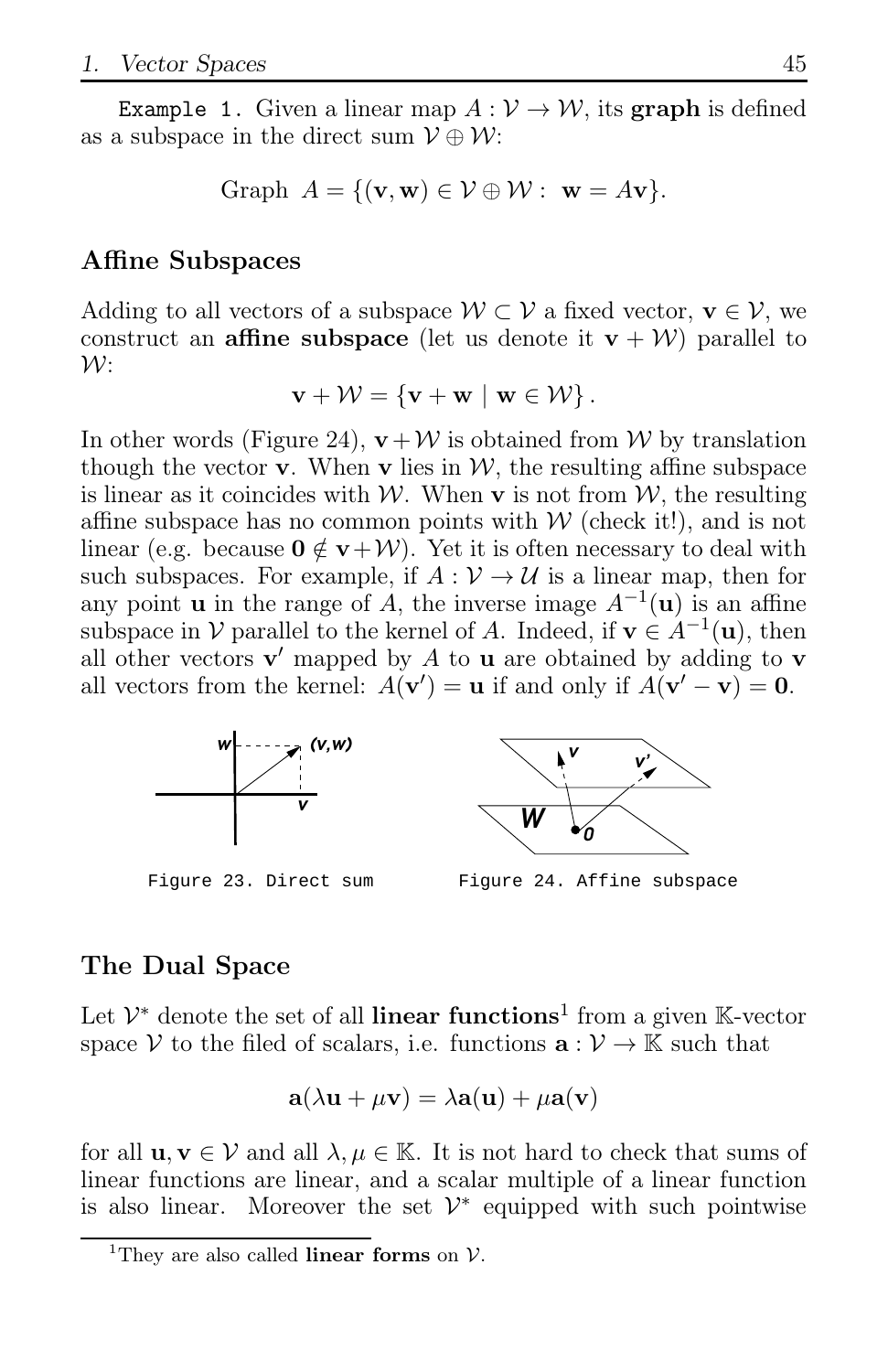operations of addition of linear functions and their multiplication by scalars forms a K-vector space. It is called the **dual space** of  $V$ .

Example 2. Coordinates  $x_1, \ldots, x_n$  on the standard coordinate space  $\mathbb{K}^n$  are examples of linear forms on  $\mathbb{K}^n$ . Their linear combinations  $a_1x_1 + \cdots + a_nx_n$  with coefficients  $a_1, \ldots, a_n \in \mathbb{K}$  are also linear forms. In fact, as we will find out soon, all linear form on  $\mathbb{K}^n$  are so described.

#### *EXERCISES*

*128.* Show that a map  $A: V \to W$  is linear if and only if  $A(\mathbf{u} + \mathbf{v}) = A\mathbf{u} + A\mathbf{v}$ and  $A(\lambda \mathbf{u}) = \lambda A \mathbf{u}$  for all  $\mathbf{u}, \mathbf{v}$  in V and all  $\lambda \in \mathbb{K}$ .

*129.* Prove that rotation about the origin is a linear map from the plane to itself.

130. Show that every linear form on the coordinate  $(x, y)$ -plane is a linear combination of the coordinates:  $\alpha x + \beta y$ .

131. Establish an isomorphism between  $\mathbb{K}^m \oplus \mathbb{K}^n$  and  $\mathbb{K}^{m+n}$ .

132. Show that  $(\mathcal{V} \oplus \mathcal{W})^* = \mathcal{V}^* \oplus \mathcal{W}^*$ .  $\sharp$ 

133. Prove that for a linear map  $A: V \to W$ , Ker  $A = (\text{Graph } A) \cap V$ .

134. Describe all affine subspaces in geometric 3D space.  $\sqrt{ }$ 

135<sup>\*</sup> Prove that the intersection of two affine subspaces, parallel to given linear ones, if non-empty, is an affine subspace parallel to the intersection of the given linear subspaces.  $\frac{1}{2}$ 

### Further Examples of Vector Spaces

The axiomatic definition of vector spaces is *doubly* abstract: not only it neglects to specify the set  $V$  of vectors, but it does not even tell us anything explicit about the nature of the operations of addition of vectors and multiplication of vectors by scalars. To find various examples of vector spaces we should figure out which operations would be good candidates to satisfy the axioms (i–vii). It turns out that in the majority of useful examples, the operations are *pointwise addition of* functions and multiplication of functions by scalars.

Example 3. Let S be any set, and  $V$  be the set of all functions on S with values in K. We will denote this set by  $\mathbb{K}^S$ . The sum and multiplication by scalars are defined on  $\mathbb{K}^S$  as pointwise operations with functions. Namely, given two functions f, g and a scalar  $\lambda$ , the values of the sum  $f + g$  and the product  $\lambda f$ at a point  $s \in S$  are

$$
(f+g)(s) = f(s) + g(s), \ (\lambda f)(s) = \lambda(f(s)).
$$

It is immediate to check that  $V = \mathbb{K}^S$  equipped with these operations satisfies the axioms (i–vii). Thus  $\mathbb{K}^S$  is a K-vector space.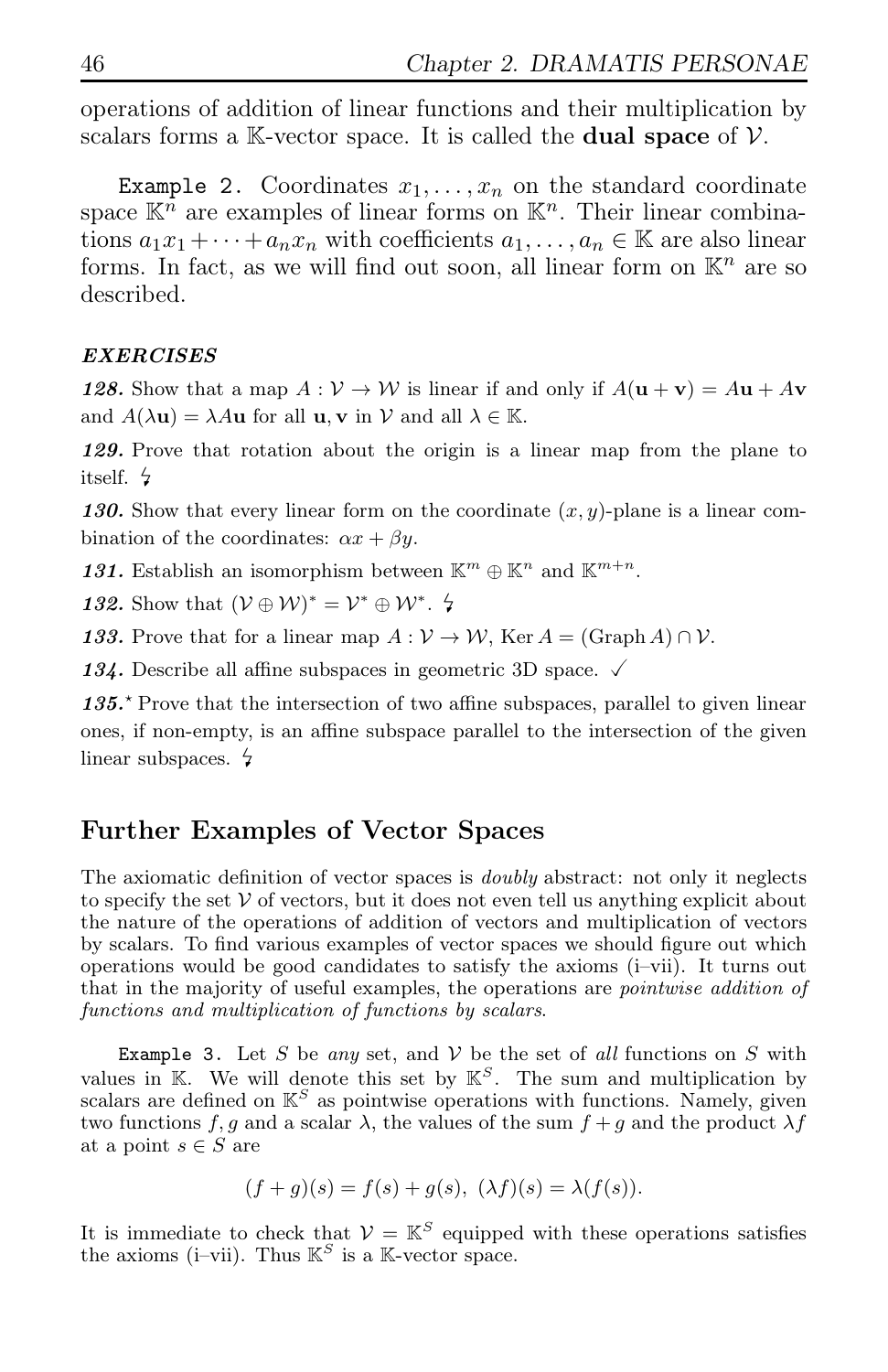**Example 3a.** Let  $S$  be the set of  $n$  elements  $1, 2, ..., n$ . Then the space  $\mathbb{K}^S$ is the space  $\mathbb{K}^n$  (e.g.  $\mathbb{R}^S = \mathbb{R}^n$  and  $\mathbb{C}^S = \mathbb{C}^n$ ) of coordinate vectors. Namely, each function on the set  $\{1, \ldots, n\}$  is specified by a string  $\mathbf{x} = (x_1, \ldots, x_n)$  of its values, called coordinates or components of the coordinate vector. The tradition is to write the string as a column, and the pointwise operations with functions turn into termwise operations with the columns:

$$
\lambda \left[ \begin{array}{c} x_1 \\ \vdots \\ x_n \end{array} \right] = \left[ \begin{array}{c} \lambda x_1 \\ \vdots \\ \lambda x_n \end{array} \right], \quad \left[ \begin{array}{c} x_1 \\ \vdots \\ x_n \end{array} \right] + \left[ \begin{array}{c} y_1 \\ \vdots \\ y_n \end{array} \right] = \left[ \begin{array}{c} x_1 + y_1 \\ \vdots \\ x_n + y_n \end{array} \right].
$$

**Example 3b.** Let S be the set of all ordered pairs  $(i, j)$ , where  $i = 1, \ldots, m, j =$  $1, \ldots, n$ . Then the vector space  $\mathbb{K}^S$  is the space of  $m \times n$ -**matrices**. By tradition, a matrix is denoted by an upper-case letter, e.g. A, and is represented by a rectangular array whose **entry** at the intersection of the *i*th row and *j*th column is an element of  $K$  denoted  $a_{ij}$  (the same lower-case letter with subscripts):

| $a_{11}$ |          | $a_{1n}$ |  |
|----------|----------|----------|--|
|          | $a_{ij}$ |          |  |
| $a_{m1}$ |          | $a_{mn}$ |  |

The pointwise operations with matrices as functions turn into elementwise addition of the arrays and their multiplication by scalars.

Example 4. A subspace of a K-vector space is an example of a K-vector space.

Example 4a. An  $m \times n$ -matrix is called square, if  $m = n$ . A square matrix A is called diagonal (respectively, upper-triangular, or lower-triangular) if  $a_{ij} = 0$  whenever  $i \neq j$  (respectively,  $i > j$ , or  $i < j$ ). Diagonal (respectively, upper-triangular, or lower-triangular) matrices form a subspace in the space of all  $n \times n$ -matrices, and therefore provide an example of a vector space.

Example 4b. The set of all polynomials (say, in one variable), $^2$  form a subspace in the space  $\mathbb{R}^{\mathbb{R}}$  of all real-valued functions on the number line and therefore provide examples of real vector spaces. More generally, polynomials with coefficients in K (as well as such polynomials of degree not exceeding 7) form examples of K-vector spaces.

Example 5. Let  $V$  be a K-vector space. Consider the set  $V^S$  of all functions on a given set S with values in V. Elements of V can be added and multiplied by scalars. Respectively the *vector-valued* functions can be added and multiplied by scalars in the pointwise fashion. Thus,  $\mathcal{V}^S$  is an example of a K-vector space.

Example 5a. Linear combinations  $\lambda A + \mu B$  of linear maps  $A, B: V \to W$  are linear. Therefore all linear maps from V to W form a subspace in the space  $W^{\mathcal{V}}$ of all vector-valued functions  $V \to W$ . The vector space of linear maps from V to W is usually denoted by  $\text{Hom}(\mathcal{V}, \mathcal{W})$  (from the word *homomorphism*, synonimous in our context to the term *linear map*). By the very definition,  $Hom(V, K)$  is the space of all K-linear forms  $V \to \mathbb{K}$ , i.e. is the space  $V^*$  dual to  $V$ .

 $2<sup>2</sup>$ As well as sets of all continuous, differentiable, 5 times continuously differentiable, infinitely differentiable, Riemann-integrable, measurable, etc. functions, introduced in mathematical analysis.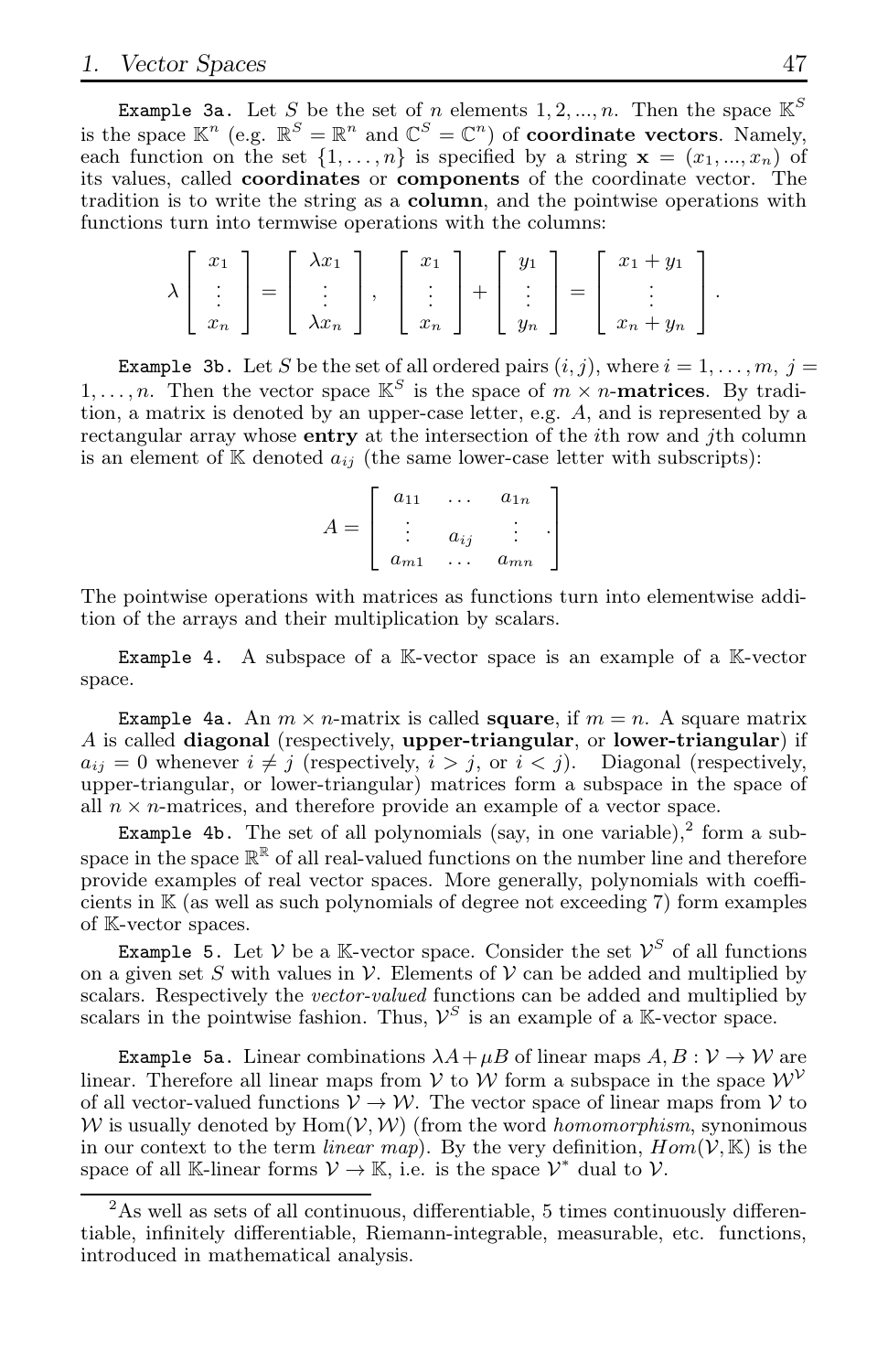The following formal construction indicates that every vector space can be identified with a subspace in a space of functions with pointwise operations of addition and multiplication by scalars.

Example 5b. Given a vector  $\mathbf{v} \in \mathcal{V}$  and a linear function  $f \in \mathcal{V}^*$ , the value  $f(\mathbf{v}) \in \mathbb{K}$  is defined. We can consider it not as a function f of **v**, but as a function of f defined by **v**. This way, to a vector **v** we associate the function  $E_v : \mathcal{V}^* \to \mathbb{K}$ defined by evaluating all linear functions  $V \to \mathbb{K}$  on the vector **v**. The function  $E_{\mathbf{v}}$  is linear, since  $(\lambda f + \mu g)(\mathbf{v}) = \lambda f(\mathbf{v}) + \mu g(\mathbf{v})$ . The linear function  $E_{\mathbf{v}}$  is an element of the second dual space  $(\mathcal{V}^*)^*$ . The formula  $f(\lambda \mathbf{v} + \mu \mathbf{w}) = \lambda f(\mathbf{v}) + \mu f(\mathbf{w})$ , expressing linearity of linear functions, shows that  $E_{\mathbf{v}}$  depends linearly on  $\mathbf{v}$ . Thus the **evaluation map**  $E: \mathbf{v} \mapsto E_{\mathbf{v}}$  is a linear map  $\mathcal{V} \to (\mathcal{V}^*)^*$ . One can show that E *is injective and thus provides an isomorphism between* V *and its range*  $E(\mathcal{V}) \subset (\mathcal{V}^*)^*$ .

The previous result and examples suggest that vector spaces need not be described abstractly, and raises the suspicion that the axiomatic definition is misleading as it obscures the actual nature of vectors as functions subject to the pointwise algebraic operations. However, there are examples where vectors do not come naturally as functions.

Perhaps, the most important example of this kind is given by geometric vectors, (as well as by forces and velocities in physics). It provides the opportunity to use geometric intuition in contexts unrelated to geometry. That is, one can "visualize" functions as geometric vectors. Furthermore, taking the field Q of rational numbers, or the field  $\mathbb{Z}_2 = \{0, 1\}$  on the role of scalars, one can apply geometric intuition to number theory or computer science. Later we will have a chance to see how this works.

Another justification for introducing vector spaces abstractly is that this approach provides great flexibility in constructing new vector spaces from given ones. Such constructions (e.g. direct sums) are used regularly, and it would be very awkward to constantly express the resulting vector spaces as spaces of functions, even when the given spaces are expressed this way. Here is such an example.

### Quotient Spaces

The quotient space of a vector space  $V$  by a subspace  $W$  is defined as follows. Two vectors v and v' (see Figure 24) are called *equivalent modulo W*, if v−v'  $\in \mathcal{W}$ . This way, all vectors from  $V$  become partitioned into equivalence classes. These equivalence classes form the quotient vector space  $V/W$ .

In more detail, denote by  $\pi : V \to V/W$  the **canonical projection**, which assigns to a vector  $\bf{v}$  its equivalence class modulo W. This class can be symbolically written as  $\mathbf{v} + \mathcal{W}$ , a notation emphasizing that the class consists of all vectors obtained from  $\bf{v}$  by adding arbitrary vectors from  $\mathcal{W}$ . Alternatively, one may think of  $\mathbf{v} + \mathcal{W}$  as a "plane" obtained from W as translation by the vector **v**. When  $\mathbf{v} \in \mathcal{W}$ , we have  $\mathbf{v} + \mathcal{W} = \mathcal{W}$ . When  $\mathbf{v} \notin \mathcal{W}$ ,  $\mathbf{v} + \mathcal{W}$  is not a linear subspace in  $\mathcal{V}$ , but it is still an affine subspace parallel to  $\mathcal{W}$  (as we have recently discussed).

The set  $V/W$  of all affine subspaces in V parallel to W is equipped with algebraic operations of addition and multiplication by scalars in such a way that the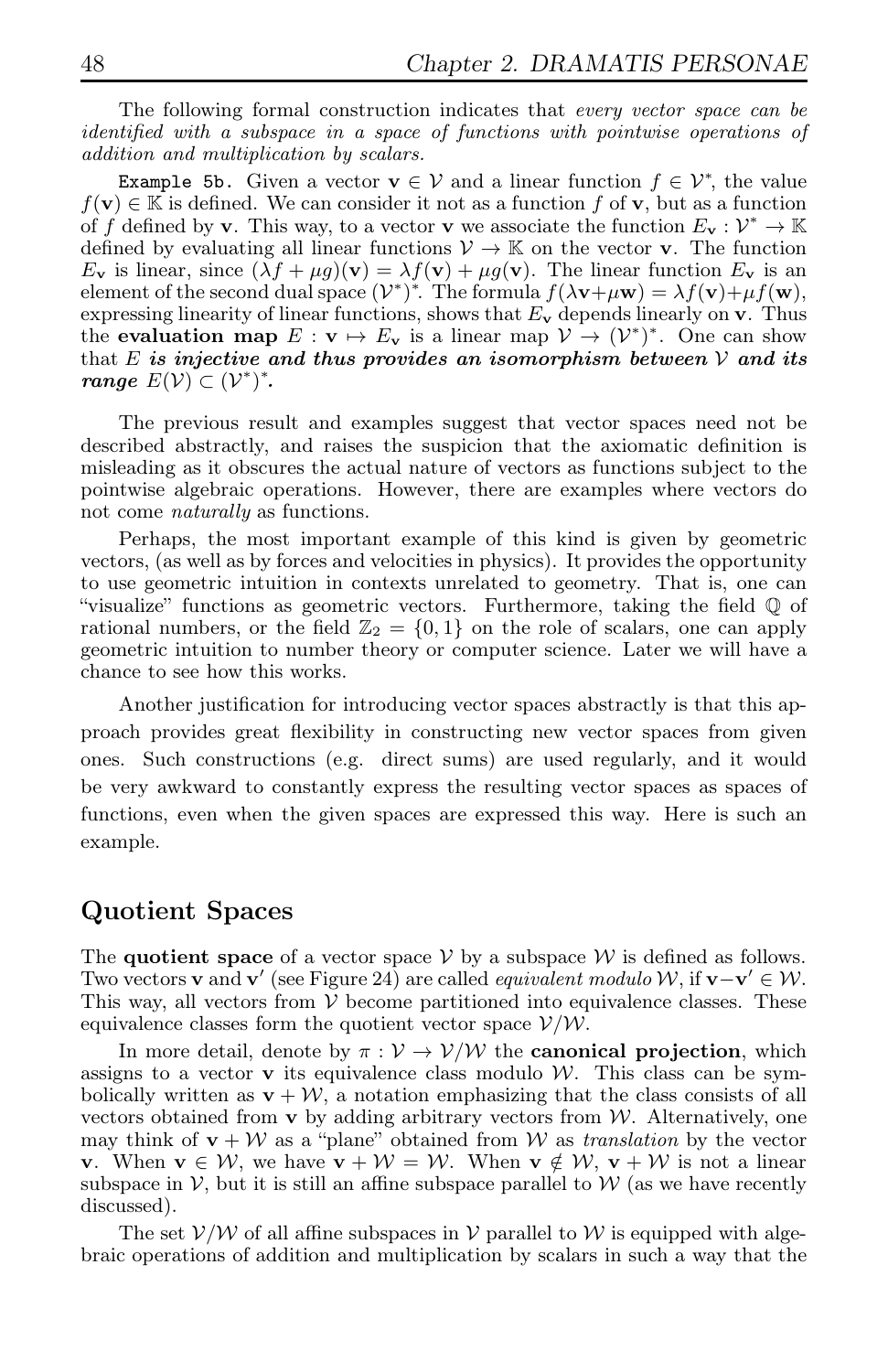canonical projection  $\pi : V \to V/W$  becomes a linear map. In fact this condition leaves no choices, since it requires that for every  $\mathbf{u}, \mathbf{v} \in \mathcal{V}$  and  $\lambda, \mu \in \mathbb{K}$ ,

$$
\lambda \pi(\mathbf{u}) + \mu \pi(\mathbf{v}) = \pi(\lambda \mathbf{u} + \mu \mathbf{v}).
$$

In other words, the linear combination of given equivalence classes must coincide with the equivalence class containing the linear combination  $\lambda \mathbf{u} + \mu \mathbf{v}$  of arbitrary representatives  $\mathbf{u}, \mathbf{v}$  of these classes. It is important here that picking different representatives  $\mathbf{u}'$  and  $\mathbf{v}'$  will result in a new linear combination  $\lambda \mathbf{u}' + \mu \mathbf{v}'$  which is, however, equivalent to the previous one. Indeed, the difference  $\lambda(\mathbf{u}-\mathbf{u}')+\mu(\mathbf{v}-\mathbf{v}')$ lies in W since  $\mathbf{u} - \mathbf{u}'$  and  $\mathbf{v} - \mathbf{v}'$  do. Thus linear combinations in  $V/W$  are welldefined.



The construction of the quotient space is admittedly one of the most abstract ones so far. Here is a hint to how one could think of elements of  $V/W$  and the projection  $\pi$ .

Example 6. Projecting 3D images to a 2-dimensional screen is described in geometry by the canonical projection  $\pi$  from the 3D space V to the plane  $V/W$ of the screen along the line  $W$  of the eye sight (Figure 25).

Example 7. The direct sum  $V \oplus W$  contains V and W as subspaces consisting of the pairs  $(v, 0)$  and  $(0, w)$  respectively. The quotient of  $V \oplus W$  by W is canonically identified with  $V$ , because each pair  $(v, w)$  is equivalent modulo W to  $(\mathbf{v}, \mathbf{0})$ . Likewise,  $(\mathcal{V} \oplus \mathcal{W}) / \mathcal{V} = \mathcal{W}$ .

**Example 8.** Let  $V = \mathbb{R}[x]$  be the space of polynomials with real coefficients, and W the subspace of polynomials divisible by  $x^2 + 1$ . Then the quotient space  $V/W$  can be identified with the plane  $\mathbb C$  of complex numbers, and the projection  $\pi : \mathbb{R}[x] \to \mathbb{C}$  with the map  $P \mapsto P(i)$  of evaluating a polynomial P at  $x = i$ . Indeed, polynomials P and  $P'$  are equivalent modulo W if and only if  $P - P'$  is divisible by  $x^2 + 1$ , in which case  $P(i) = P'(i)$ . Vice versa, if  $P(i) = P'(i)$ , then  $P(-i) = P'(-i)$  (since the polynomials are real), and hence  $P - P'$  is divisible by  $(x - i)(x + i) = x^2 + 1$ .

For every linear map  $A: V \to V'$ , there is a canonical isomorphism  $\tilde{A}$ :  $\mathcal{V}/$  Ker  $A \to A(\mathcal{V})$  between the quotient by the kernel of A, and its range. Namely,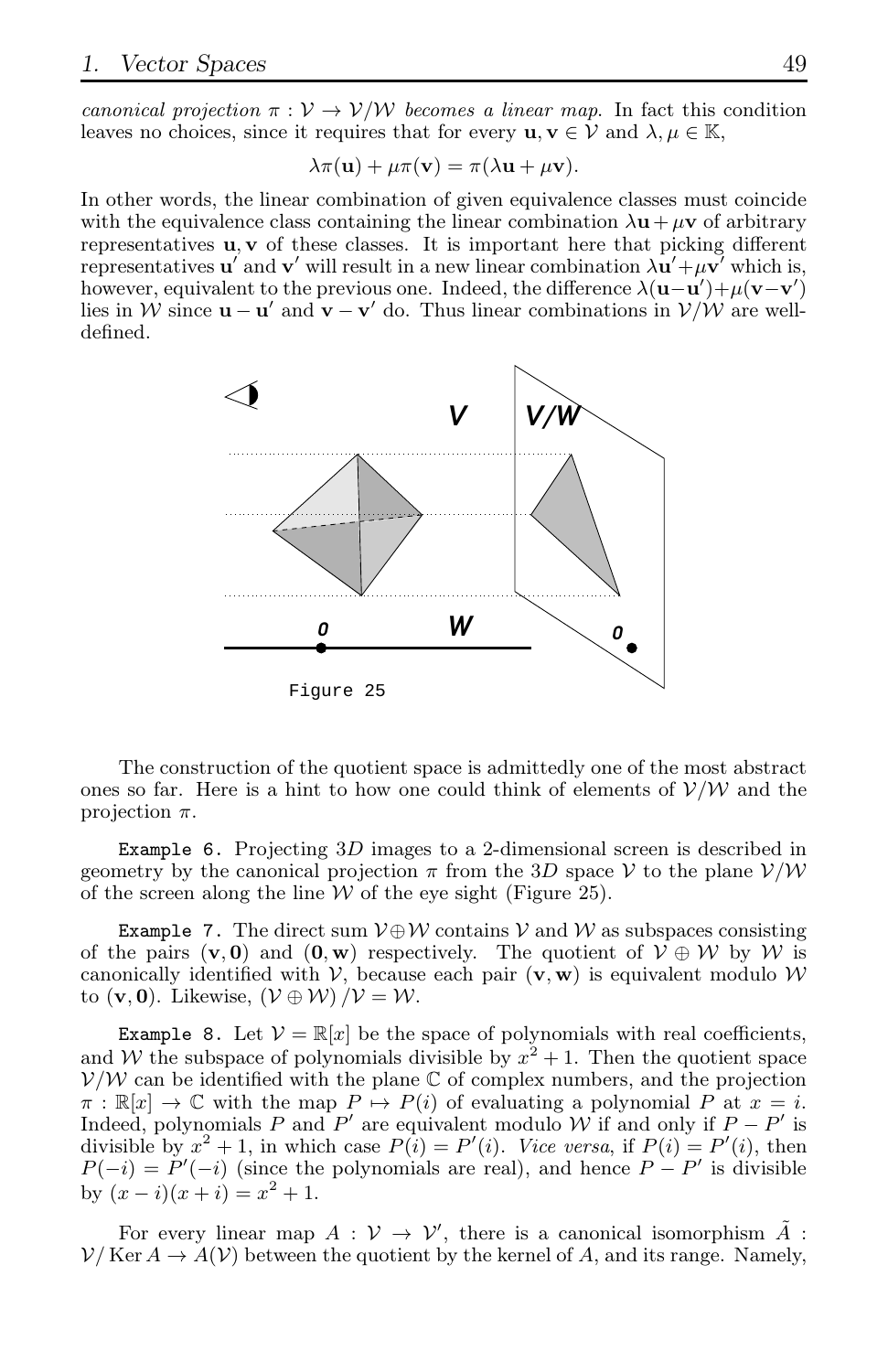$A\mathbf{u} = A\mathbf{v}$  if and only if  $\mathbf{u} - \mathbf{v} \in \text{Ker } A$ , i.e. whenever **u** is equivalent to **v** modulo the kernel. Thus, one can think of every linear map as the projection of the source space onto the range along the null space. This is a manifestation of a general homomorphism theorem in algebra, which in the context of vector spaces can be formally stated this way:

Theorem. *Every linear map*  $A: V \rightarrow V'$  *is uniquely represented as the composition*  $A = iA\pi$  *of the canonical projection*  $\pi : V \to V/Ker A$ with the isomorphism  $\tilde{A}$  :  $V/Ker A \rightarrow A(V)$  followed by the inclusion  $i: A(\mathcal{V}) \subset \mathcal{V}'$ :

$$
\begin{array}{ccc}\n\mathcal{V} & \xrightarrow{A} & \mathcal{V}' \\
\pi \downarrow & & \cup i \\
\mathcal{V}/\operatorname{Ker} A & \xrightarrow{\cong} & A(\mathcal{V})\n\end{array}.
$$

This result, although called a theorem, is merely a rephrasing of the definitions (of vector spaces, subspaces, quotient spaces, linear maps, isomorphisms, etc.) and is in this sense *tautological*,<sup>3</sup> void of new knowledge.

#### *EXERCISES*

**136.** Verify that  $\mathbb{K}^S$  and  $\mathcal{V}^S$  are vector spaces.

137. How many vectors are there in  $\mathbb{Z}_p$ -vector space  $\mathbb{Z}_p^n$ ? Hom $(\mathbb{Z}_p^n, \mathbb{Z}_p^m)$ ?  $\checkmark$ 

138. How many vectors are there in the  $\mathbb{Z}_p$ -vector space of strictly upper triangular  $n \times n$ -matrices?  $\checkmark$ 

139. Show that the map  $f \mapsto \int_a^b f(x) dx$  defined by integration of (say) polynomial functions is a linear form  $\mathbb{R}[x] \to \mathbb{R}$ .

**140.** Find the kernel and the range of the differentiation map  $D = \frac{d}{dx} : \mathbb{K}[x] \to$  $\mathbb{K}[x]$ , when (a)  $\mathbb{K} = \mathbb{R}$ , (b)  $\mathbb{K} = \mathbb{Z}_p$ .  $\checkmark$ 

*141.<sup>★</sup>* Let  $V = \mathbb{R}[x]$ , and  $W \subset V$  be the subspace of all polynomials divisible by  $x^2 - 1$ . Establish an isomorphism between  $\mathcal{V}/\mathcal{W}$  and  $\mathbb{R}^{\{1,-1\}}$ , the space of all functions from  $\{1, -1\}$  to  $\mathbb{R}$ .  $\sharp$ 

### Bases and Dimension

Let V be a K-vector space. A subset  $V \subset V$  (finite or infinite) is called a **basis** of  $V$  if every vector of  $V$  can be uniquely written as a (finite!) linear combination of vectors from V .

Example 9. Let  $\mathbb{K}[x]$  denote the set of all polynomials in one indeterminate  $x$  with coefficients from  $K$ . One can easily check, that it is a K-vector space with respect to the operations of addition of

<sup>&</sup>lt;sup>3</sup>Dictionaries define **tautology** as "a representation of anything as the cause, condition, or consequence of itself."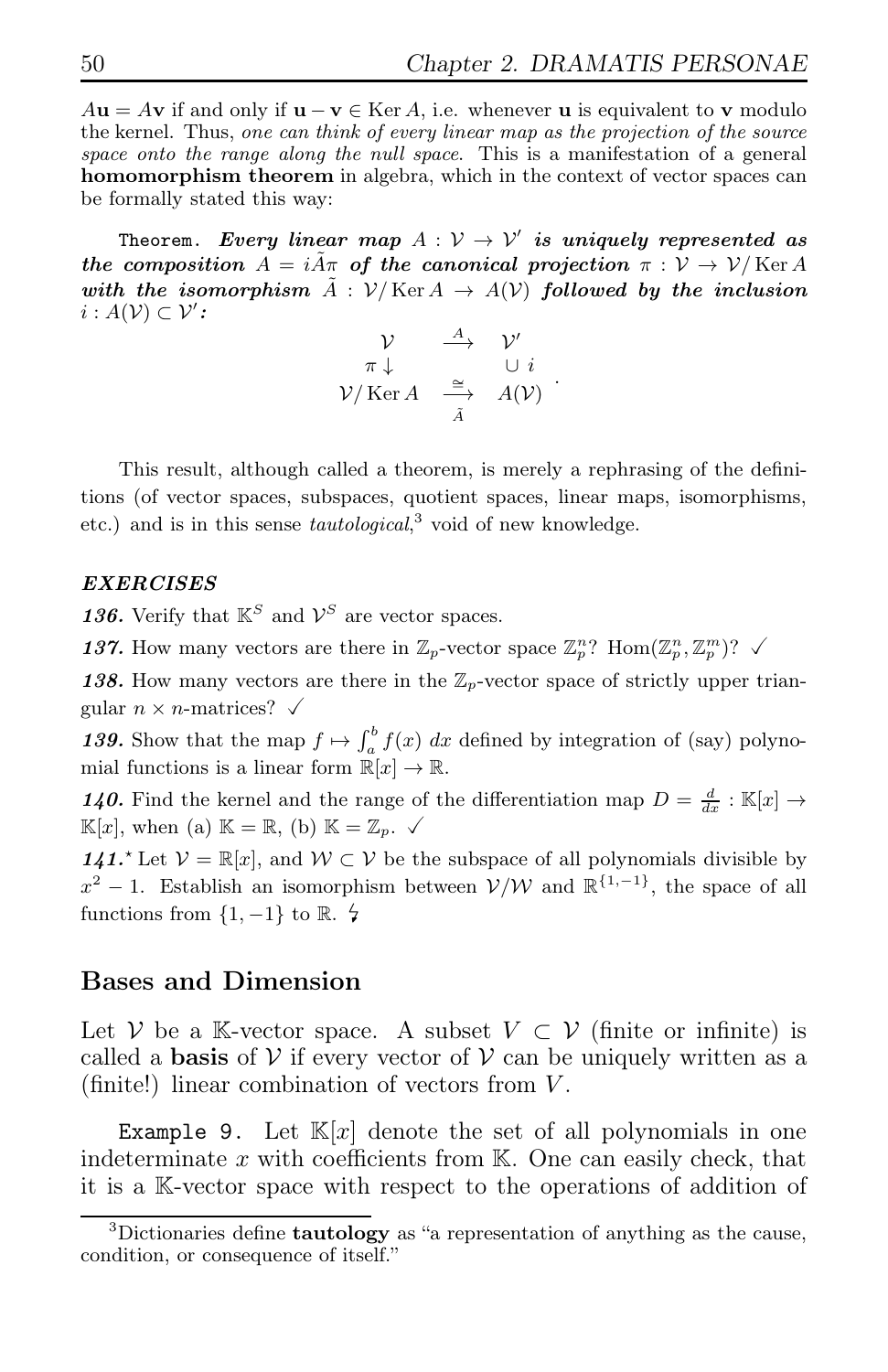polynomials and their multiplication by scalars. The monomilas  $x^k$ ,  $k = 0, 1, 2, \ldots$ , form a basis in the space  $\mathbb{K}[x]$  since every polynomial is uniquely written as a linear combination of monomials.

Example 10. In  $\mathbb{K}^n$ , every vector is uniquely written as the linear combination of unit coordinate vectors  $e_1, \ldots, e_n$ :

$$
\begin{bmatrix} x_1 \\ x_2 \\ \vdots \\ x_n \end{bmatrix} = x_1 \begin{bmatrix} 1 \\ 0 \\ \vdots \\ 0 \end{bmatrix} + \dots + x_n \begin{bmatrix} 0 \\ \vdots \\ 0 \\ 1 \end{bmatrix}.
$$

Thus, the vectors  $e_1, \ldots, e_n$  form a basis. It is called the **standard** basis of  $\mathbb{K}^n$ .

The notion of basis has two aspects which can be considered separately.

Let  $V \subset V$  be any set of vectors. Linear combinations  $\lambda_1 \mathbf{v}_1 +$  $\cdots + \lambda_k \mathbf{v}_k$ , where the vectors  $\mathbf{v}_i$  are taken from the subset V, and  $\lambda_i$ are arbitrary scalars, form a subspace in  $\mathcal V$ . (Indeed, sums and scalar multiples of linear combinations of vectors from V are also linear combinations of vectors from  $V$ .) This subspace is often denoted as Span  $V$ . One says that the set  $V$  spans the subspace Span  $V$ , or that Span  $V$  is spanned by  $V$ .

A set V of vectors is called **linearly independent**, if no vector from  $Span V$  can be represented as a linear combination of vectors from V in more than one way. To familiarize ourselves with this notion, let us give several reformulations of the definition. Here is one: no two *distinct* linear combinations of vectors from V are equal to each other. Yet another one: if two linear combinations of vectors from V are equal:  $\alpha_1 \mathbf{v}_1 + \cdots + \alpha_k \mathbf{v}_k = \beta_1 \mathbf{v}_1 + \cdots + \beta_k \mathbf{v}_k$ , then their coefficients must be the same:  $\alpha_1 = \beta_1, \ldots, \alpha_k = \beta_k$ . Subtracting one linear combination from the other, we arrive at one more reformulation: if  $\gamma_1\mathbf{v}_1 + \cdots + \gamma_k\mathbf{v}_k = \mathbf{0}$  for some vectors  $\mathbf{v}_i \in V$ , then necessarily  $\gamma_1 = \cdots = \gamma_k = 0$ . In other words, V is linearly independent, if the vector 0 can be represented as a linear combination of vectors from V only in the *trivial* fashion:  $\mathbf{0} = 0\mathbf{v}_1 + \cdots + 0\mathbf{v}_k$ . Equivalently, every nontrivial linear combination of vectors from  $V$  is not equal to zero:  $\gamma_1 \mathbf{v}_1 + \cdots + \gamma_k \mathbf{v}_k \neq \mathbf{0}$  whenever at least one of  $\gamma_i \neq 0$ .

Of course, a set  $V \subset V$  is called **linearly dependent** if it is not linearly independent. Yet, it is useful to have an affirmative reformulation: V is linearly dependent if and only if some *nontrivial* linear combination of vectors from V vanishes, i.e.  $\gamma_1 \mathbf{v}_1 + \cdots + \gamma_k \mathbf{v}_k = \mathbf{0}$ ,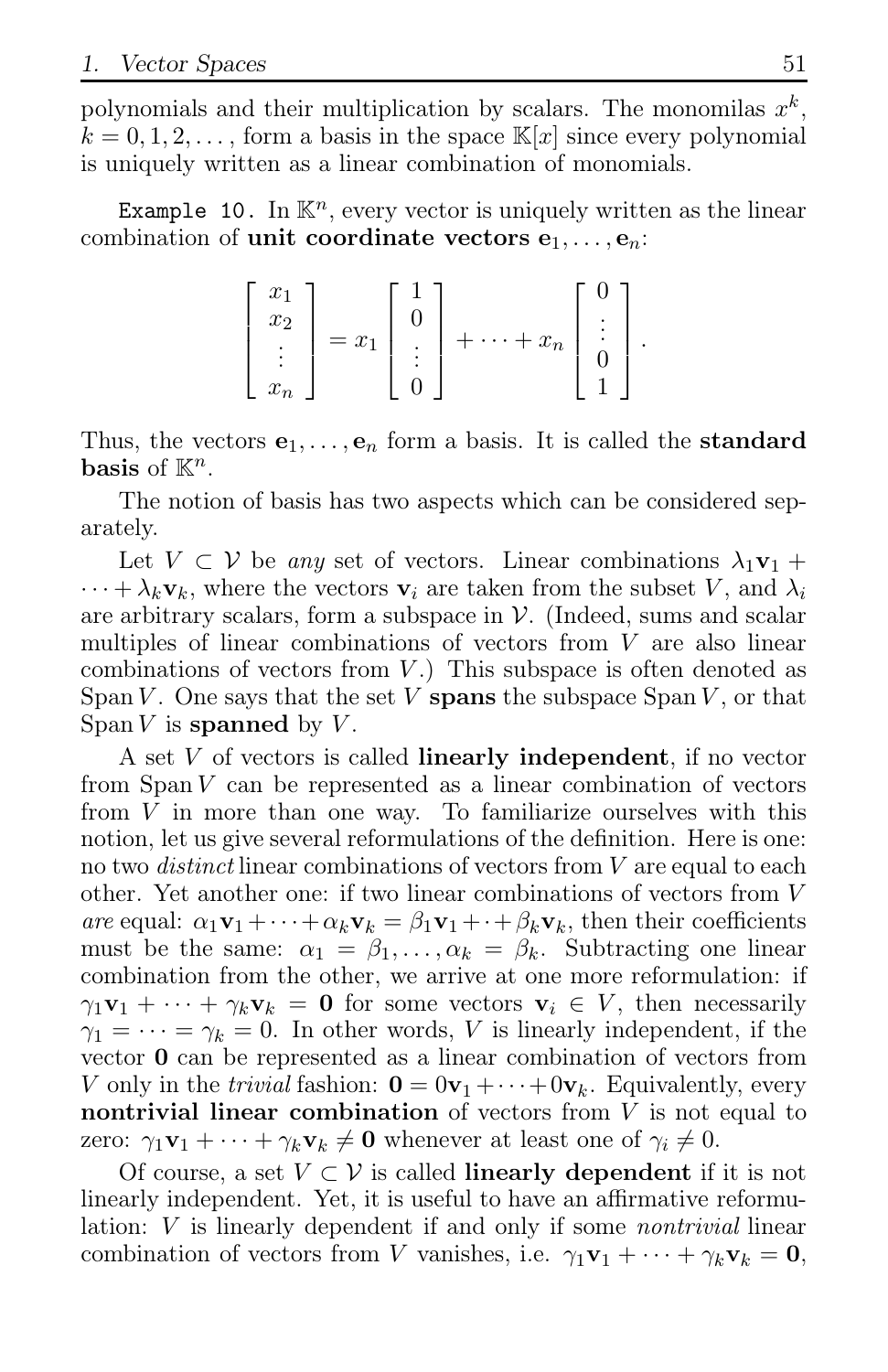where at least one of the coefficients (say,  $\gamma_k$ ) is non-zero. Dividing by this coefficient, and moving all other terms to the other side of the equality, we obtain one more reformulation: a set  $V$  is linearly dependent if one of its vectors can be represented as a linear combination of the others:  $\mathbf{v}_k = -\gamma_k^{-1}\gamma_1\mathbf{v}_1 - \cdots - \gamma_k^{-1}\gamma_{k-1}\mathbf{v}_{k-1}$ .<sup>4</sup> Obviously, every set containing the vector 0 is linearly dependent; every set containing two proportional vectors is linearly dependent; adding new vectors to a linearly dependent set leaves it linearly dependent.

Thus, a basis of  $V$  is a linearly independent set of vectors that spans the whole space.

In this course, we will be primarily concerned with **finite dimen**sional vector spaces, i.e. spaces which can be spanned by finitely many vectors. If such a set of vectors is linearly dependent, then one of its vectors is a linear combination of the others. Removing this vector from the set, we obtain a smaller set that still spans  $V$ . Continuing this way, we arrive at a finite linearly independent set that spans  $V$ . Thus, a finite dimensional vector space has a basis, consisting of finitely many elements. The number of elements in a basis does not depend (as we will see shortly) on the choice of the basis. This number is called the **dimension** of the vector space  $V$ and is denoted dim  $\mathcal{V}$ .

Let  $\mathbf{v}_1, \ldots, \mathbf{v}_n$  be a basis of  $\mathcal{V}$ . Then every vector  $\mathbf{x} \in \mathcal{V}$  is uniquely written as  $\mathbf{x} = x_1 \mathbf{v}_1 + \cdots + x_n \mathbf{v}_n$ . We call  $(x_1, \ldots, x_n)$ coordinates of the vector **x** with respect to the basis  $\mathbf{v}_1, \ldots, \mathbf{v}_n$ . For  $y = y_1v_1 + \cdots + y_nv_n \in V$  and  $\lambda \in K$ , we have:

$$
\mathbf{x} + \mathbf{y} = (x_1 + y_1)\mathbf{v}_1 + \dots + (x_n + y_n)\mathbf{v}_n,
$$
  

$$
\lambda \mathbf{x} = (\lambda x_1)\mathbf{v}_1 + \dots + (\lambda_n x_n)\mathbf{v}_n.
$$

This means that operations of addition of vectors and multiplication by scalars are performed coordinate-wise. In other words, *the map:*

$$
\mathbb{K}^n \to \mathcal{V}: \quad x_1\mathbf{e}_1 + \cdots + x_n\mathbf{e}_n \mapsto x_1\mathbf{v}_1 + \cdots + x_n\mathbf{v}_n
$$

*defines an isomorphism of the coordinate space*  $\mathbb{K}^n$  *onto the vector space*  $V$  *with a basis*  $\{v_1, \ldots, v_n\}$ *.* 

Lemma. *A set of*  $n+1$  *vectors in*  $\mathbb{K}^n$  *is linearly dependent.* 

**Proof.** Any two vectors in  $\mathbb{K}^1$  are proportional and therefore linearly dependent. We intend to prove the lemma by deducing from

<sup>4</sup> It is essential here that division by all non-zero scalars is well-defined.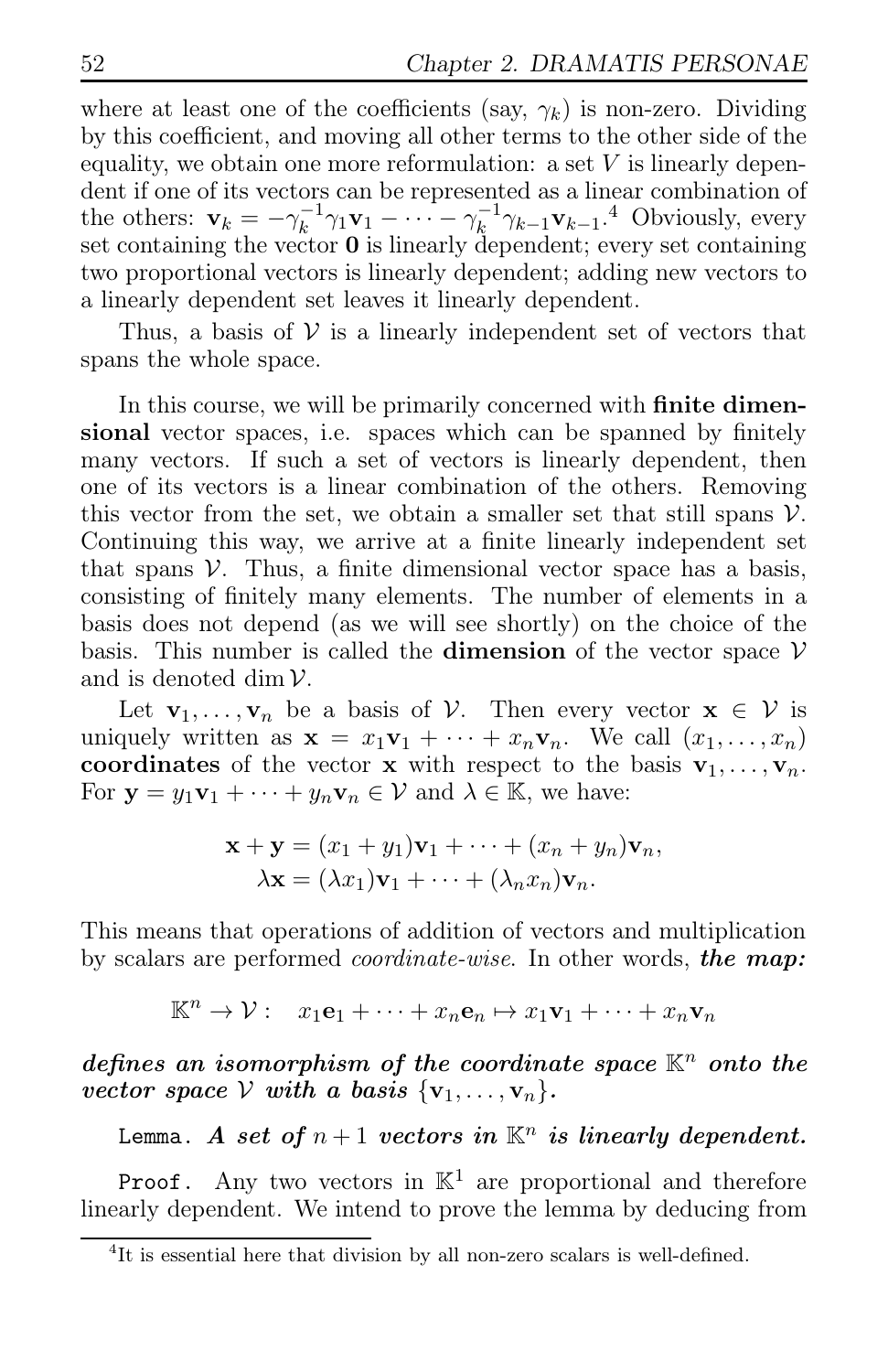this that any 3 vectors in  $\mathbb{K}^2$  are linearly dependent, then deducing from this that any 4 vectors in  $\mathbb{K}^3$  are linearly dependent, and so on. Thus we only need to prove that if every set of n vectors in  $\mathbb{K}^{n-1}$  is linearly dependent then every set of  $n+1$  vectors in  $\mathbb{K}^n$  is linearly dependent too.<sup>5</sup>

To this end, consider  $n + 1$  column vectors  $v_1, ..., v_{n+1}$  of size n each. If the bottom entry in each column is 0, then  $v_1, ..., v_{n+1}$  are effectively  $n-1$ -columns. Hence some nontrivial linear combination of  $\mathbf{v}_1, \ldots, \mathbf{v}_n$  is equal to 0 (by the induction hypothesis), and thus the whole set is linearly dependent. Now consider the case when at least one column has the bottom entry non-zero. Reordering the vectors we may assume that it is the column  $v_{n+1}$ . Subtracting the column  ${\bf v}_{n+1}$  with suitable coefficients  $\alpha_1, ..., \alpha_n$  from  ${\bf v}_1, ..., {\bf v}_n$  we can form n new columns  $\mathbf{u}_1 = \mathbf{v}_1 - \alpha_1 \mathbf{v}_{n+1}, \dots, \mathbf{u}_n = \mathbf{v}_n - \alpha_n \mathbf{v}_{n+1}$  so that all of them have the bottom entries equal to zero. Thus  $\mathbf{u}_1, ..., \mathbf{u}_n$ are effectively  $n - 1$ -vectors and are therefore linearly dependent:  $\beta_1\mathbf{u}_1 + \dots + \beta_n\mathbf{u}_n = \mathbf{0}$  for some  $\beta_1, \dots, \beta_n$  not all equal to 0. Thus

$$
\beta_1 \mathbf{v}_1 + \ldots + \beta_n \mathbf{v}_n - (\alpha_1 \beta_1 + \ldots + \alpha_n \beta_n) \mathbf{v}_{n+1} = \mathbf{0}.
$$

Here at least one of  $\beta_i \neq 0$ , and hence  $\mathbf{v}_1, ..., \mathbf{v}_{n+1}$  are linearly dependent.  $\square$ 

Corollaries.  $(1)$   $\boldsymbol{Any}$  set of  $m > n$   $\boldsymbol{v}$ ectors  $\boldsymbol{in}$   $\mathbb{K}^n$   $\boldsymbol{is}$   $\boldsymbol{linearly}$ *dependent.*

 $(2)$   $\mathbb{K}^n$  *and*  $\mathbb{K}^m$  *are not isomorphic unless*  $n = m$ *.* 

(3) *Every finite dimensional vector space is isomorphic to exactly one of the spaces*  $\mathbb{K}^n$ *.* 

(4) *In a finite dimensional vector space, all bases have the same number of elements. In particular, dimension is well-defined.*

(5) *Two finite dimensional vector spaces are isomorphic if and only if their dimensions are equal.*

Indeed, (1) is obvious because adding new vectors to a linearly dependent set leaves it linearly dependent. Since the standard basis in  $\mathbb{K}^m$  consists of m linearly independent vectors,  $\mathbb{K}^m$  cannot be isomorphic to  $\mathbb{K}^n$  if  $m > n$ . This implies (2) and hence (3), because two spaces isomorphic to a third one are isomorphic to each other.

 ${}^{5}$ This way of reasoning is called **mathematical induction**. Put abstractly, it establishes a *sequence*  $P_n$  of propositions in two stages called respectively the **base** and **step** of induction: (i)  $P_1$  is true; (ii) for all  $n = 2, 3, 4, \ldots$ , if  $P_{n-1}$  is true (the **induction hypothesis**) then  $P_n$  is true.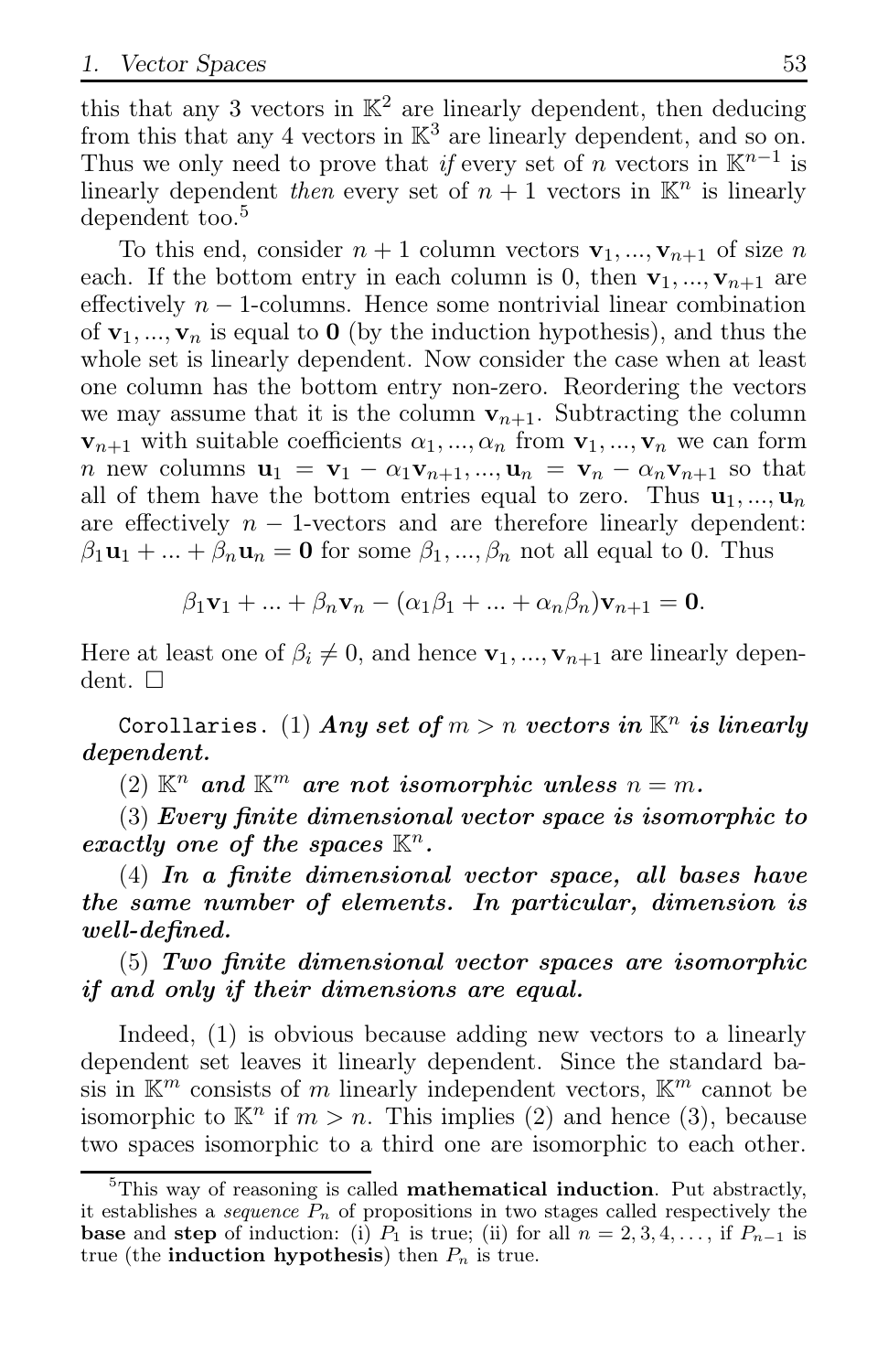Now (4) follows, since the choice of a basis of n elements establishes an isomorphism of the space with  $\mathbb{K}^n$ . Rephrasing (3) in terms of dimensions yields (5).

Example 11. Let  $V$  be a vector space of dimension n, and let  $\mathbf{v}_1, \ldots, \mathbf{v}_n$  be a basis of it. Then every vector  $\mathbf{x} \in \mathcal{V}$  can be uniquely written as  $\mathbf{x} = x_1 \mathbf{v}_1 + \cdots + x_n \mathbf{v}_n$ . Here  $x_1, \ldots, x_n$  can be considered as linear functions from  $V$  to K. Namely, the function  $x_i$  takes the value 1 on the vector  $v_i$  and the value 0 on all  $v_j$  with  $j \neq i$ . Every linear function  $f: V \to \mathbb{K}$  takes on a vector x the value  $f(x) =$  $x_1f(\mathbf{v}_1) + \cdots + x_nf(\mathbf{v}_n)$ . Therefore f is the linear combination of  $x_1, \ldots, x_n$  with the coefficients  $f(\mathbf{v}_1), \ldots, f(\mathbf{v}_n)$ , i.e.  $x_1, \ldots, x_n$  span the dual space  $\mathcal{V}^*$ . In fact, they are linearly independent, and thus form a basis of  $\mathcal{V}^*$ . Indeed, if a linear combination  $\gamma_1 x_1 + \cdots + \gamma_n x_n$ coincides with the identically zero function, then its values  $\gamma_i$  on the vectors  $\mathbf{v}_i$  must be all zeroes. We conclude that *the dual space*  $\mathcal{V}^*$ *has the same dimension* n *as* V *and is isomorphic to it.* The basis  $x_1, \ldots, x_n$  is called the **dual basis** of  $\mathcal{V}^*$  with respect to the basis  $\mathbf{v}_1, \ldots, \mathbf{v}_n$  of  $\mathcal{V}$ .

Remark. Corollaries 3, 5, and Example 11 suggest that in a sense there is "only one" K-vector space in each dimension  $n = 0, 1, 2, \ldots$ , namely  $\mathbb{K}^n$ . The role of this fact, which is literally true if the uniqueness is understood up to isomorphism, should not be overestimated. An isomorphism  $\mathbb{K}^n \to \mathcal{V}$  is determined by the choice of a basis in  $V$ , and is therefore not unique. For example, the space of polynomials of degree  $\langle n \rangle$  in one indeterminate x has dimension n and is isomorphic to  $K<sup>n</sup>$ . However, different isomorphisms may be useful for different purposes. In elementary algebra one would use the basis  $1, x, x^2, \ldots, x^{n-1}$ . In Calculus  $1, x, x^2/2, \ldots, x^{n-1}/(n-1)!$  may be more common. In the theory of interpolation the basis of Lagrange polynomials is used:

$$
L_i(x) = \frac{\prod_{j \neq i} (x - x_j)}{\prod_{j \neq i} (x_i - x_j)}.
$$

Here  $x_1, \ldots, x_n$  are given distinct points on the number line, and  $L_i(x_i) = 0$  for  $j \neq i$  and  $L_i(x_i) = 1$ . The theory of orthogonal polynomials leads to many other important bases, e.g. those formed by Chebyshev polynomials<sup>6</sup>  $T_k$ , or Hermite polynomials  $H_k$ :

$$
T_k(x) = \cos (k \cos^{-1}(x)), \quad H_k(x) = (-1)^k e^{x^2} \frac{d^k}{dx^k} e^{-x^2}.
$$

<sup>&</sup>lt;sup>6</sup>After Pafnuty Chebyshev (1821-1984).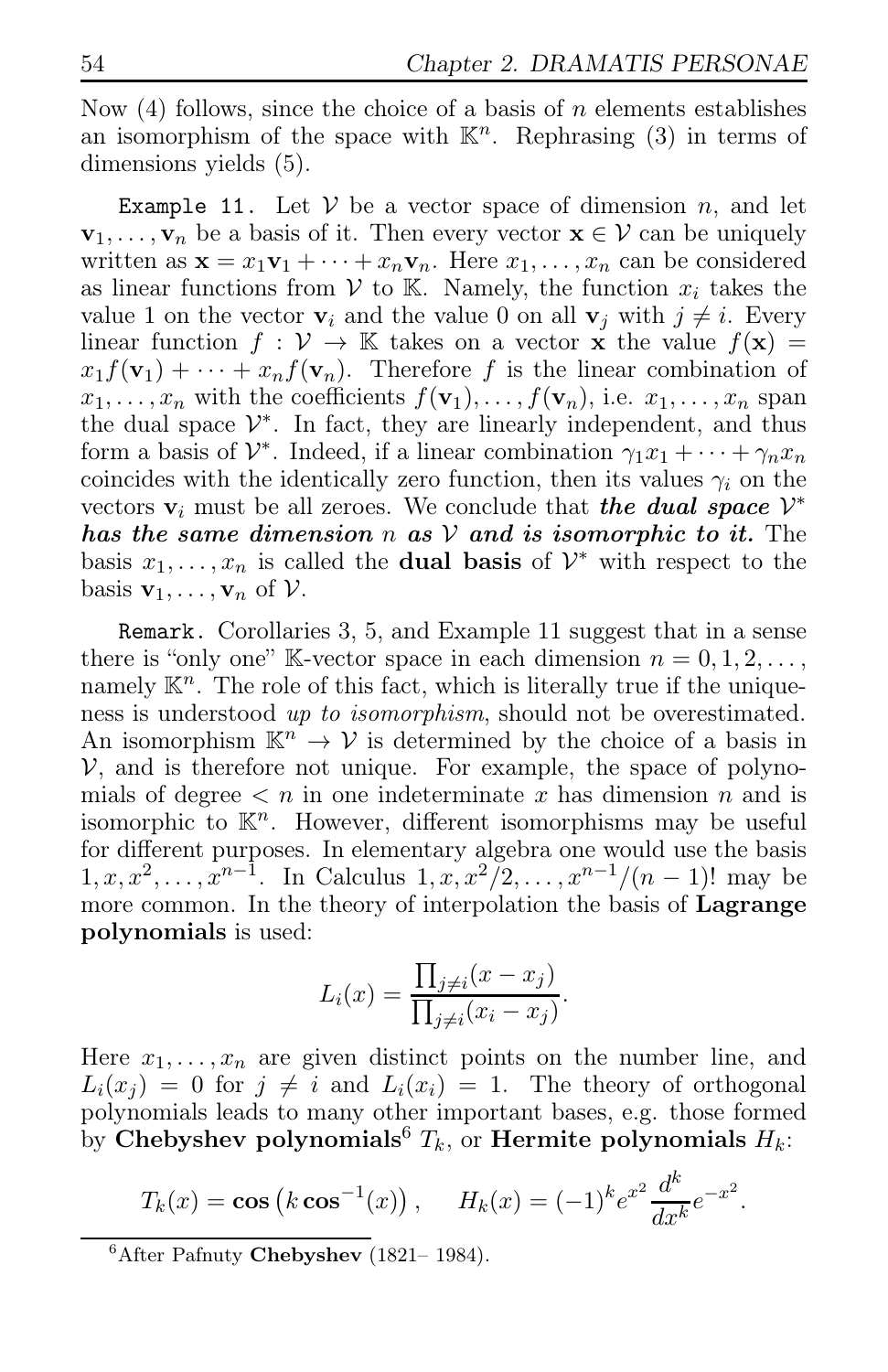There is no preferred basis in an *n*-dimensional vector space  $\mathcal V$  (and hence no preferred isomorphism between  $V$  and  $\mathbb{K}^n$ ).



Figure 26. Subspaces Figure 27. The Mobius band

The lack of the preferred isomorphism becomes really important when *continuous families* of vector spaces get involved. For instance, consider on the plane  $\mathbb{R}^2$ , all subspaces of dimension 1 (Figure 26). When subspaces rotate, one can pick a basis vector in each of them, which would vary continuously, but when the angle of rotation approaches  $\pi$ , the *direction* of the vector disagrees with the initial direction of the same line. In fact it is impossible to choose bases in all the lines in a continuous fashion. The reason is shown on Figure 27: The surface formed by the continuous family of 1-dimensional subspaces in  $\mathbb{R}^2$  has the topology of a **Möbius band** (rather than a cylinder). The Möbius band is a first example of nontrivial vector bundles. Vector bundles are studied in Homotopic Topology. It turns out that among all  $k$ -dimensional vector bundles (i.e. continuous families of k-dimensional vector spaces) the most complicated are the bundles formed by all  $k$ -dimensional subspaces in the coordinate space of dimension  $n \gg k$ .

Likewise, though Example 11 shows that a finite dimensional vector space  $V$  is isomorphic to its dual  $V^*$ , the isomorphism depends on the choice of a basis in  $\mathcal{V}$ , and the same is true about  $\mathcal{V}^*$  and  $\mathcal{V}^{**}$ , the space of linear functions  $\mathcal{V}^* \to \mathbb{K}$ . However, the last of the exercises below shows that a finite-dimensional vector space  $\mathcal V$  is **canonically isomorphic** to its second dual  $\mathcal{V}^{**}$ , i.e. that there is a preferred isomorphism between  $V$  and  $V^{**}$ . It is defined by interpreting the value of a linear form on a vector as a rule that to a given vector associates a function of the linear form.

#### *EXERCISES*

142. Describe all bases in  $\mathbb{K}^1$ .

*143.* Prove that the set consisting of one vector is linearly dependent if and only if the vector is 0.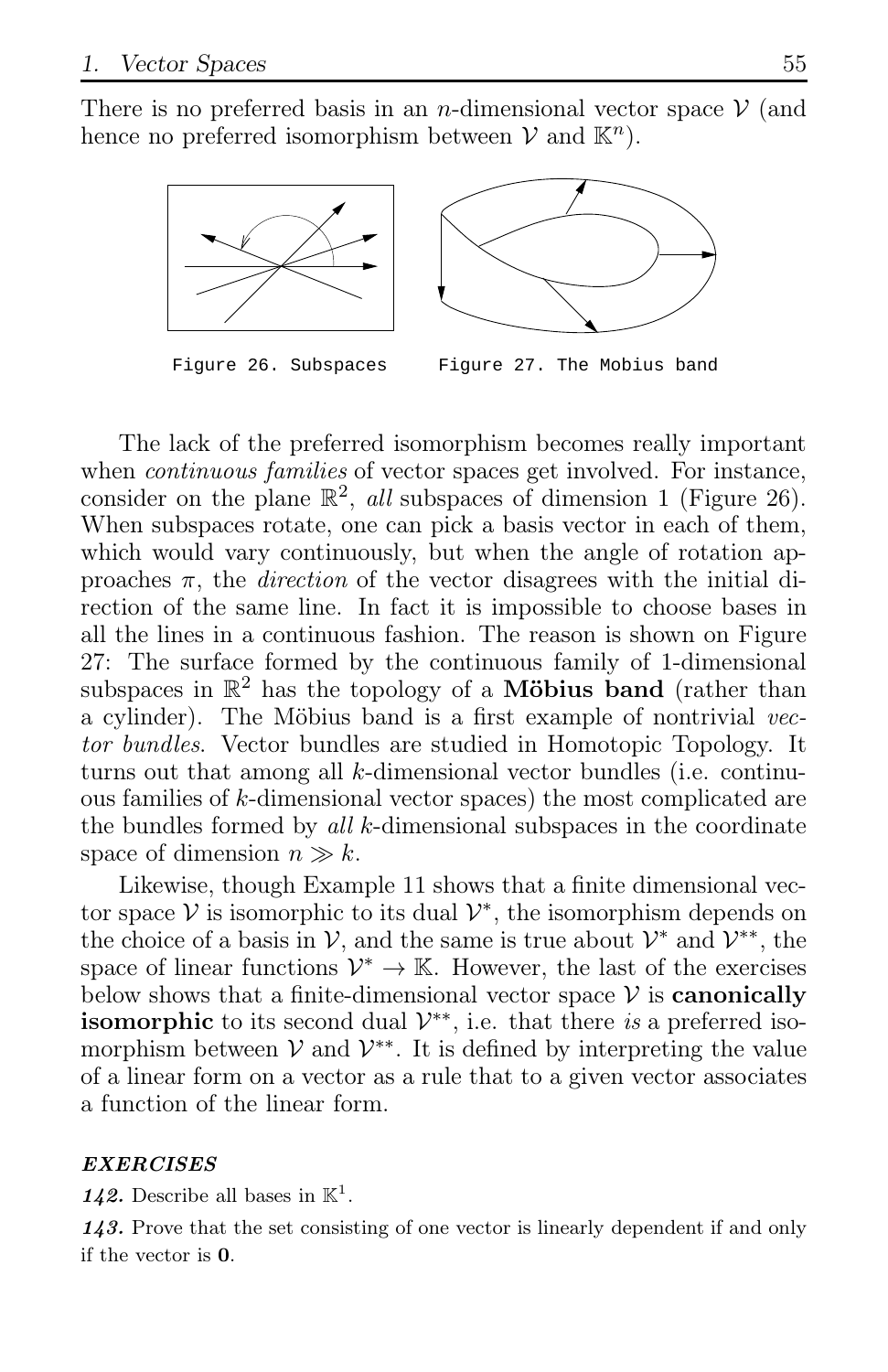*144.* Prove that a subset of a linearly independent set of vectors is linearly independent.

*145.* Prove that a set of vectors containing a linearly dependent subset is linearly dependent.

*146*. Prove that the set of four polynomials  $x^2$ ,  $(x-1)^2$ ,  $(x-2)^2$ ,  $(x-3)^2$  is linearly dependent, but any proper subset of it is linearly independent.

**147.** Find a basis of the subspace in  $\mathbb{R}^3$  given by the equation  $x_1 + x_2 + x_3 = 0$ . **148.** The same, for the subspace in  $\mathbb{C}^4$  given by the equation  $x_1+x_2+x_3+x_4=0$ . 149. Find a basis in and the dimension of the subspace in  $K^4$  given by two equations:  $x_1 + x_2 + x_3 = 0$  and  $x_2 + x_3 + x_4 = 0$ .

**150.** Prove that  $\mathbb{K}[x]$  is infinite-dimensional.

151<sup>\*</sup> In the space of polynomials of degree  $\langle n, \text{ express the basis } x^k, k = \rangle$  $0, 1, \ldots, n-1$  of monomials in terms of the basis  $L_i, i = 1, \ldots, n$ , of Lagrange polynomials.  $\sqrt{ }$ 

**152.** In  $\mathbb{R}[x]$ , find coordinates of the Chebyshev polynomials  $T_4$  in the basis of monomials  $x^k$ ,  $k = 0, 1, 2, \ldots$  4

**153.** Given a vector space  $V$ , associate to a vector  $\mathbf{v} \in V$  the function  $E_{\mathbf{v}} : V^* \to V$ K defined by evaluation of linear forms  $\mathbf{a} \in \mathcal{V}^*$  on the vector  $\mathbf{v}$ :  $E_{\mathbf{v}}(\mathbf{a}) := \mathbf{a}(\mathbf{v})$ . Prove that  $E_v \in \mathcal{V}^{**}$ , and that the map  $E : \mathcal{V} \to \mathcal{V}^{**} : v \mapsto E_v$  is linear.

154.<sup> $\star$ </sup> For a finite-dimensional vector space  $\mathcal{V}$ , show that the map  $E: \mathcal{V} \to \mathcal{V}^{**}$ , defined by evaluation of linear forms on vectors, is an isomorphism.  $\frac{1}{2}$ 

**155.** Find the dimensions of spaces of: (a) diagonal  $n \times n$ -matrices; (b) uppertriangular  $n \times n$ -matrices.  $\checkmark$ 

**156.** Find the dimension of the subspace in  $\mathbb{R}^{\mathbb{R}}$  spanned by functions  $\cos(x + \theta_1), \ldots, \cos(x + \theta_n)$ , where  $\theta_1, \ldots, \theta_n$  are given distinct angles.

*157.* Let  $W \subset V$  be any subset of  $V$ . Define  $W^{\perp} \subset V^*$  as the set of all those linear functions which vanish on W. Prove that  $W^{\perp}$  is a subspace of  $\mathcal{V}^*$ . (It is called the **annihilator** of  $W$ .)

**158.** Let  $W \subset V$  be a subspace. Establish a canonical isomorphism between the dual space  $(\mathcal{V}/\mathcal{W})^*$  and the annihilator  $\mathcal{W}^{\perp} \subset \mathcal{V}^*$ .  $\sharp$ 

159. Show that a field K can be considered as an F-vector space over any subfield  $\mathbb{F} \subset \mathbb{K}$ .

*160.* Prove that the number of elements in a finite field is a power of its characteristic.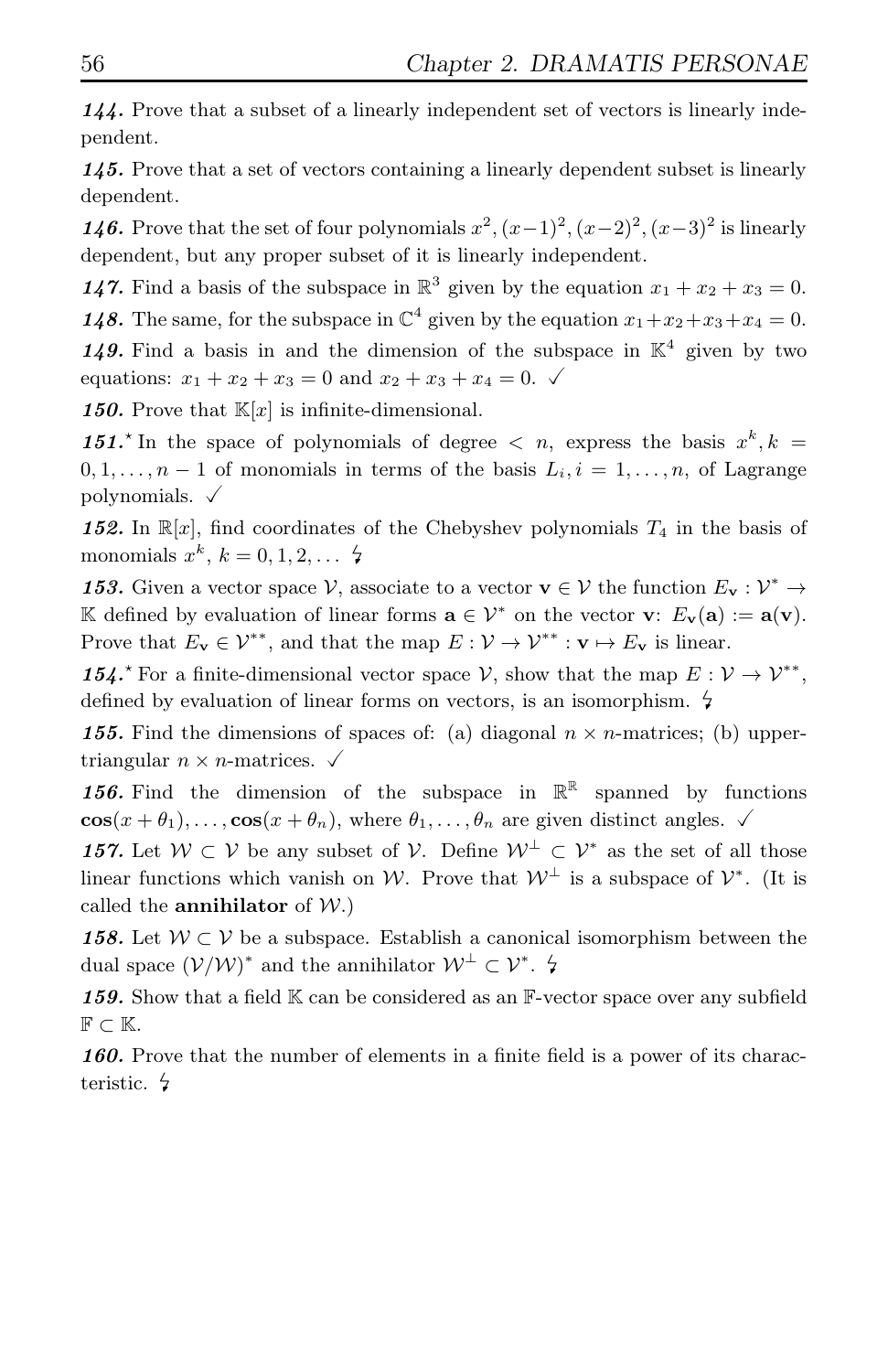# **Matrices**

**Matrices** are rectangular arrays of numbers. An  $m \times n$ -matrix

 $A =$  $\overline{1}$  $\overline{1}$  $a_{11} \quad \ldots \quad a_{1n}$  $\cdots$   $a_{ij}$   $\cdots$  $a_{m1} \ldots a_{mn}$ Ĭ.  $\overline{1}$ 

has m rows and n columns. The **matrix entry**  $a_{ij}$  is positioned in row i and column j.

In linear algebra, matrices are found all over the place. Yet, the main point of this section is that matrices per se are not objects of linear algebra. Namely, the same matrix can represent different mathematical objects, and may behave differently depending on what kind of object it is meant to represent.

More precisely, various geometric objects, such as vectors, linear functions, quadratic forms, linear maps, etc., when expressed in coordinates, are represented by matrices. It is one of our goals in this book to demonstrate advantages of the geometric (i.e. "conceptual," coordinate-free) way of thinking over the algebraic (i.e. "computational,", coordinate-wise) attitude. So, we begin here with going as far as possible in the oppositite direction by examining the matrix, coordinate expressions of all geometric objects of our interest. Whenever suitable, we derive properties of operations with matrices from the properties of the geometric objects they represent (and not the other way around).

### Vectors and Linear Functions

Let V be a finite dimensional vector space. Picking a basis  $\{e_1, \ldots, e_n\}$ identifies each vector  $\mathbf{x} = x_1 \mathbf{e}_1 + \cdots + x_n \mathbf{e}_n$  with the  $n \times 1$ -matrix, the *column* of its coordinates  $x_1, \ldots, x_n$ . As we saw in the previous section, the results of vector operations: the multiplication by scalars  $\lambda$ **x** and the sum  $x + y$ , are expressed by componentwise operations with the columns:

$$
\lambda \begin{bmatrix} x_1 \\ \vdots \\ x_n \end{bmatrix} = \begin{bmatrix} \lambda x_1 \\ \vdots \\ \lambda x_n \end{bmatrix}, \quad \begin{bmatrix} x_1 \\ \vdots \\ x_n \end{bmatrix} + \begin{bmatrix} y_1 \\ \vdots \\ y_n \end{bmatrix} = \begin{bmatrix} x_1 + y_1 \\ \vdots \\ x_n + y_n \end{bmatrix}.
$$

A linear function (or linear form)  $a: V \to \mathbb{K}$  is determined by its values on the basis vectors:

$$
\mathbf{a}(\mathbf{x})=x_1\mathbf{a}(\mathbf{e}_1)+\cdots x_n\mathbf{a}(\mathbf{e}_n)=a_1x_1+\cdots+a_nx_n, \ \ a_i:=\mathbf{a}(\mathbf{e}_i).
$$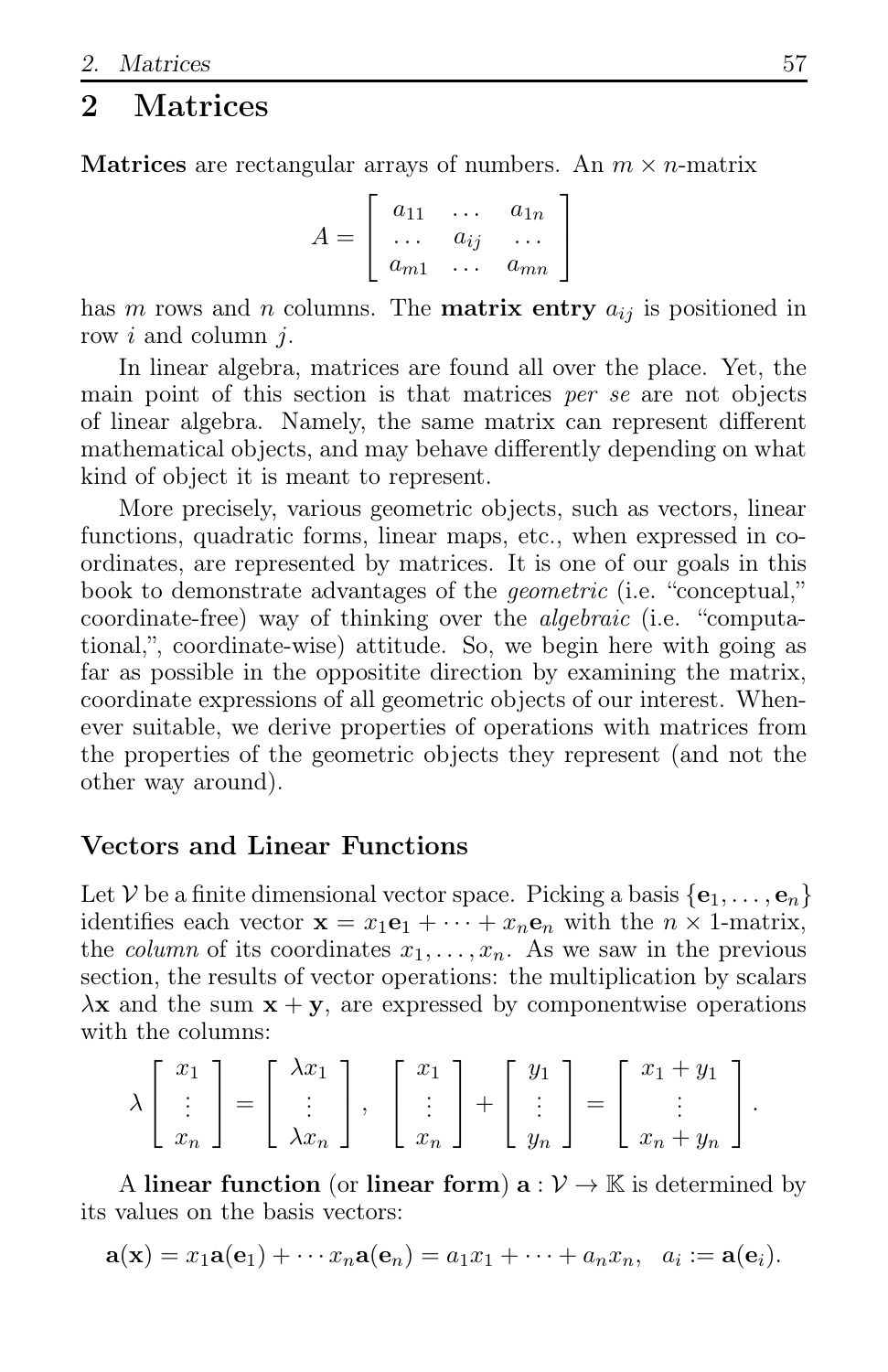Conversely, each function of the form  $a_1x_1 + \cdots + a_nx_n$  is linear (for it is a linear combination of the coordinate functions  $x_i$ , which are linear). Linear functions are traditionally represented by  $1 \times n$ matrices, the rows of their coefficients:  $[a_1, \ldots, a_n]$ .

Linear combinations  $\lambda \mathbf{a} + \mu \mathbf{b}$  of linear functions are linear functions. Their coefficients are expressed by linear combinations of the rows:

$$
\lambda[a_1,\ldots,a_n]+\mu[b_1,\ldots,b_n]=[\lambda a_1+\mu b_1,\ldots,\lambda a_n+\mu b_n].
$$

The operation of **evaluation**, i.e. taking the value  $a(x)$  of a linear function on a vector, is expressed in coordinates by the simplest instance of **matrix product**, namely the product of a  $1 \times n$  row with an  $n \times 1$  column:

$$
\mathbf{a}(\mathbf{x}) = [a_1, \dots, a_n] \begin{bmatrix} x_1 \\ \dots \\ x_n \end{bmatrix} = a_1 x_1 + \dots + a_n x_n.
$$

Note that by the very definition of linear functions,

 $\mathbf{a}(\lambda \mathbf{x} + \mu \mathbf{y}) = \lambda \mathbf{a}(\mathbf{x}) + \mu \mathbf{a}(\mathbf{y})$  for all vectors  $\mathbf{x}, \mathbf{y}$  and scalars  $\lambda, \mu$ .

This can be viewed as a manifestation of the distributive law for matrix product.

#### *EXERCISES*

*161.* Are the functions  $3x, x^3, x+1, 0, \sin x, (1+x)^2 - (1-x)^2$ , tan arctan x, arctan tan x linear?  $\checkmark$ 

**162.** Verify the *linearity* property of the coordinate functions  $x_i$  on  $\mathbb{K}^n$ .

### Linear Maps

Let  $A: V \to W$  be a linear map between two finite dimensional vector spaces. Picking a basis  $\{e_1, \ldots, e_n\}$  in V and a basis  $\{f_1, \ldots, f_m\}$  in  $W$ , one can express  $A\mathbf{e}_j$  as linear combinations of  $\mathbf{f}_i$ :

$$
A\mathbf{e}_j = a_{1j}\mathbf{f}_1 + \cdots + a_{mj}\mathbf{f}_m, \quad j = 1, \ldots, n.
$$

The whole map A is uniquely determined by the coefficients  $a_{ij}$ ; namely, if  $\mathbf{x} = x_1 \mathbf{e}_1 + \cdots + x_n \mathbf{e}_n$ , then by the very definition of linearity, we have:

$$
A\mathbf{x} = x_1 A\mathbf{e}_1 + \dots + x_n A\mathbf{e}_n = x_1 \begin{bmatrix} a_{11} \\ \vdots \\ a_{m1} \end{bmatrix} + \dots + x_n \begin{bmatrix} a_{1n} \\ \vdots \\ a_{mn} \end{bmatrix}.
$$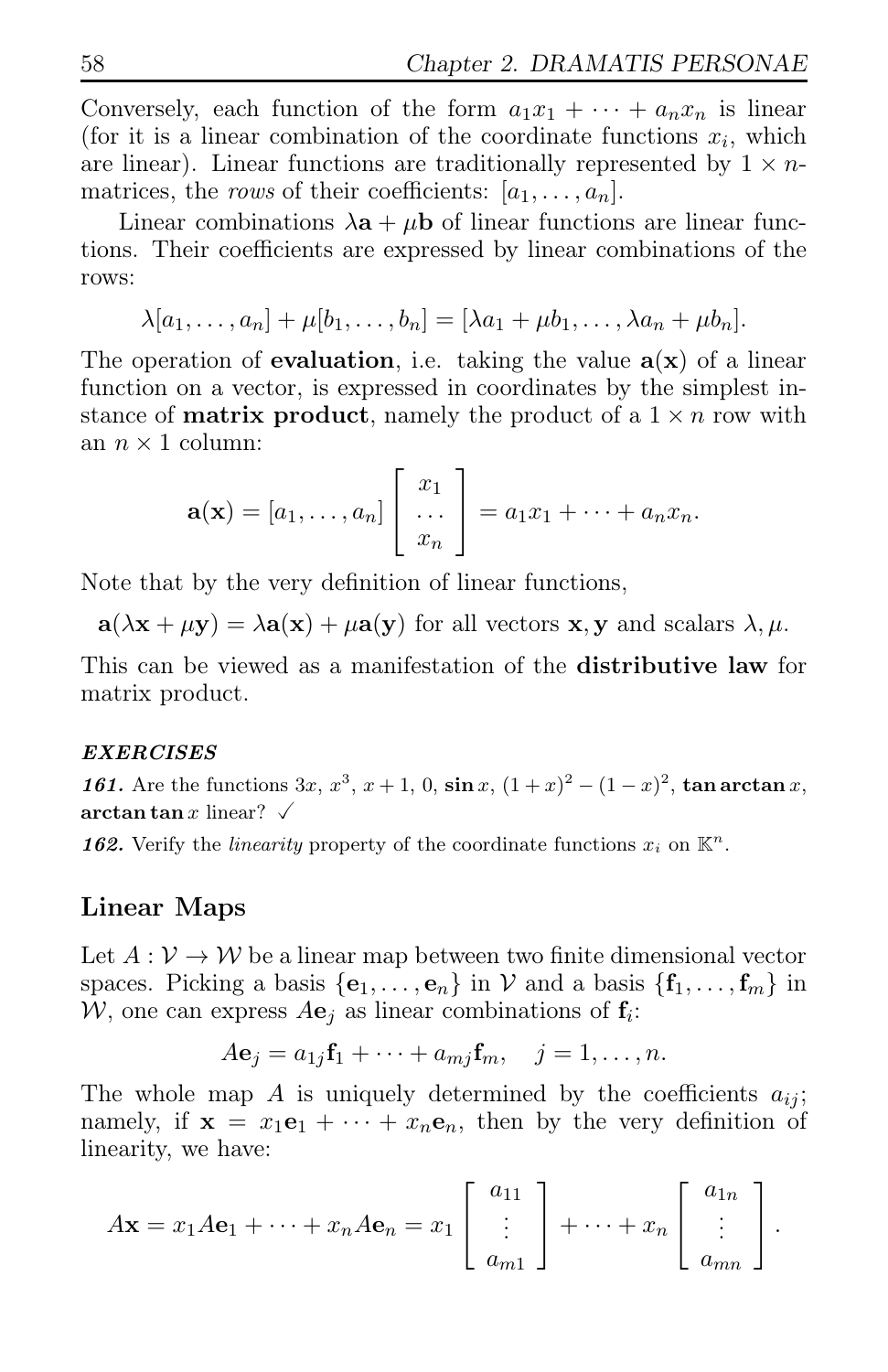In other words, the map  $y = Ax$  is given by m linear functions

$$
y_i = \mathbf{a}_i(\mathbf{x}) = a_{i1}x_1 + \cdots + a_{in}x_n, \quad i = 1, \ldots, m.
$$

Whereas each  $y_i$  is given by the product of a row with a column, the whole linear map can be described as the product of the  $m \times n$ -matrix  $A = [a_{ij}]$  with the column:

$$
\mathbf{y} = \begin{bmatrix} y_1 \\ \vdots \\ y_m \end{bmatrix} = \begin{bmatrix} a_{11} & \dots & a_{1n} \\ \vdots & & \vdots \\ a_{m1} & \dots & a_{mn} \end{bmatrix} \begin{bmatrix} x_1 \\ \vdots \\ x_n \end{bmatrix} = A\mathbf{x}.
$$

Thus, the rows of the matrix  $A$  represent the  $m$  linear functions  $a_1, \ldots, a_m$ , the columns represent the images  $Ae_1, \ldots, Ae_n$  in W of the basis vectors of V, and the matrix entries  $a_{ij} = \mathbf{a}_i(\mathbf{e}_i)$  represent the values of the linear functions on the basis vectors.

Conversely, in coordinates, the rows of any  $m \times n$ -matrix determine m linear functions  $y_i = \mathbf{a}_i(\mathbf{x})$ , which altogether determine a map from  $V = \mathbb{K}^n$  to  $\mathbb{K}^m = \mathcal{W}$ , which is automatically linear (since the functions  $a_i$  are, and the operations in  $\mathbb{K}^m$  are componentwise).

#### *EXERCISES*

**163.** Let  $\mathbf{v} \in \mathbb{K}^m$ , and let  $\mathbf{a} : \mathbb{K}^n \to \mathbb{K}$  be a linear function. Define a linear map  $E: \mathbb{K}^n \to \mathbb{K}^m$  by  $E(\mathbf{x}) = \mathbf{a}(\mathbf{x})\mathbf{v}$ , and compute the matrix of  $E. \checkmark$ 

**164.** Write down the matrix of rotation through the angle  $\theta$  in  $\mathbb{R}^2$ .  $\checkmark$ 

**165.** Let  $\sum_{j=1}^{n} a_{ij}x_j = b_i$ ,  $i = 1, ..., m$ , be a system of m **linear equations** in n unknowns  $(x_1, \ldots, x_n)$ . Show that it can be written in the matrix form  $A\mathbf{x} = \mathbf{b}$ , where A is a linear map from  $\mathbb{K}^n$  to  $\mathbb{K}^m$ .

### Composition

Given linear maps  $B: U \to V$  and  $A: V \to W$ , one can form their composition  $C : \mathcal{U} \to \mathcal{W}$  by substituting  $\mathbf{v} = B\mathbf{u}$  into  $A\mathbf{v}$ :  $C**u** := A(B(**u**)).$  When the spaces are finite dimensional,  $\dim \mathcal{U} = l$ ,  $\dim \mathcal{V} = n$ ,  $\dim \mathcal{W} = m$ , one can pick their bases (thereby identifying the spaces with  $\mathbb{K}^l$ ,  $\mathbb{K}^n$ , and  $\mathbb{K}^m$  respectively), and express the operation in terms of the corresponding matrices. This leads to the general notion of **matrix product**,  $C = AB$ , defined whenever the number of columns of A coincides with the number of rows of B:

$$
\left[\begin{array}{ccc}c_{11} & \ldots & c_{1l} \\ \ldots & c_{ij} & \ldots \\ c_{m1} & \ldots & c_{ml}\end{array}\right] = \left[\begin{array}{ccc}a_{11} & \ldots & a_{1n} \\ \ldots & & \ldots \\ a_{m1} & \ldots & a_{mn}\end{array}\right] \left[\begin{array}{ccc}b_{11} & \ldots & b_{1l} \\ \ldots & & \ldots \\ b_{n1} & \ldots & b_{nl}\end{array}\right].
$$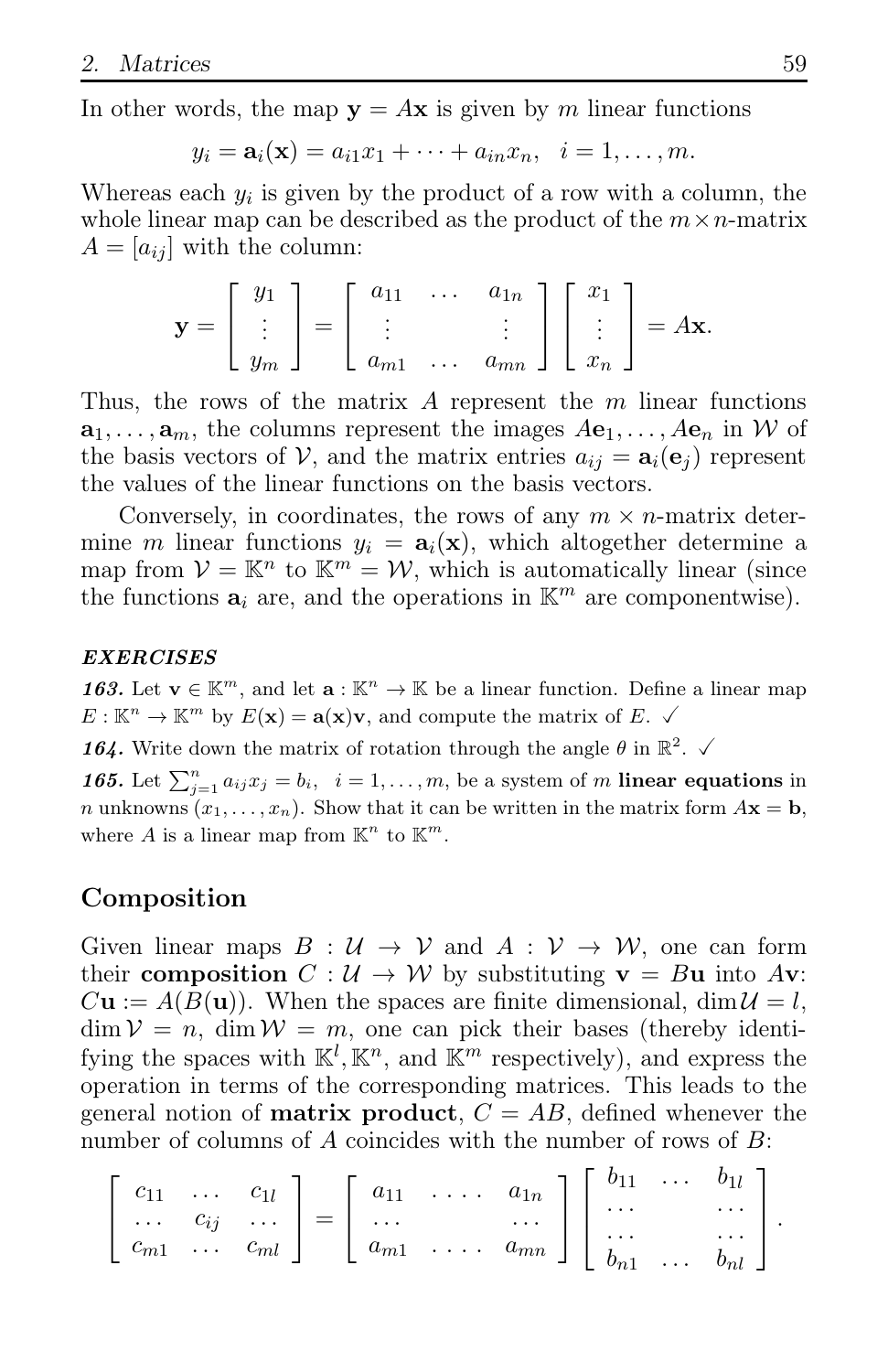By definition of the composition, the entry  $c_{ij}$  located at the intersection of the *i*th row and *j*th column of  $C$  is the value of the linear function  $a_i$  on the image  $Be_j$  in  $\mathbb{K}^n$  of the standard basis vector  $e_j$ from  $\mathbb{K}^l$ . Since  $\mathbf{a}_i$  and  $B\mathbf{e}_j$  are represented by the *i*th row and *j*th column of the matrices  $A$  and  $B$  respectively, we find:

$$
c_{ij}=[a_{i1},\ldots,a_{in}]\left[\begin{array}{c}b_{1j}\\ \ldots\\ b_{nj}\end{array}\right]=a_{i1}b_{1j}+\cdots+a_{in}b_{nj}.
$$

In other words,  $c_{ij}$  is the product of the *i*th row of A with the *j*th column of B.

Based on this formula, it is not too hard to verify directly that the matrix product is **associative**, i.e.  $(AB)C = A(BC)$ , and satisfies the *left* and *right* distributive laws:  $P(\lambda Q + \mu R) = \lambda PQ + \mu PR$  and  $(\lambda X + \mu Y)Z = \lambda XZ + \mu YZ$ , whenever the sizes of the matrices allow to form the expressions. However, our point is that there is no point in making such verifications. The operations with matrices encode in the coordinate form meaningful operations with linear maps, and the properties of matrices simply reflect those of the maps. For instance, the matrix product is associative because composition of arbitrary (and not only linear) maps is associative.

#### *EXERCISES*

*166.* Let

$$
A = \begin{bmatrix} 1 & 2 & 3 \\ 1 & -1 & 1 \end{bmatrix}, B = \begin{bmatrix} 1 & 2 \\ 3 & 4 \end{bmatrix}, C = \begin{bmatrix} 1 & 2 \\ -2 & 1 \\ 0 & -1 \end{bmatrix}.
$$

Compute those of the products  $ABC, BAC, BCA, CBA, CAB, ACB$  which are defined.  $\checkmark$ 

*167.* Let  $X, Y, Z, W$  be four sets, and  $h: X \to Y, g: Y \to Z$ , and  $f: Z \to W$  be three functions. Show that the compositions  $f \circ (g \circ h)$  and  $(f \circ g) \circ h$  coincide.  $\sharp$ 

*168.* Prove that products of upper triangular matrices are upper triangular and products of lower triangular matrices are lower triangular.

169.<sup>\*</sup> Prove that a matrix of a linear transformation from  $K<sup>n</sup>$  to itself is upper triangular if and only if the linear transformation maps each of the subspaces  $Span(e_1) \subset Span(e_1, e_2) \subset Span(e_1, e_2, e_3) \subset \dots$  to itself. Derive from this that products of upper triangular matrices is upper triangular.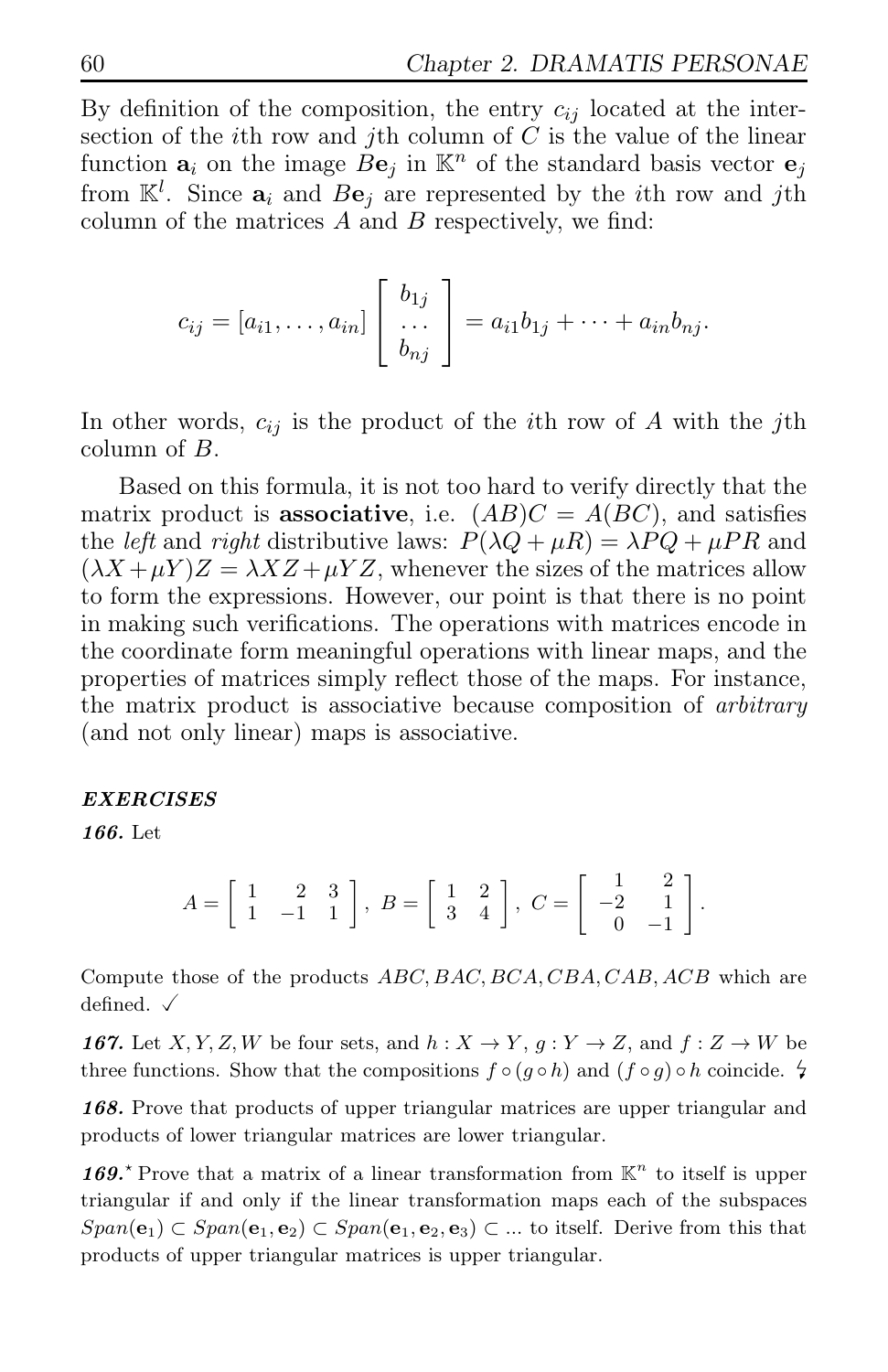### Changes of Coordinates

Let us examine here how the components of vectors, the coefficients of linear forms, and the matrices of linear maps are transformed under linear changes of coordinates.

Suppose that a finite dimensional vector space  $\mathcal V$  is identified with  $\mathbb{K}^n$  by the choice of a basis  $\{\mathbf{e}_1, \ldots, \mathbf{e}_n\}$ , and then identified with it in another way by the choice of a new basis,  $\{e'_1, \ldots, e'_n\}$ . We can express the vectors of the new basis as linear combinations of the old basis vectors, and substitute these expressions into two coordinate representations of the same vector in the old and new coordinate systems:

$$
\mathbf{x} = x_1 \mathbf{e}_1 + \dots + x_n \mathbf{e}_n = x'_1 \mathbf{e}'_1 + \dots + x'_n \mathbf{e}'_n.
$$

This will result in expressing the old coordinate functions  $x_i$  in terms of the new coordinate functions  $x'_j$ :

$$
\begin{bmatrix} x_1 \\ \dots \\ x_n \end{bmatrix} = \begin{bmatrix} c_{11} & \dots & c_{1n} \\ \dots & & \dots \\ c_{n1} & \dots & c_{nn} \end{bmatrix} \begin{bmatrix} x'_1 \\ \dots \\ x'_n \end{bmatrix}.
$$

In matrix notation, this can be written as  $\mathbf{x} = C\mathbf{x}'$  where C is a square matrix of size  $n$ .

Conversely,  $x'$  can be expressed by linear functions of  $x$ . In other words, there exists a square matrix  $D$  such that the substitutions  $\mathbf{x}' = D\mathbf{x}$  and  $\mathbf{x} = C\mathbf{x}'$  are inverse to each other, i.e.  $\mathbf{x} = CD\mathbf{x}$  and  $\mathbf{x}' = DC\mathbf{x}'$  for all  $\mathbf{x}$  and  $\mathbf{x}'$ . It is immediate to see that this happens exactly when the matrices C and D satisfy  $CD = I = DC$  where I is the **identity matrix** of size  $n$ :

$$
I=\left[\begin{array}{ccccc}1&0&\ldots&0\\0&1&\ldots&0\\ \ldots& & &\ldots\\0&\ldots&0&1\end{array}\right].
$$

When this happens, the square matrices  $C$  and  $D$  are called **inverse** to each other, and one writes:  $D = C^{-1}$ ,  $C = D^{-1}$ .

To reiterate: the rows of C express old coordinates  $x_i$  as linear functions of new coordinates,  $x'_{j}$ . The columns of C represent, in the old coordinate system, the vectors which in the new coordinate system serve as standard basis vectors:  $\mathbf{e}'_j = c_{1j}\mathbf{e}_1 + \cdots + c_{nj}\mathbf{e}_n$ . The matrix  $C$  is often called the **transition matrix** between the coordinate systems.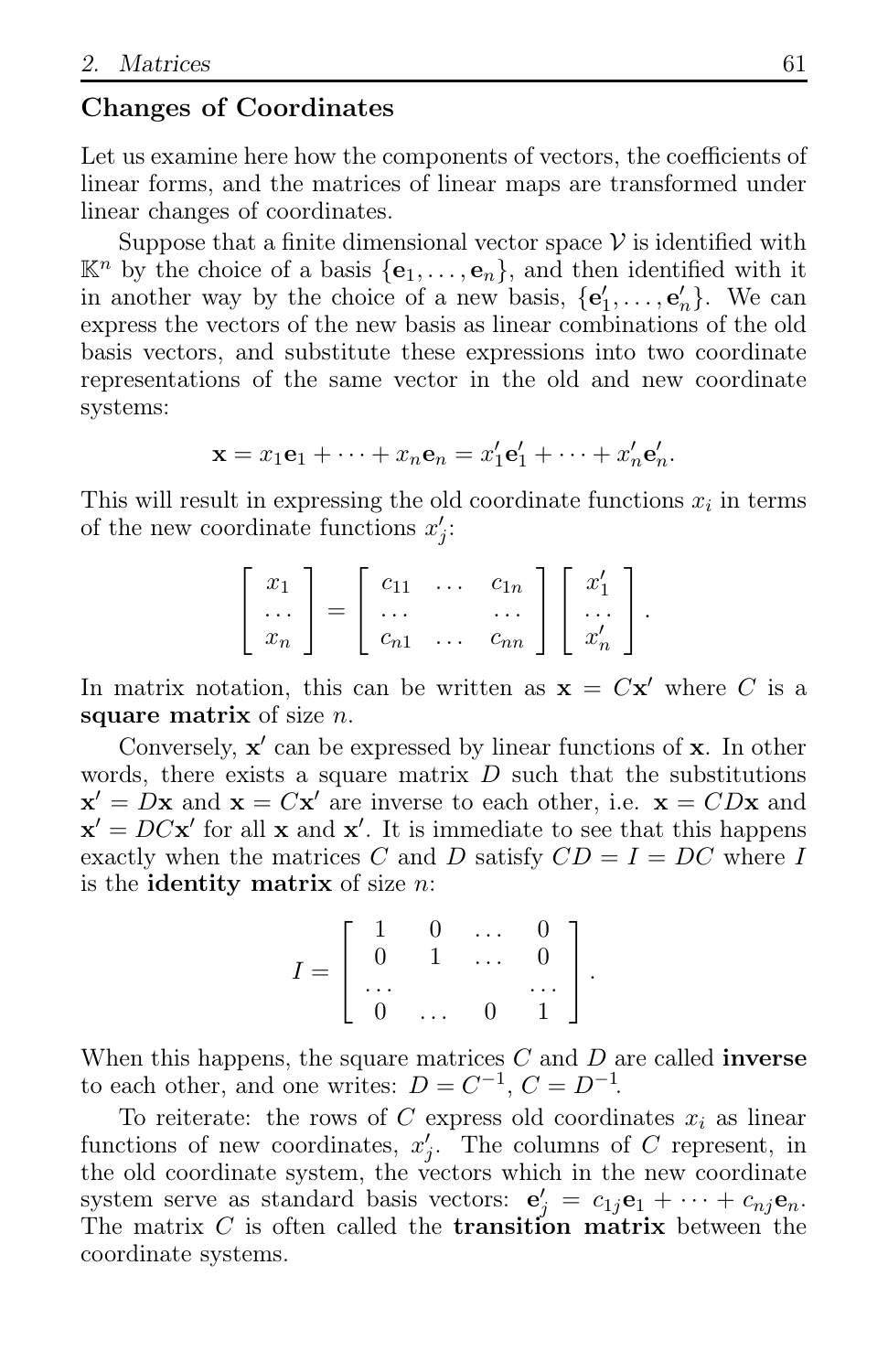In spite of apparent simplicity of this notion, it is easy to get lost here, for a change of coordinates is easy to confuse with a linear map from the space  $\mathbb{K}^n$  to itself. For linear maps from a vector space to itself, we will reserve the term linear transformation. Thus, the same square matrix C defines the linear transformation  $\mathbf{x}' = C\mathbf{x}$ which associates to a vector  $\mathbf{x} \in \mathbb{K}^n$  a new vector  $\mathbf{x}'$  written in the same coordinate system. The inverse transformation, when exists, is given by the formula  $\mathbf{x} = C^{-1}\mathbf{x}'$ .

Returning to changes of coordinates, let us examine how they affect linear functions and maps.

Making the change of variables  $\mathbf{x} = C\mathbf{x}'$  in a linear function **a** results in the values  $\mathbf{a}(\mathbf{x})$  of this function being expressed as  $\mathbf{a}'(\mathbf{x}')$ in terms of new coordinates of the same vectors. Using the matrix product notation, we find:  $\mathbf{a}'\mathbf{x}' = \mathbf{a}\mathbf{x} = \mathbf{a}(C\mathbf{x}') = (\mathbf{a}C)\mathbf{x}'$ . Thus, coordinates of vectors and coefficients of linear functions are transformed differently:

 $\mathbf{x} = C\mathbf{x}'$ , or  $\mathbf{x}' = C^{-1}\mathbf{x}$ , but  $\mathbf{a}' = \mathbf{a}C$ , or  $\mathbf{a} = \mathbf{a}'C^{-1}$ .

Next, let  $y = Ax$  be a linear map from  $\mathbb{K}^n$  to  $\mathbb{K}^m$ , and let  $x = Cx'$ and  $\mathbf{y} = D\mathbf{y}^{\prime}$  be changes of coordinates in  $\mathbb{K}^{n}$  and  $\mathbb{K}^{m}$  respectively. Then in new coordinates the same linear map is given by the new formula  $\mathbf{y}' = A'\mathbf{x}'$ . We compute A' in terms of A, C and D:  $D\mathbf{y}' =$  $y = Ax = ACx'$ , i.e.  $y' = D^{-1}ACx'$ , and hence

$$
A'=D^{-1}AC.
$$

In particular, suppose that  $\mathbf{x} \mapsto A\mathbf{x}$  is a linear transformation on  $\mathbb{K}^n$ (i.e. – we remind – a linear map from  $\mathbb{K}^n$  to itself), and a change of coordinates  $\mathbf{x} = C\mathbf{x}'$  is made. Then in new coordinates the same linear transformation is  $\mathbf{x}' \mapsto A' \mathbf{x}'$ , where

$$
A' = C^{-1}AC,
$$

i.e. in the previous rule we need to take  $D = C$ . This is because the same change applies to both: the input vector  $x$  and its image  $Ax$ . The operation  $A \mapsto C^{-1}AC$  over a *square* matrix A is often called the similarity transformation by the invertible matrix  $C$ .

#### *EXERCISES*

**170.** For an identity matrix I, prove  $AI = A$  and  $IB = B$  for all allowed sizes of A and B.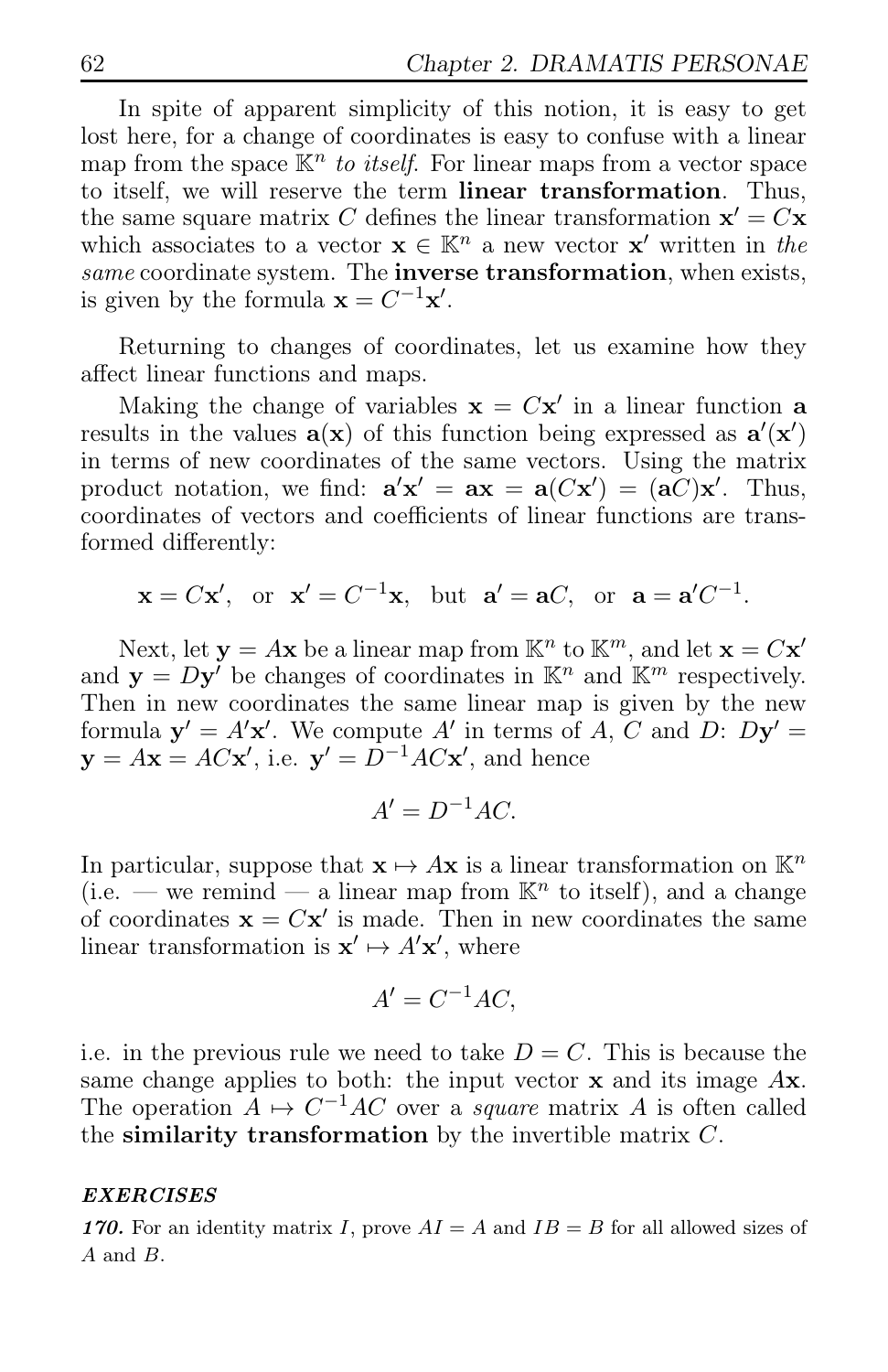*171.* For a square matrix A, define its **powers**  $A^k$  for  $k > 0$  as  $A \cdots A$  (k times), for  $k = 0$  as I, and for  $k < 0$  as  $A^{-1} \cdots A^{-1}$  (k times), assuming A invertible. Prove that A that  $A^k A^l = A^{k+l}$  for all integer k, l.

172<sup>\*</sup> Compute  $\begin{bmatrix} \cos 19^\circ & -\sin 19^\circ \\ \sin 19^\circ & \cos 19^\circ \end{bmatrix}$  $\Big]^{19}$ .  $\checkmark$ 

173. Compute powers  $A^k, k = 0, 1, 2, \ldots$ , of the square matrix A all of whose entries are zeroes, except that  $a_{i,i+1} = 1$  for all i.  $\checkmark$ 

174.<sup>\*</sup> Let N be a linear transformation from  $\mathbb{K}^n$  to itself, determined by  $N\mathbf{e}_1 =$  $0, N**e**_2 = **e**_1, N**e**_3 = **e**_2, \ldots, N**e**_n = **e**_{n-1}$ . Describe the maps  $N^k, k = 1, 2, \ldots,$ and find their matrices.  $\checkmark$ 

*175.* For which sizes of matrices A and B, both products AB and BA: (a) are defined, (b) have the same size?  $\checkmark$ 

**176.**<sup>\*</sup> Give examples of matrices A and B which do not *commute*, i.e.  $AB \neq BA$ , even though both products are defined and have the same size.  $\frac{1}{4}$ 

**177.** When does  $(A + B)^2 = A^2 + 2AB + B^2$ ?  $\checkmark$ 

*178.* Which diagonal matrices are invertible?

179. Prove that an inverse of a given matrix is unique when exists.  $\frac{1}{2}$ 

**180.** Let A, B be invertible  $n \times n$ -matrices. Prove that AB is also invertible, and  $(AB)^{-1} = B^{-1}A^{-1}$ .  $\sharp$ 

181.<sup>\*</sup> If AB is invertible, does it imply that A, B, and BA are invertible?  $\frac{1}{4}$ 

**182.**<sup>\*</sup> Give an example of matrices A and B such that  $AB = I$ , but  $BA \neq I$ .

183. Let  $A: \mathbb{K}^n \to \mathbb{K}^m$  be an isomorphism. (Thus,  $m = n$ , but we consider  $\mathbb{K}^n$ and  $\mathbb{K}^m$  as two different copies of the coordinate space.) Prove that after suitable changes of coordinates in  $\mathbb{K}^n$  and  $\mathbb{K}^m$ , the matrix of this transformation becomes the identity matrix  $I. \n\ddot{}$ 

### Transposition

Let  $A: \mathcal{V} \to \mathcal{W}$  be a linear map, and  $\mathbf{a}: \mathcal{W} \to \mathbb{K}$  a linear function. Composing the linear function with the map, we obtain a linear function on  $\mathcal V$ . This construction defines a map from  $\mathcal W^*$ , the space of linear functions on  $W$ , to  $V^*$ . The map is called **dual** (or **adjoint**, or **transposed**) to A, and denoted  $A^t$ . Thus  $A^t: \mathcal{W}^* \to \mathcal{V}^*$  is defined by the formula

$$
(Ata)(v) := a(Av).
$$

It is a linear map. Indeed, if  $\mathbf{c} = \lambda \mathbf{a} + \mu \mathbf{b}$ , then  $\mathbf{c}(A\mathbf{v}) = \lambda \mathbf{a}(A\mathbf{v}) +$  $\mu$ **b**(Av) for all **v**, and hence  $A^t$ **c** =  $\lambda A^t$ **a** +  $\mu A^t$ **b**. Note that  $A^t$  acts in the direction "opposite to  $A$ ".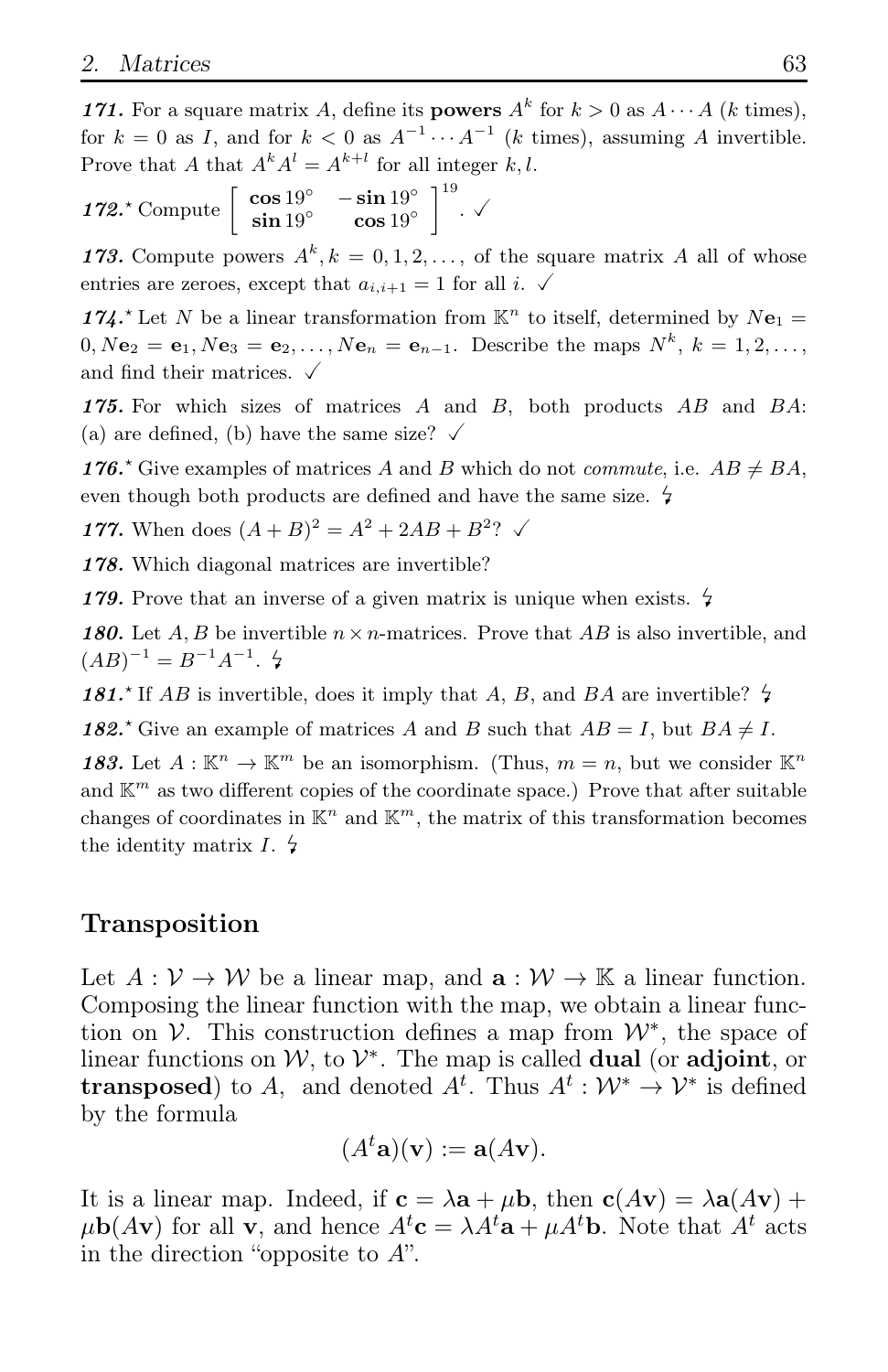In coordinates, if  $\mathbf{b} = A^t \mathbf{a}$ , then

$$
[b_1,\ldots,b_n] = [a_1,\ldots,a_m] \left[ \begin{array}{ccc} a_{11} & \ldots & a_{1n} \\ \ldots & a_{ij} & \ldots \\ a_{m1} & \ldots & a_{mn} \end{array} \right],
$$

that is, the row of the coefficients of the composite linear function  $\mathbf{b}(\mathbf{x}) = \mathbf{a}(A\mathbf{x})$  is obtained from the row of the coeffiients of **a** by the multiplication on the right by the matrix  $A$ . This is a special case of the matrix expression for composition of linear maps. If however, we think of elements of  $W^*$  as "vectors," i.e. represent them by *columns* of their coordinates, then we have no other choice but to flip all the rows into columns here:

$$
\begin{bmatrix} b_1 \\ \vdots \\ b_n \end{bmatrix} = \begin{bmatrix} a_{11} & \dots & a_{m1} \\ \vdots & a_{ji} & \vdots \\ a_{1n} & \dots & a_{nm} \end{bmatrix} \begin{bmatrix} a_1 \\ \vdots \\ a_m \end{bmatrix}.
$$

Note that the matrix  $[a_{ji}]$  is not A but is the matrix  $A<sup>t</sup>$  transposed to A. By definition, this means that it is an  $n \times m$ -matrix, whose entry  $a_{ij}^t$  on the intersection of row i and column j coincides with the entry  $a_{ji}$  of the  $m \times n$ -matrix A, located at the intersection of the row j and column i. Thus, the equality can be written as  $\mathbf{b}^t = A^t \mathbf{a}^t$ .

Given an  $m \times n$ -matrix A and  $n \times l$ -matrix B, we have

$$
(AB)^t = B^t A^t.
$$

One can check this matrix identity directly, but in fact there is no need to do so. Indeed, given three vector spaces and two linear maps:  $B: U \to V$ , and  $A: V \to W$ , the adjoint map to their composition  $AB: U \to W$  acts on linear forms  $W \to \mathbb{K}$  as the composition:  $A^t: \mathcal{W}^* \to \mathcal{V}^*$ , followed by  $B^t: \mathcal{V}^* \to \mathcal{U}^*$ . Indeed, for all  $\mathbf{a} \in \mathcal{W}^*$ and all  $\mathbf{u} \in \mathcal{U}$ ,

$$
((AB)^{t}\mathbf{a})(\mathbf{u}) := \mathbf{a}(AB\mathbf{u}) = (A^{t}\mathbf{a})(B\mathbf{u}) = (B^{t}(A^{t}\mathbf{a}))(\mathbf{u}).
$$

#### *EXERCISES*

**184.** Let A be the embedding  $V \subset W$  of V as a linear subspace into W. Describe the adjoint map  $A^t: \mathcal{W}^* \to \mathcal{V}^*. \check{\checkmark}$ 

**185.** On the plane  $z = 2x + 3y$  in the  $(x, y, z)$ -space, use  $(x, y)$  as a coordinate system, and express the restrictions of linear functions  $\alpha x + \beta y + \gamma z$  to this plane in these coordinates. Can you identify in this computation the two transposed matrices  $A$  and  $A<sup>t</sup>$  introduced in the previous exercise?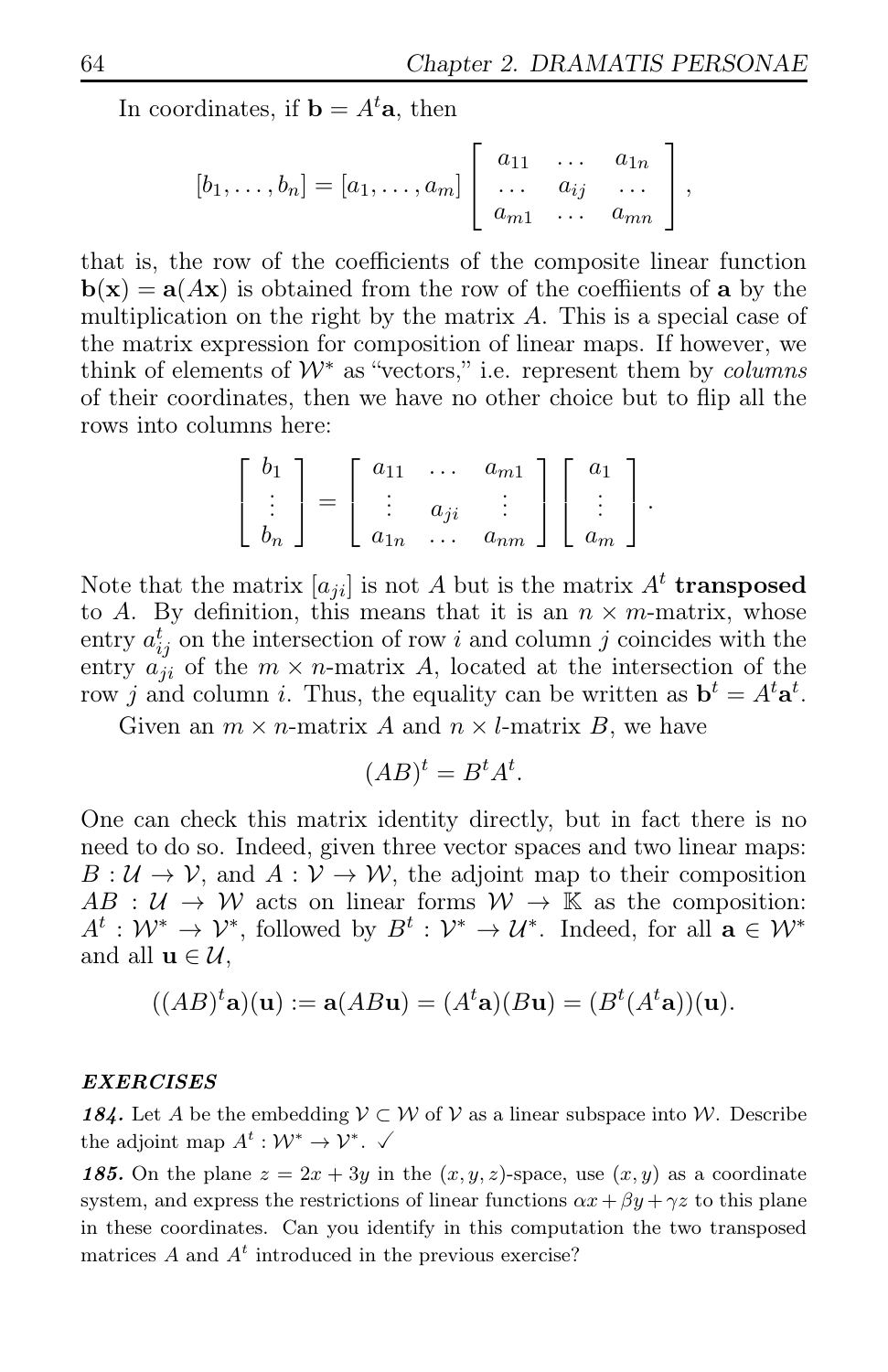### Bilinear Forms

The **dot-product** of two coordinate vectors  $\mathbf{x}, \mathbf{y} \in \mathbb{R}^n$  is defined by the formula

$$
\langle \mathbf{x}, \mathbf{y} \rangle = x_1 y_1 + \cdots + x_n y_n.
$$

It is an example of a **bilinear form**, i.e. a function of an ordered pair  $(x, y)$  of vector variables, which is a linear function of each of them.

In general, a **bilinear form** is a function  $B: V \times W \rightarrow \mathbb{K}$ , which to each ordered pair  $(v, w)$ , where  $v \in V$  and  $w \in W$ , associates a scalar  $B(\mathbf{v}, \mathbf{w})$  in such a way that for a fixed **w** this is a linear function of  $v$ , and for a fixed  $v$  a linear function of  $w$ :

$$
B(\lambda \mathbf{v} + \lambda' \mathbf{v}', \mathbf{w}) = \lambda B(\mathbf{v}, \mathbf{w}) + \lambda' B(\mathbf{v}', \mathbf{w}),
$$
  
\n
$$
B(\mathbf{v}, \lambda \mathbf{w} + \lambda' \mathbf{w}') = \lambda B(\mathbf{v}, \mathbf{w}) + \lambda' B(\mathbf{v}, \mathbf{w}')
$$
  
\nfor all  $\mathbf{v}, \mathbf{v}' \in \mathcal{V}, \mathbf{w}, \mathbf{w}' \in \mathcal{W}, \text{ and } \lambda, \lambda' \in \mathbb{K}.$ 

Assuming that  $V$  and  $W$  are finite dimensional vector spaces, one can pick bases  $\{e_1, \ldots, e_m\}$  in V and  $\{f_1, \ldots, f_n\}$  in W, and writing  $\mathbf{v} = x_1 \mathbf{e}_1 + \cdots + x_m \mathbf{e}_m$ ,  $\mathbf{w} = y_1 \mathbf{f}_1 + \cdots + y_n \mathbf{f}_n$ , find:

$$
B(\mathbf{v}, \mathbf{w}) = \sum_{i=1}^{m} x_i B(\mathbf{e}_i, \mathbf{w}) = \sum_{i=1}^{m} \sum_{j=1}^{n} x_i B(\mathbf{e}_i, \mathbf{f}_j) y_j.
$$

Thus, a bilinear form is uniquely determined by the  $m \times n$ -matrix of the coefficients  $B(\mathbf{e}_i, \mathbf{f}_j)$ . Conversely, every  $m \times n$ -matrix  $B = [b_{ij}]$ defines a bilinear form of two coordinate vectors,  $\mathbf{x} \in \mathbb{K}^m$  and  $\mathbf{y} \in \mathbb{K}^n$ , by the formula:

$$
B(\mathbf{x}, \mathbf{y}) := \mathbf{x}^t B \mathbf{y} = \sum_{i=1}^m \sum_{j=1}^n x_i b_{ij} y_j.
$$

It is easy to see now how the coefficient matrix of a bilinear form behaves under changes of coordinate systems. If  $y = Cy'$ , and  $x =$  $D\mathbf{x}'$ , where C and  $\overline{D}$  are invertible  $n \times n$ - and  $m \times m$ -matrices, we have:  $\mathbf{x}^t = (\mathbf{x}')^t D^t$  and  $\mathbf{x}^t B \mathbf{y} = (\mathbf{x}')^t D^t B C \mathbf{y}' = (\mathbf{x}')^t B' \mathbf{y}'$ . That is, the coefficient matrix B is transformed into<sup>7</sup>

$$
B'=D^tBC.
$$

<sup>&</sup>lt;sup>7</sup>Note that if B were the matrix of a linear map  $\mathbb{K}^n \to \mathbb{K}^m$ , the transformation rule would have been different:  $B \mapsto D^{-1}BC$ .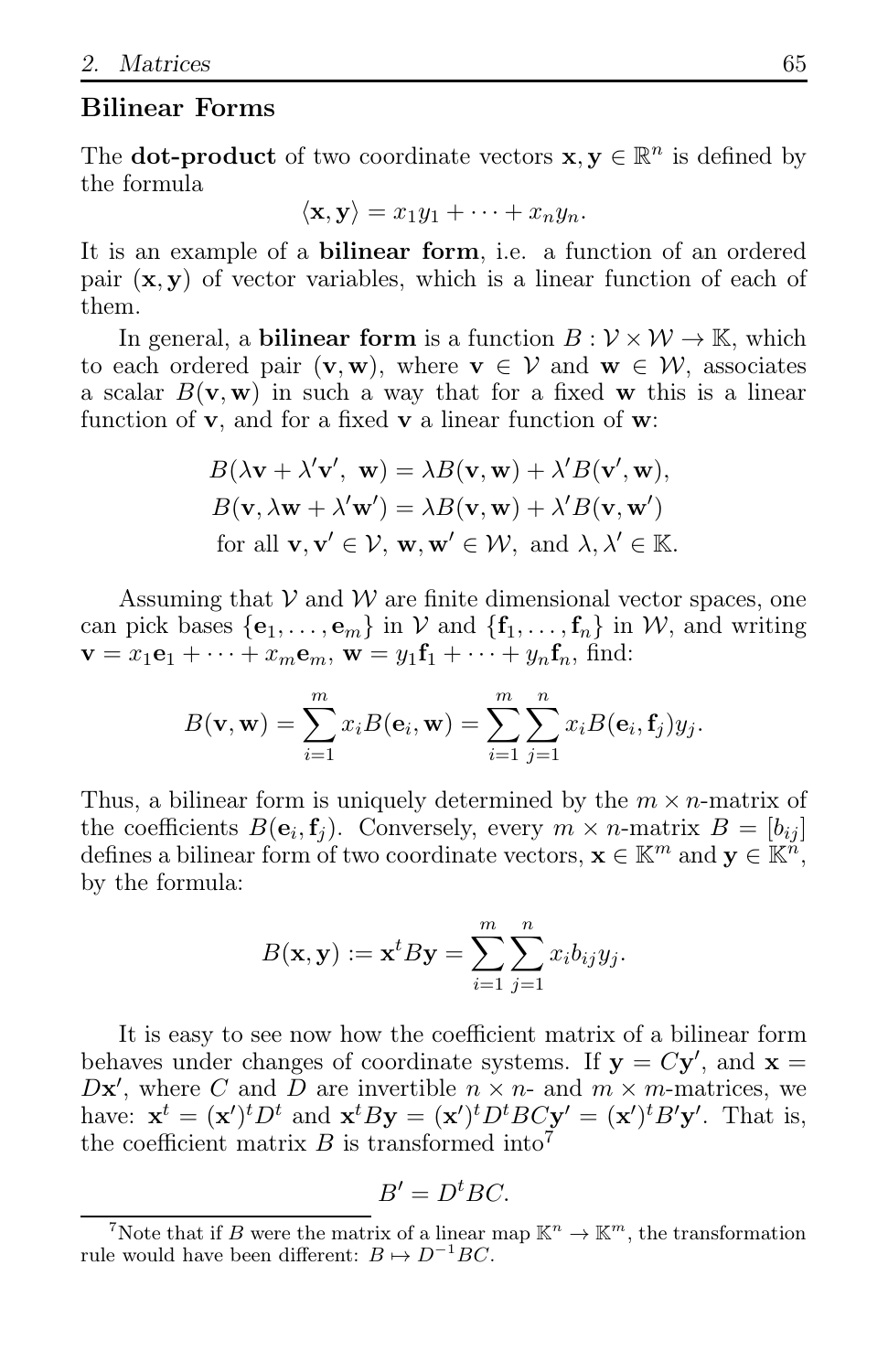With a bilinear form  $B: V \times W \rightarrow \mathbb{K}$ , one can associate the **transposed** bilinear form  $B^t : \mathcal{W} \times \mathcal{V} \to \mathbb{K}$  by simply changing the order of the arguments:  $B^t(\mathbf{w}, \mathbf{v}) := B(\mathbf{v}, \mathbf{w})$ . In coordinates,  $B^t(\mathbf{f}_i, \mathbf{e}_j) = B(\mathbf{e}_j, \mathbf{f}_i)$ , that is the coefficient matrix of  $B^t$  is transposed to that of B:  $b_{ij}^t = b_{ji}$ .

To a bilinear form  $B: V \times W \rightarrow \mathbb{K}$ , one can associate a linear map (denoted by the same letter)  $B: W \to V^*$  from W to the dual of V. Namely, to a vector  $\mathbf{w} \in \mathcal{W}$ , it associates the linear function on V which on each vector  $\mathbf{v} \in \mathcal{V}$  assumes the value  $B(\mathbf{v}, \mathbf{w})$ . Conversely, given a linear map  $B: \mathcal{W} \to \mathcal{V}^*$  it defines a bilinear form, whose value on the pair  $(v, w)$  is equal to the value of the linear function  $B\mathbf{w} \in \mathcal{V}^*$  on the vector  $\mathbf{v} \in \mathcal{V}$ .

Choosing coordinate systems  $\mathbf{v} = \sum x_i \mathbf{e}_i$  in  $\mathcal{V}$ , and  $\mathbf{w} = \sum_j y_j \mathbf{f}_j$ in W, one can describe the map  $B : W \to V^*$  by its matrix with respect to the basis  $\mathbf{f}_1, \ldots, \mathbf{f}_n$  in W, and  $x_1, \ldots, x_m$  in  $\mathcal{V}^*$ . We leave it as an exercise for the reader to check that  $[b_{ij}]$  is the matrix (i.e.  $b_{ij} = B(e_i, f_j)$ . The map  $B^t$ , adjoint to  $B: W \to V^*$ , acts from  $\mathcal{V}^{**} = \mathcal{V}$  to  $\mathcal{W}^*$ . Of course, it corresponds to the transposed bilinear form, and is described in coordinates by the transposed matrix.

In practice, we will be interested in the case when  $V = W$ , i.e. in bilinear forms of two vector arguments from the same space. A bilinear form  $B: V \times V \to \mathbb{K}$  is called symmetric (anti-symmetric), if  $B = B^t$   $(B = -B^t)$ , or more explicitly:  $B(\mathbf{v}, \mathbf{w}) = B(\mathbf{w}, \mathbf{v})$  and respectively  $B(\mathbf{u}, \mathbf{v}) = -B(\mathbf{v}, \mathbf{u})$  for all vectors  $\mathbf{u}, \mathbf{v}$  from  $\mathcal{V}$ . Every bilinear form on a vector space  $\mathcal V$  can be uniquely written as the sum of a symmetric and anti-symmetric form:<sup>8</sup>

$$
B(\mathbf{u},\mathbf{v})=\frac{B(\mathbf{u},\mathbf{v})+B(\mathbf{v},\mathbf{u})}{2}+\frac{B(\mathbf{u},\mathbf{v})-B(\mathbf{v},\mathbf{u})}{2}.
$$

Using a basis  $\{e_1, \ldots, e_n\}$  in  $\mathcal V$  (and the same basis  $f_j = e_j$  in  $W = V$ , one obtains the coefficient matrix  $[b_{ij}]$  of the bilinear form, which is a square matrix with the entries  $b_{ij} = B(\mathbf{e}_i, \mathbf{e}_j)$ . The matrix of a bilinear form is symmetric, i.e.  $b_{ij} = b_{ij}$ , or anti-symmetric, i.e.  $b_{ij} = -b_{ji}$ , whenever the bilinear form is.

Under a change of coordinates,  $\mathbf{x} = C\mathbf{x}'$ ,  $\mathbf{y} = C\mathbf{y}'$ , the coefficient matrix  $B$  is transformed into

$$
B' = C^t BC,
$$

and remains symmetric (anti-symmetric), whenever  $B$  is.

 $8$ Note that division by 2 is used here, which will not work over the field containing  $\mathbb{Z}_2 = \{0, 1\}$ , where  $1 + 1 = 0$ .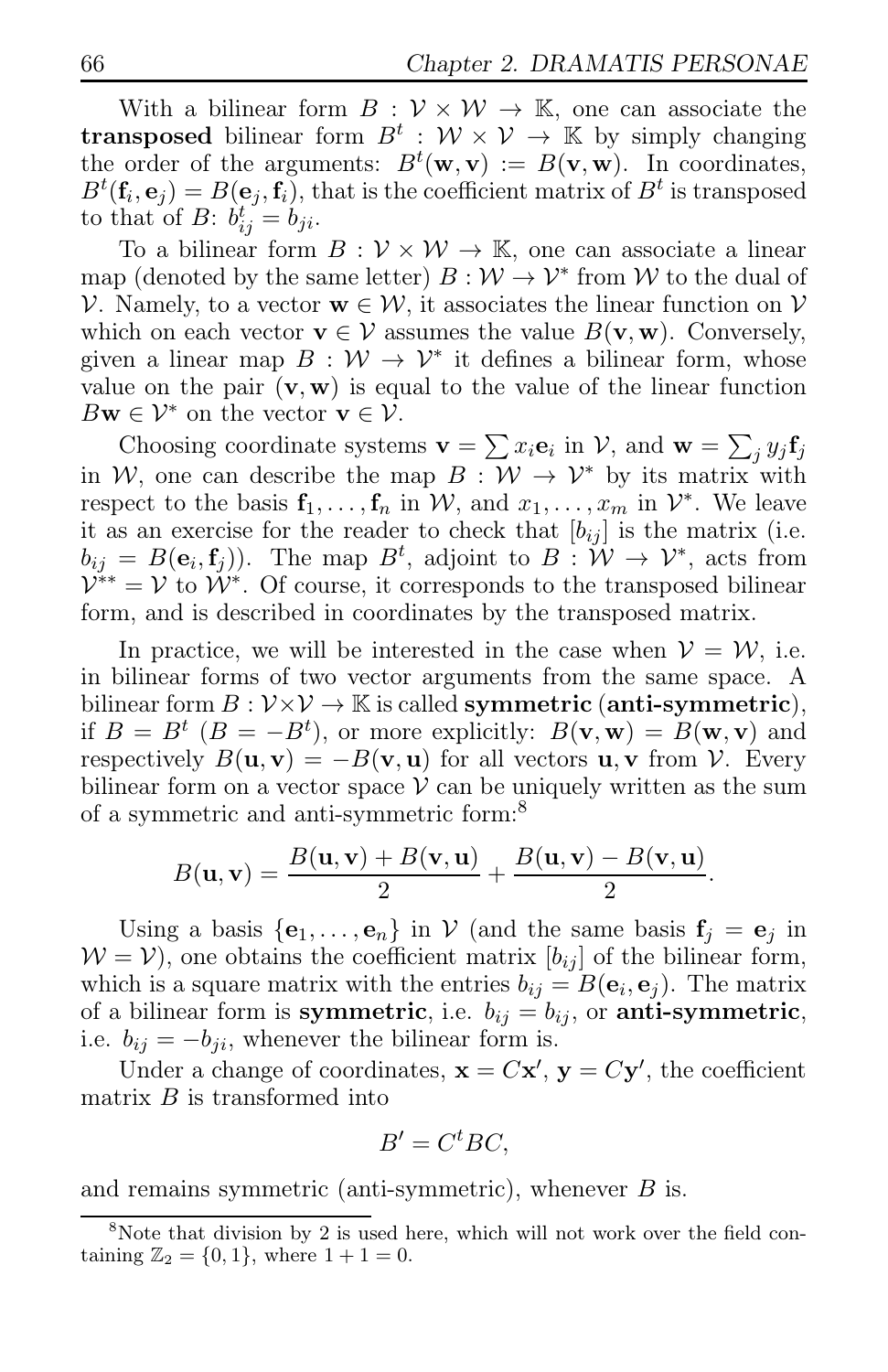#### *EXERCISES*

**186.** Find the coefficient matrix of the dot product.  $\checkmark$ 

187. Prove that all anti-symmetric bilinear forms in  $\mathbb{R}^2$  are proportional to each other.

**188.** Represent the bilinear form  $B = 2x_1(y_1 + y_2)$  in  $\mathbb{R}^2$  as the sum  $S + A$  of symmetric and anti-symmetric ones.  $\checkmark$ 

**189.** Is AB necessarily symmetric if A and B are?  $\checkmark$ 

**190.** Prove that for any matrix A, both  $A<sup>t</sup>A$  and  $AA<sup>t</sup>$  are symmetric.

191. Find a square matrix A such that  $A^t A \neq AA^t$ .  $\sharp$ 

#### Quadratic Forms

From a bilinear form  $B: V \times V \to \mathbb{K}$ , one obtains a **quadratic form**  $Q_B : \mathcal{V} \to \mathbb{K}$  by "restricting to the diagonal"  $\mathcal{V} \subset \mathcal{V} \times \mathcal{V}$ :

$$
Q_B(\mathbf{v}) := B(\mathbf{v}, \mathbf{v}).
$$

If B is written as the sum  $B = S+A$  of symmetric and anti-symmetric bilinear forms, we find that  $A(\mathbf{v}, \mathbf{v}) = -A(\mathbf{v}, \mathbf{v}) = 0$ , and so  $Q_B(\mathbf{v}) =$  $Q_S(\mathbf{v}) = S(\mathbf{v}, \mathbf{v}).$ 

A symmetric bilinear form can be reconstructed from the corresponding quadratic form:

$$
S(\mathbf{u}, \mathbf{v}) = \frac{S(\mathbf{u} + \mathbf{v}, \mathbf{u} + \mathbf{v}) - S(\mathbf{u}, \mathbf{u}) - S(\mathbf{v}, \mathbf{v})}{2}.
$$

In fact, one can define a quadratic form as a function  $Q: V \to \mathbb{K}$ which is homogeneous of degree 2 (i.e.  $Q(\lambda \mathbf{v}) = \lambda^2 Q(\mathbf{v})$ ), and such that  $S(\mathbf{u}, \mathbf{v}) := (Q(\mathbf{u} + \mathbf{v}) - Q(\mathbf{u}) - Q(\mathbf{v}))/2$  is bilinear.

In coordinates, any  $n \times n$ -matrix  $Q = [q_{ij}]$ , which is symmetric, defines a symmetric bilinear form  $x^t Qy$  and the corresponding quadratic form

$$
Q(\mathbf{x}) = \mathbf{x}^t Q \mathbf{x} = \sum_{i=1}^n \sum_{j=1}^n x_i q_{ij} x_j.
$$

#### *EXERCISES*

**192.** Is the function xy: linear? bilinear? quadratic?  $\checkmark$ 

*193.* Find the symmetric bilinear forms corresponding to the quadratic forms  $(x_1 + \cdots + x_n)^2$  and  $\sum_{i < j} x_i x_j$ .  $\checkmark$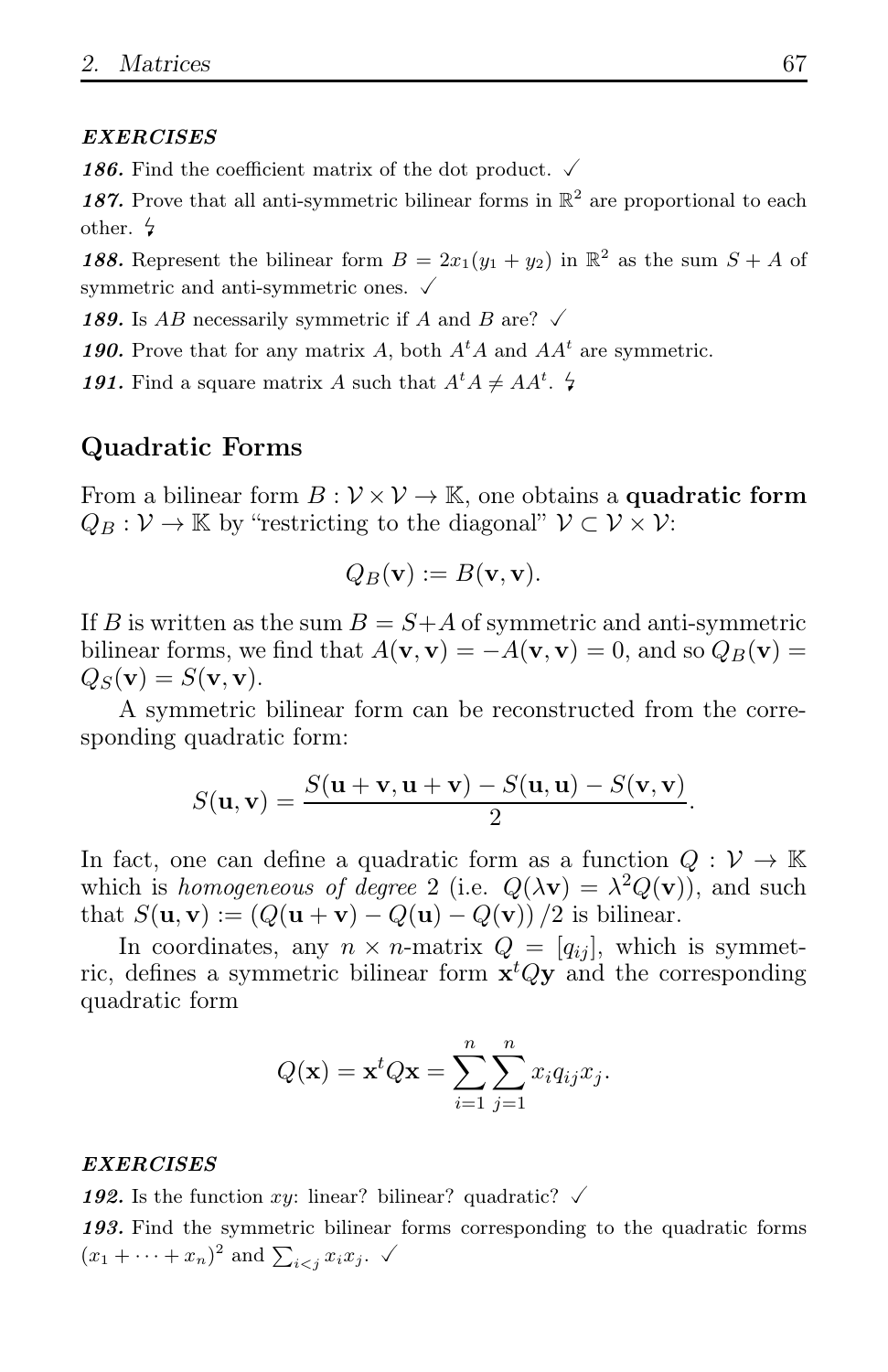### Hermitian Forms

Here we need to assume that  $\mathbb{K} = \mathbb{C}$ , the field of complex numbers, since the operation  $\lambda \mapsto \lambda$  of complex conjugation of scalars will be involved.

A sesquilinear form on a complex vector space  $\mathcal V$  is defined as a function  $T: \mathcal{V} \times \mathcal{V} \to \mathbb{C}$  of two vector arguments which is **anti-linear** (or half-linear) in the first argument and linear in the second. By definition, this means that for all  $\lambda, \mu \in \mathbb{C}$  and  $\mathbf{u}, \mathbf{v}, \mathbf{w} \in \mathcal{V}$ 

$$
T(\lambda \mathbf{u} + \mu \mathbf{v}, \mathbf{w}) = \overline{\lambda} T(\mathbf{u}, \mathbf{w}) + \overline{\mu} T(\mathbf{v}, \mathbf{w}),
$$
  

$$
T(\mathbf{w}, \lambda \mathbf{u} + \mu \mathbf{v}) = \lambda T(\mathbf{w}, \mathbf{u}) + \mu T(\mathbf{w}, \mathbf{v}).
$$

In coordinates, let  $\mathbf{v} = z_1 \mathbf{e}_1 + \cdots + z_n \mathbf{e}_n$  and  $\mathbf{w} = w_1 \mathbf{e}_1 + \cdots + w_n \mathbf{e}_n$ , where  $z_i, w_j \in \mathbb{C}$ . Then

$$
T(\mathbf{v}, \mathbf{w}) = \sum_{i=1}^{n} \sum_{j=1}^{n} \overline{z_i} t_{ij} w_j
$$
, where  $t_{ij} = T(\mathbf{e}_i, \mathbf{e}_j)$ .

Conversely, given an arbitrary complex  $n \times n$ -matrix  $[t_{ij}]$ , the above formula defines a sesquilinear form on the coordinate space  $\mathcal{V} = \mathbb{C}^n$ .

Given a sesquilinear form T, its **Hermitian adjoint**<sup>9</sup> (or simply adjoint form  $T^{\dagger}$  is defined by

$$
T^{\dagger}(\mathbf{u}, \mathbf{v}) := \overline{T(\mathbf{v}, \mathbf{u})} \quad \text{for all } \mathbf{u}, \mathbf{v} \in \mathcal{V}.
$$

Note that it is also sesquilinear, that is, anti-linear with respect to **u** and linear with respect to v. In coordinates, the coefficient matrix  $[t_{ij}^{\dagger}]$  of the adjoint form and the matrix  $[t_{ij}]$  are **Hermitian conju**gate, i.e., are obtained from each other by the operations of complex conjugation of all entries and transposition. Indeed,

$$
t_{ij}^{\dagger} = T^{\dagger}(\mathbf{e}_i, \mathbf{e}_j) = \overline{T(\mathbf{e}_j, \mathbf{e}_i)} = \overline{t_{ji}}.
$$

A sesquilinear form  $T$  is called **Hermitian-symmetric** if  $T^{\dagger} = T$ and **Hermitian-anti-symmetric** if  $T^{\dagger} = -T$ . In fact, T is Hermitian symmetric whenever  $\sqrt{-1}T$  is Hermitian anti-symmetric (check this). Moreover, every sesquilinear form can be uniquely written as the sum of Hermitian-symmetric and Hermitian-anti-symmetric ones:

$$
T = \frac{T + T^{\dagger}}{2} + i \frac{T - T^{\dagger}}{2i}, \quad i = \sqrt{-1}.
$$

 $9$ After French mathematician Charles Hermite (1822–1901).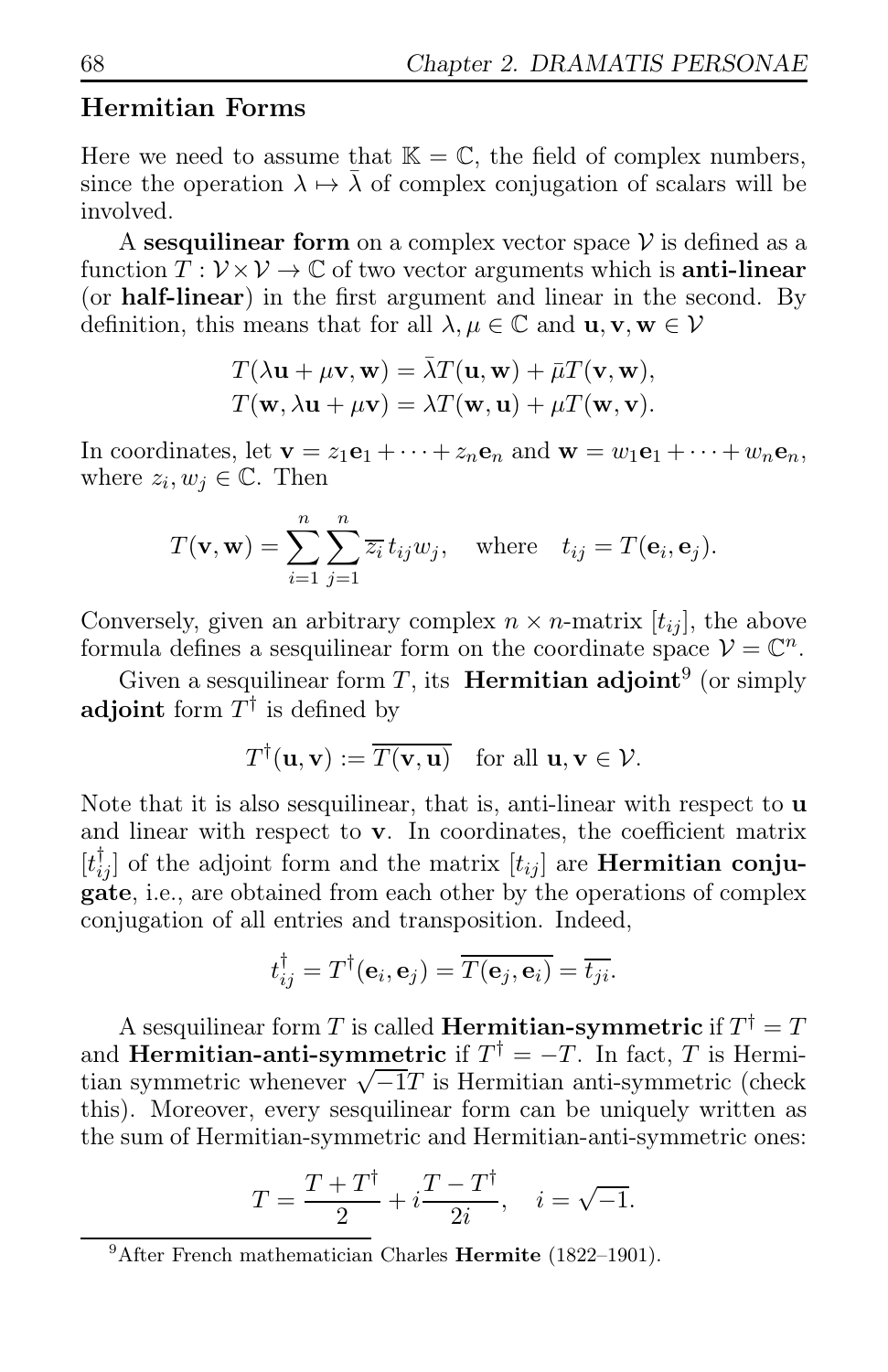Similarly to the case of quadratic forms, a sesquilinear form  $T$ can be reconstructed from its restriction  $\mathbf{v} \mapsto T(\mathbf{v}, \mathbf{v})$  to the diagonal (see Exercises). This restriction is a complex-valued function of one vector variable. It is real-homogeneous of degree 2 in the following sense:  $T(\lambda \mathbf{v}, \lambda \mathbf{v}) = |\lambda|^2 T(\mathbf{v}, \mathbf{v})$ . When T is Hermitiansymmetric, this function takes on purely real values, and when T is Hermitian-anti-symmetric, purely imaginary. We will call such functions Hermitian and anti-Hermitian quadratic forms, or simply an Hermitian and anti-Hermitian forms.

In coordinates, an Hermitian quadratic form looks this way:

$$
H(\mathbf{z}) = \sum_{i=1}^{n} \sum_{j=1}^{n} \overline{z_i} h_{ij} z_j, \text{ where } h_{ji} = \overline{h_{ij}}.
$$

When  $[h_{ij}]$  is the identity matrix, the Hermitian form is  $|z_1|^2 + \cdots$  $|z_n|^n$ . The space  $\mathbb{C}^n$  equipped with this Hermitian form is called the standard Hermitian space, and plays in complex geometry the role analogous to the standard Euclidean space of real geometry.

#### *EXERCISES*

**194.** Which of the function  $zw$ ,  $\overline{zw}$ ,  $\overline{zw}$ ,  $\overline{zw}$  of two complex variables are: (a) linear with respect to  $z$ ? (b) anti-linear with respect to  $w$ ?, (c) bilinear? (d) sesquilinear?

**195.** Let  $T(z_1, z_2; w_1, w_2) = \overline{z_1} w_2$ . Compute  $T^{\dagger}$ , represent T as the sum  $S_1 + iS_2$ , where  $S_1, S_2$  are Hermitian symmetric, and compute the Hermitian quadratic forms  $H_1$  and  $H_2$  corresponding to  $S_1$  and  $S_2$ .

*196.* Verify that Re( $\overline{z_1} z_2 + \cdots + \overline{z_{n-1}} z_n$ ) is an Hermitian quadratic form and find the corresponding Hermitian-symmetric sesquilinear form.  $\sqrt{ }$ 

**197.** Determine how the matrix of a sesquilinear form  $T : \mathcal{V} \times \mathcal{W} \to \mathbb{C}$  is transformed under the coordinate changes  $\mathbf{v} = C\mathbf{v}'$  and  $\mathbf{w} = D\mathbf{w}'$ .

198. Show that all sesquilinear forms in  $\mathbb{C}^n$  form a complex vector space, and find its dimension.

*199.* Do the Hermitian symmetric and Hermitian-anti-symmetric sesquilinear forms in  $\mathbb{C}^n$  form a complex vector space? a real vector space? Find their dimensions.  $\sqrt{ }$ 

**200.** Let S be an Hermitian-symmetric sesquilinear form. Show that

$$
S(\mathbf{z} + \mathbf{w}, \mathbf{z} + \mathbf{w}) = S(\mathbf{z}, \mathbf{z}) + S(\mathbf{w}, \mathbf{w}) + 2 \operatorname{Re} S(\mathbf{z}, \mathbf{w})
$$
  

$$
S(\mathbf{z} + i\mathbf{w}, \mathbf{z} + i\mathbf{w}) = S(\mathbf{z}, \mathbf{z}) + S(\mathbf{w}, \mathbf{w}) - 2 \operatorname{Im} S(\mathbf{z}, \mathbf{w})
$$

and derive from this, that  $S$  is uniquely determined by the corresponding Hermitian quadratic form  $H(\mathbf{z}) := S(\mathbf{z}, \mathbf{z}).$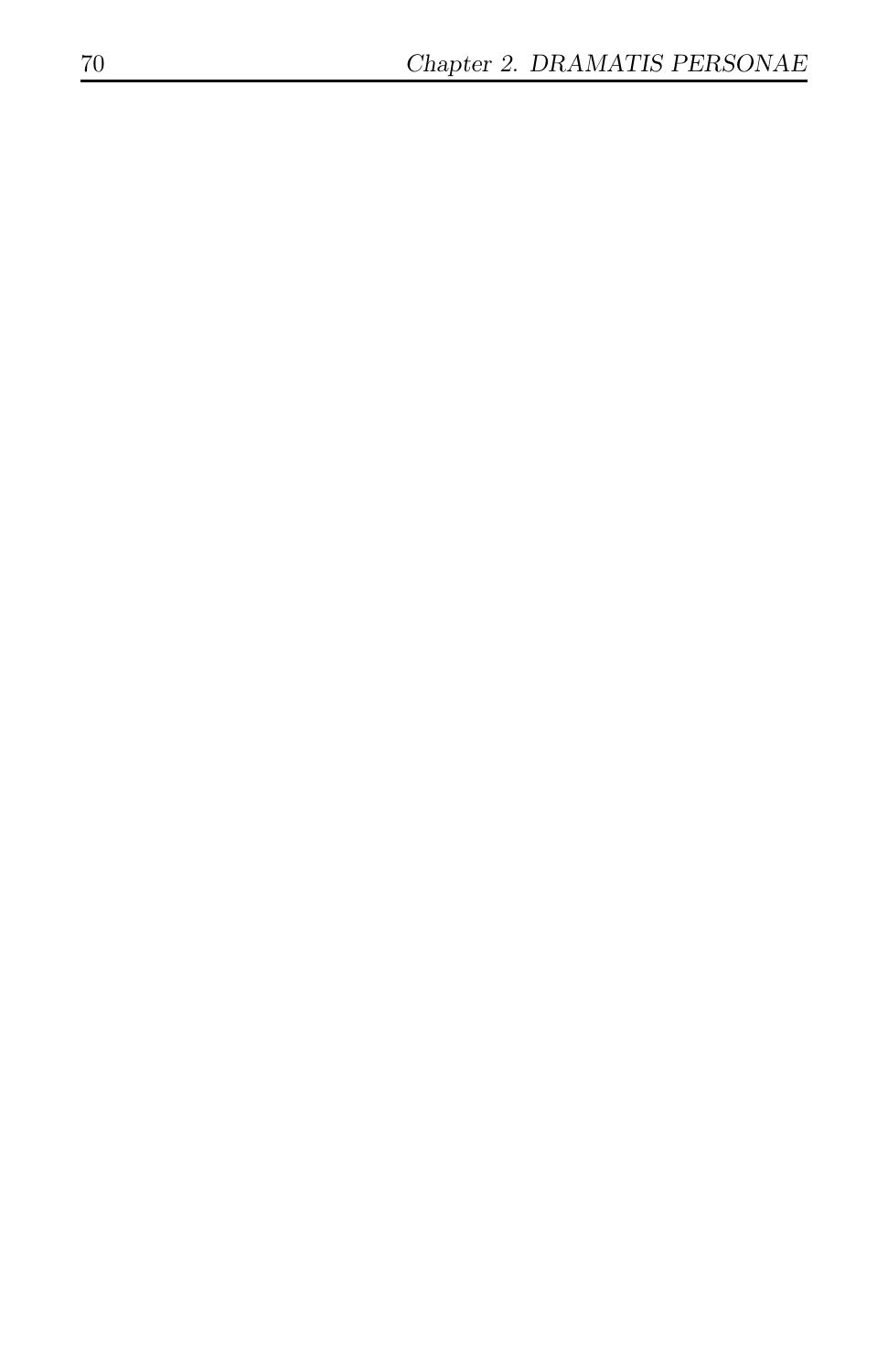## 3 Determinants

### **Definition**

Let  $A$  be a *square* matrix of size  $n$ :

$$
A = \left[ \begin{array}{ccc} a_{11} & \dots & a_{1n} \\ \dots & \dots & \dots \\ a_{n1} & \dots & a_{nn} \end{array} \right]
$$

Its determinant is a *scalar* det A defined by the formula

$$
\det A = \sum_{\sigma} \varepsilon(\sigma) a_{1\sigma(1)} a_{2\sigma(2)} ... a_{n\sigma(n)}.
$$

Here  $\sigma$  is a **permutation** of the indices  $1, 2, ..., n$ . A permutation  $\sigma$  can be considered as an invertible function  $i \mapsto \sigma(i)$  from the set of *n* elements  $\{1, ..., n\}$  to itself. We use the functional notation  $\sigma(i)$  in order to specify the *i*-th term in the permutation  $\sigma = \begin{pmatrix} 1 & \cdots & n \\ \sigma^{(1)} & \cdots & \sigma^{(n)} \end{pmatrix}$  $\sigma(1)$  ...  $\sigma(n)$  . Thus, each elementary product in the determinant formula contains exactly one matrix entry from each row, and these entries are chosen from *n* different columns. The sum is taken over all n! ways of making such choices. The coefficient  $\varepsilon(\sigma)$ in front of the elementary product equals 1 or −1 and is called the sign of the permutation  $\sigma$ .

We will explain the general rule of the signs after a few examples. In these examples, we begin using one more conventional notation for determinants. According to it, a square array of matrix entries placed between two vertical bars denotes the determinant of the matrix. Thus,  $\begin{bmatrix} a & b \\ c & d \end{bmatrix}$ denotes a matrix, but  $\begin{bmatrix} 1 \\ 1 \\ 1 \end{bmatrix}$ a b c d  $\begin{matrix} \phantom{-} \end{matrix}$ denotes a number equal to the determinant of that matrix.

Examples. (1) For  $n = 1$ , the determinant  $|a_{11}| = a_{11}$ .

(2) For 
$$
n = 2
$$
, we have:  $\begin{vmatrix} a_{11} & a_{12} \\ a_{21} & a_{22} \end{vmatrix} = a_{11}a_{22} - a_{12}a_{21}$ .

(3) For  $n = 3$ , we have  $3! = 6$  summands  $\overline{\phantom{a}}$ 

 $\overline{\phantom{a}}$  $\overline{\phantom{a}}$ I  $\mathsf{I}$  $\overline{\phantom{a}}$ 

$$
\begin{vmatrix} a_{11} & a_{12} & a_{13} \ a_{21} & a_{22} & a_{23} \ a_{31} & a_{32} & a_{33} \end{vmatrix} =
$$

 $a_{11}a_{22}a_{33} - a_{12}a_{21}a_{33} + a_{12}a_{23}a_{31} - a_{13}a_{22}a_{31} + a_{13}a_{21}a_{32} - a_{11}a_{23}a_{32}$ corresponding to permutations  $\binom{123}{123}$ ,  $\binom{123}{213}$ ,  $\binom{123}{231}$ ,  $\binom{123}{321}$ ,  $\binom{123}{312}$ ,  $\binom{123}{132}$ .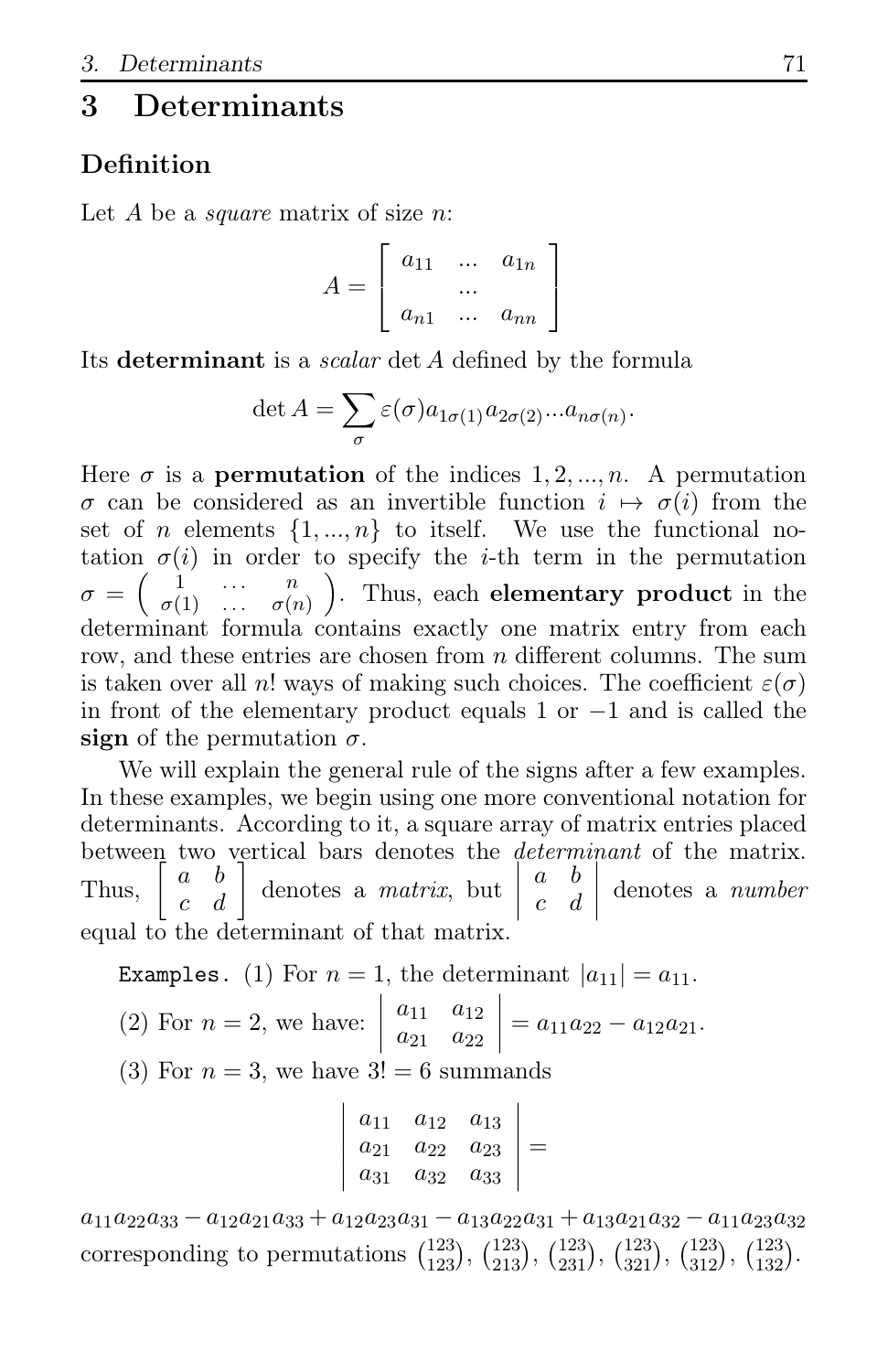The rule of signs for  $n = 3$  is schematically shown on Figure 27.



Figure 28

#### *EXERCISES*

*201.* Prove that the following determinant is equal to 0:

|  |  | $\left \begin{array}{cccc} 0 & 0 & 0 & a & b \\ 0 & 0 & 0 & c & d \\ 0 & 0 & 0 & e & f \\ p & q & r & s & t \\ v & w & x & y & z \end{array}\right .$ |
|--|--|-------------------------------------------------------------------------------------------------------------------------------------------------------|

*202.* Compute determinants:

 $\mid$ I  $\overline{\phantom{a}}$  $\mid$  $\begin{array}{cc} \cos x & -\sin x \\ \sin x & \cos x \end{array}$  $\begin{array}{c} \begin{array}{c} \begin{array}{c} \begin{array}{c} \end{array} \\ \end{array} \end{array} \end{array}$ ,      $\cosh x$   $\sinh x$  $\sinh x$  cosh x  $\begin{array}{c} \n\end{array}$ ,      $\cos x$   $\sin y$  $\sin x$  cos y  $\checkmark$ 

*203.* Compute determinants:

|  |  |  |  | $\left \begin{array}{ccc c} 0 & 1 & 1 \\ 1 & 0 & 1 \\ 1 & 1 & 0 \end{array}\right ,\quad \left \begin{array}{ccc c} 0 & 1 & 1 \\ 1 & 2 & 3 \\ 1 & 3 & 6 \end{array}\right ,\quad \left \begin{array}{ccc c} 1 & i & 1+i \\ -i & 1 & 0 \\ 1-i & 0 & 1 \end{array}\right .$ |  |  |
|--|--|--|--|---------------------------------------------------------------------------------------------------------------------------------------------------------------------------------------------------------------------------------------------------------------------------|--|--|

### Parity of Permutations

The general rule of signs relies on properties of permutations.

Let  $\Delta_n$  denote the following polynomial in *n* variables  $x_1, \ldots, x_n$ :

$$
\Delta_n(x_1,\ldots,x_n)=\prod_{1\leq i
$$

Examples:  $\Delta_2 = x_1 - x_2$ ,  $\Delta_3 = (x_1 - x_2)(x_1 - x_3)(x_2 - x_3)$ . By definition,  $\Delta_1 = 1$ . In general,  $\Delta_n$  is the product of all "*n*-choose-2" linear factors  $x_i - x_j$  written in such a way that  $i < j$ .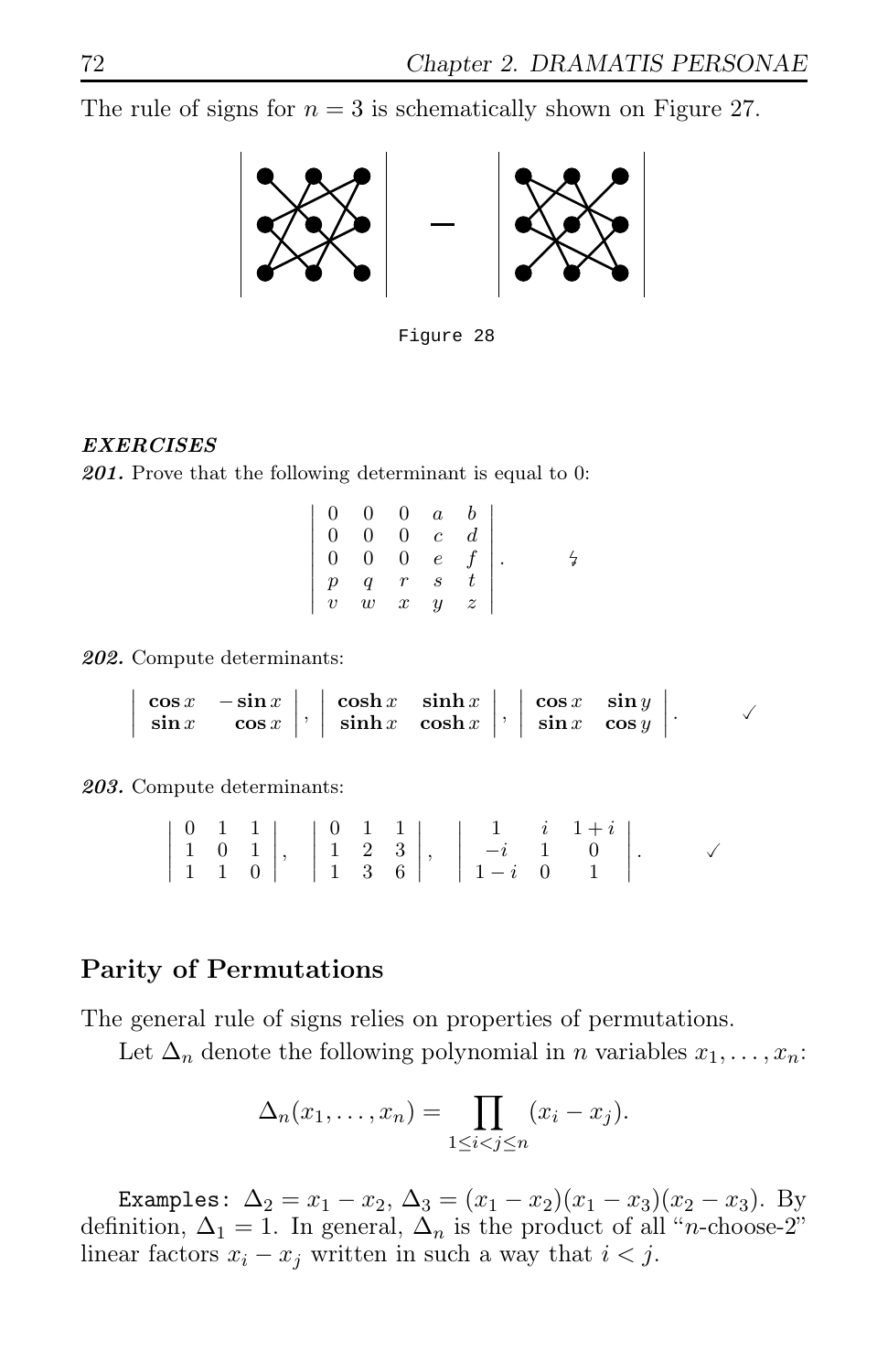Let  $\sigma$  be a permutation of  $\{1, \ldots, n\}$ . It acts on polynomials P in variables:<br>variables  $x_1, \ldots, x_n$  by permutation of the variables: the variables  $x_1, \ldots, x_n$  by permutation  $(\sigma P)(x_1, ..., x_n) := P(x_{\sigma(1)}, ..., x_{\sigma(n)}).$ Example. Let  $\sigma = \begin{pmatrix} 1 & 2 & 3 \\ 3 & 1 & 2 \end{pmatrix}$ . Then

$$
\sigma\Delta_3=(x_3-x_1)(x_3-x_2)(x_1-x_2)=(-1)^2(x_1-x_3)(x_2-x_3)(x_1-x_2).
$$

One says that  $\sigma$  inverses a pair of indices  $i < j$  if  $\sigma(i) > \sigma(j)$ . The total number  $l(\sigma)$  of pairs  $i < j$  that  $\sigma$  inverses is called the length of the permutation  $\sigma$ . Thus, in the previous example,  $\sigma$ inverses the pairs (1, 2) and (1, 3), and has length  $l(\sigma) = 2$ .

Lemma.  $\sigma \Delta_n = \varepsilon(\sigma) \Delta_n$ , where  $\varepsilon(\sigma) = (-1)^{l(\sigma)}$ .

**Proof.** Indeed, a permutation of  $\{1, \ldots, n\}$  also permutes all pairs  $i \neq j$ , and hence permutes all the linear factors in  $\Delta_n$ . However, a factor  $x_i - x_j$  is transformed into  $x_{\sigma(i)} - x_{\sigma(j)}$ , which occurs in the product  $\Delta_n$  with the same sign whenever  $\sigma(i) < \sigma(j)$ , and with the opposite sign whenever  $\sigma(i) > \sigma(j)$ . Thus,  $\sigma \Delta_n$  differs from  $\Delta_n$  by the sign  $(-1)^{l(\sigma)}$ .  $\square$ 

A permutation  $\sigma$  is called **even** or **odd** depending on the sign  $\varepsilon(\sigma)$ , i.e. when the length is even or odd respectively.

Examples. (1) The identity permutation id (defined by  $id(i) =$ i for all i) is even since  $l(\mathrm{id}) = 0$ .

(2) Consider a **transposition**  $\tau$ , i.e. a permutation that swaps two indices, say  $i < j$ , leaving all other indices in their respective places. Then  $\tau(j) < \tau(i)$ , i.e.  $\tau$  inverses the pair of indices  $i < j$ . Besides, for every index k such that  $i < k < j$  we have:  $\tau(j) < \tau(k)$  $\tau(i)$ , i.e. both pairs  $i < k$  and  $k < j$  are inverted. Note that all other pairs of indices are not inverted by  $\tau$ , and hence  $l(\tau) = 2(j - i) + 1$ . In particular, every transposition is odd:  $\varepsilon(\tau) = -1$ .

Proposition. *Composition of two even or two odd permutations is even, and composition of one even and one odd permutation is odd:*

$$
\varepsilon(\sigma\sigma')=\varepsilon(\sigma)\varepsilon(\sigma').
$$

Proof. We have:

$$
\varepsilon(\sigma\sigma')\Delta_n := (\sigma\sigma')\Delta_n = \sigma(\sigma'\Delta_n) = \varepsilon(\sigma')\sigma\Delta_n = \varepsilon(\sigma')\varepsilon(\sigma)\Delta_n.
$$

Corollary 1. *Inverse permutations have the same parity.*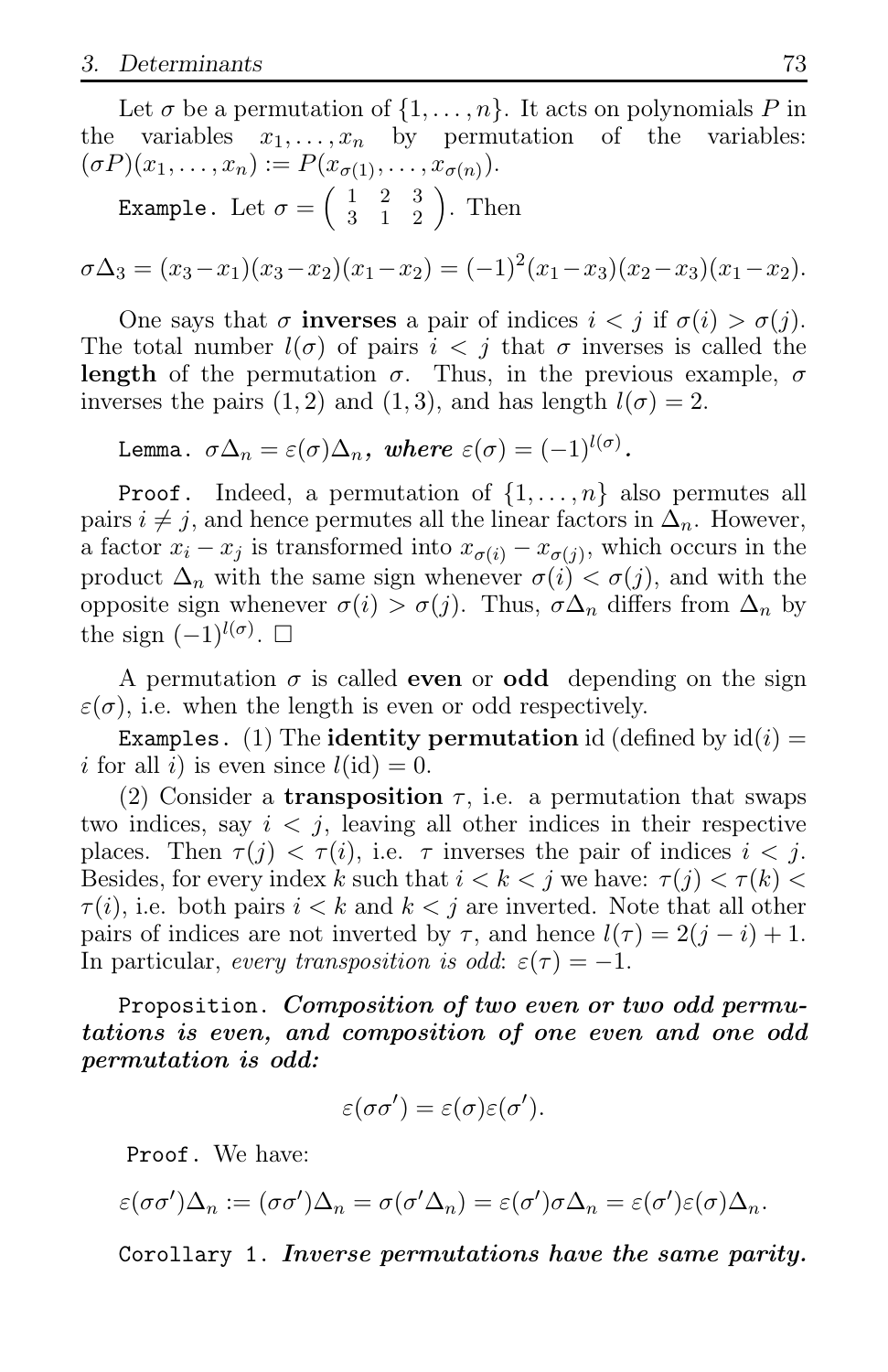Corollary 2. *Whenever a permutation is written as the product of transpositions, the parity of the number of the transpositions in the product remains the same and coincides with the parity of the permutation:* If  $\sigma = \tau_1 \dots \tau_N$ , *then*  $\varepsilon(\sigma) = (-1)^N$ .

Here are some illustrations of the above properties in connection with the definition of determinants.

Examples. (3) The transposition (21) is odd. That is why the term  $a_{12}a_{21}$  occurs in  $2 \times 2$ -determinants with the negative sign.

(4) The permutations  $\binom{123}{123}$ ,  $\binom{123}{231}$ ,  $\binom{123}{231}$ ,  $\binom{123}{321}$ ,  $\binom{123}{132}$ ,  $\binom{123}{132}$  have lengths  $l = 0, 1, 2, 3, 2, 1$  and respectively signs  $\varepsilon = 1, -1, 1, -1, 1, -1$ (thus explaining Figure 27). Notice that each next permutation here is obtained from the previous one by an extra flip.

(5) The permutation  $\binom{1234}{4321}$  inverses all the 6 pairs of indices and has therefore length  $l = 6$ . Thus the elementary product  $a_{14}a_{23}a_{32}a_{41}$ occurs with the sign  $\varepsilon = (-1)^6 = +1$  in the definition of  $4 \times 4$ determinants.

(6) Since inverse permutations have the same parity, the definition of determinants can be rewritten "by columns:"

$$
\det A = \sum_{\sigma} \varepsilon(\sigma) a_{\sigma(1)1} \dots a_{\sigma(n)n}.
$$

Indeed, each summand in this formula is equal to the summand in the original definition corresponding to the permutation  $\sigma^{-1}$ , and vice versa. Namely, reordering the factors  $a_{\sigma(1)1}...a_{\sigma(n)n}$ , so that  $\sigma(1), \ldots, \sigma(n)$  increase monotonically, yields  $a_{1\sigma^{-1}(1)}...a_{n\sigma^{-1}(n)}$ .

#### *EXERCISES*

**204.** List all the 24 permutations of  $\{1, 2, 3, 4\}$ , find the length and the sign of each of them.

*205.* Find the length of the following permutation:

$$
\left(\begin{array}{ccccccccc}\n1 & 2 & \ldots & k & k+1 & k+2 & \ldots & 2k \\
1 & 3 & \ldots & 2k-1 & 2 & 4 & \ldots & 2k\n\end{array}\right).
$$

**206.** Find the maximal possible length of permutations of  $\{1, ..., n\}$ . **207.** Find the length of a permutation  $\begin{pmatrix} 1 & \cdots & n \\ \vdots & \cdots & \vdots \end{pmatrix}$  $i_1 \ldots i_n$ ) given the length  $l$  of the permutation  $\begin{pmatrix} 1 & \cdots & n \\ \vdots & \vdots & \vdots \end{pmatrix}$  $i_n \ldots i_1$ ).  $\checkmark$ 

208. Prove that inverse permutations have the same length.  $\frac{1}{4}$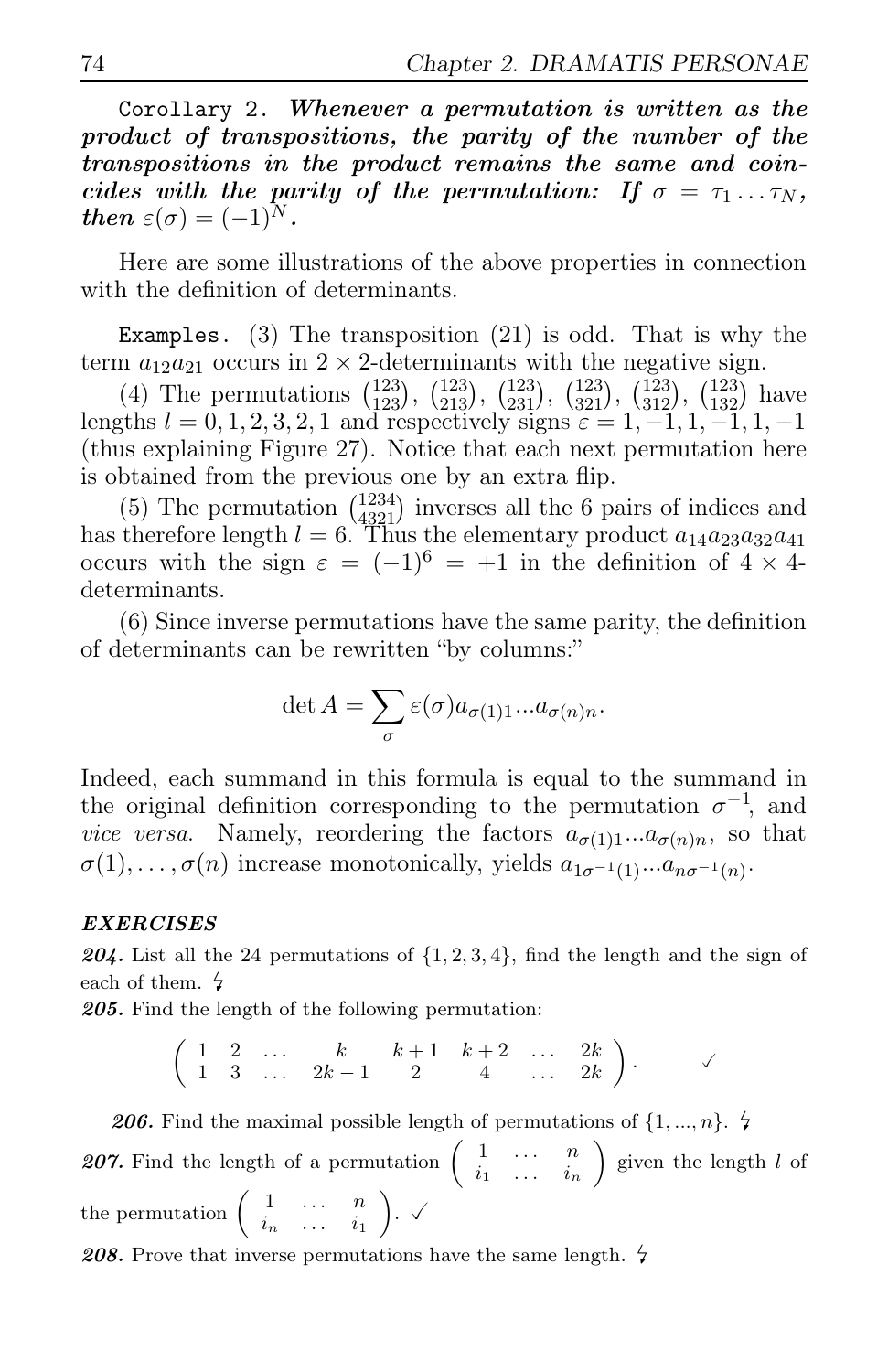**209.** Compare parities of permutations of the letters  $a, g, h, i, l, m, o, r, t$  in the words logarithm and algorithm.  $\frac{1}{4}$ 

*210.* Prove that the identity permutations are the only ones of length 0.

211. Find all permutations of length 1.  $\checkmark$ 

212<sup>\*</sup> Show that every permutation  $\sigma$  can be written as the product of  $l(\sigma)$  transpositions of nearby indices.

213.<sup>\*</sup> Represent the permutation  $\begin{pmatrix} 1 & 2 & 3 & 4 & 5 \\ 4 & 5 & 1 & 3 & 2 \end{pmatrix}$  as composition of a minimal number of transpositions.  $\sqrt{ }$ 

**214.** Do products  $a_{13}a_{24}a_{53}a_{41}a_{35}$  and  $a_{21}a_{13}a_{34}a_{55}a_{42}$  occur in the defining formula for determinants of size 5?  $\checkmark$ 

**215.** Find the signs of the elementary products  $a_{23}a_{31}a_{42}a_{56}a_{14}a_{65}$  and  $a_{32}a_{43}a_{14}a_{51}a_{66}a_{25}$ in the definition of determinants of size 6 by computing the numbers of inverted pairs of indices.  $\sqrt{ }$ 

### Properties of Determinants

### (i) *Transposed matrices have equal determinants:*

$$
\det A^t = \det A.
$$

This follows from the last Example. Below, we will think of an  $n \times n$  matrix as an array  $A = [\mathbf{a}_1, \dots, \mathbf{a}_n]$  of its n columns of size n (vectors from  $\mathbb{C}^n$  if you wish) and formulate all further properties of determinants in terms of columns. The same properties hold true for rows, since the transposition of A changes columns into rows without changing the determinant.

(ii) *Interchanging any two columns changes the sign of the determinant:*

$$
\det[...,\mathbf{a}_j,...,\mathbf{a}_i,...] = -\det[...,\mathbf{a}_i,...,\mathbf{a}_j,...].
$$

Indeed, the operation replaces each permutation in the definition of determinants by its composition with the transposition of the indices i and j. Thus changes the parity of the permutation, and thus reverses the sign of each summand.

Rephrasing this property, one says that the determinant, considered as a function of n vectors  $a_1, \ldots, a_n$  is **totally anti-symmetric**, i.e. changes the sign under every odd permutation of the vectors, and stays invariant under even. It implies that a matrix with two equal columns has zero determinant. It also allows one to formulate further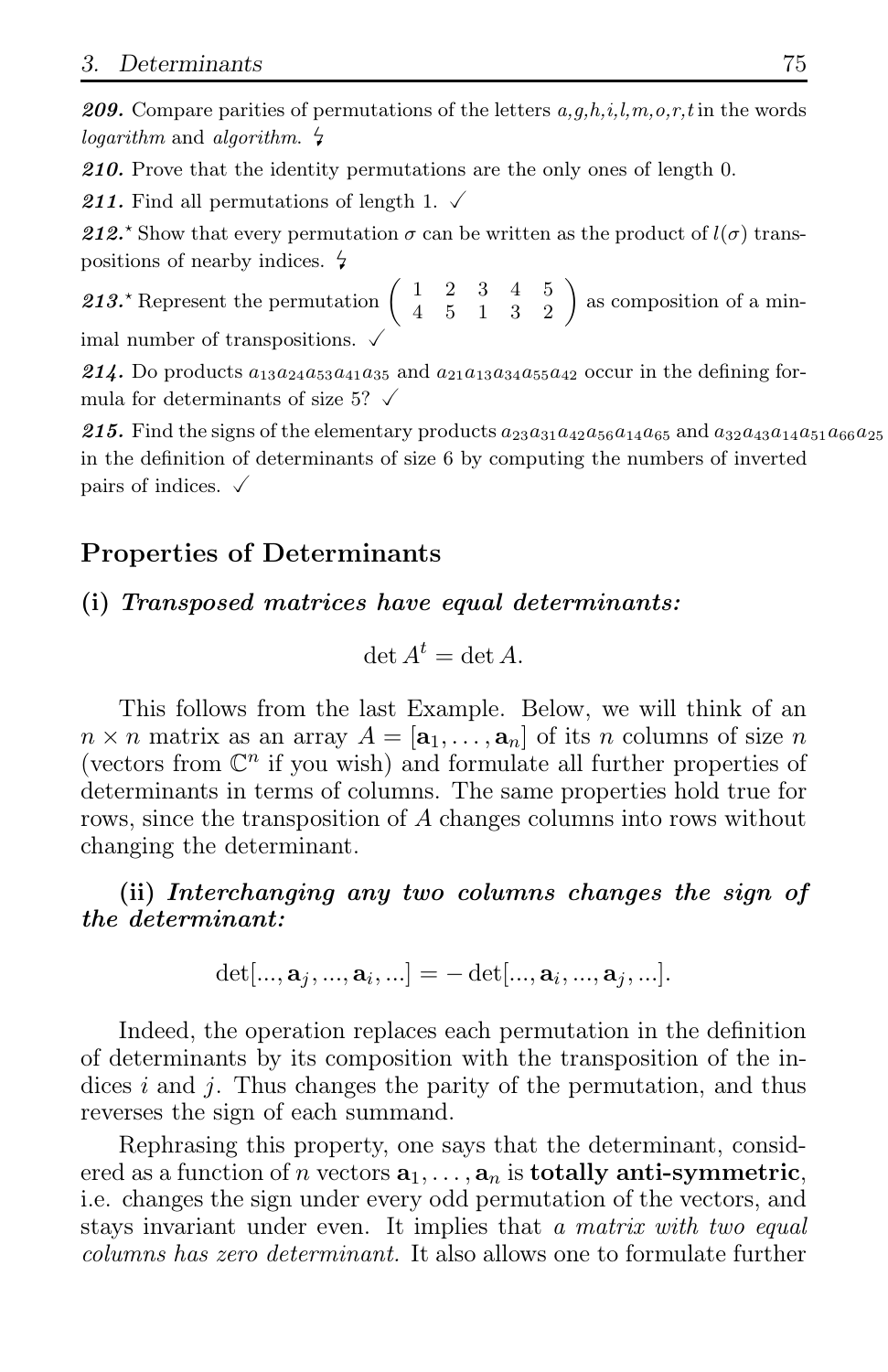column properties of determinants referring to the 1st column only, since the properties of all columns are alike.

(iii) *Multiplication of a column by a number multiplies the determinant by this number:*

$$
\det[\lambda {\bf a}_1,{\bf a}_2,...,{\bf a}_n]=\lambda \det[{\bf a}_1,{\bf a}_2,...,{\bf a}_n].
$$

Indeed, this operation simply multiplies each of the n! elementary products by the factor of  $\lambda$ .

This property shows that a matrix with a zero column has zero determinant.

(iv) *The determinant function is* additive *with respect to each column:*

$$
\det[\mathbf{a}'_1+\mathbf{a}''_1,\mathbf{a}_2,...,\mathbf{a}_n]=\det[\mathbf{a}'_1,\mathbf{a}_2,...,\mathbf{a}_n]+\det[\mathbf{a}''_1,\mathbf{a}_2,...,\mathbf{a}_n].
$$

Indeed, each elementary product contains exactly one factor picked from the 1-st column and thus splits into the sum of two elementary products  $a'_{\sigma(1)1}a_{\sigma(2)2}...a_{\sigma(n)n}$  and  $a''_{\sigma(1)1}a_{\sigma(2)2}...a_{\sigma(n)n}$ . Summing up over all permutations yields the sum of two determinants on the right hand side of the formula.

The properties  $(iv)$  and  $(iii)$  together mean that the determinant function is linear with respect to each column separately. Together with the property *(ii)*, they show that *adding a multiple of one column to another one does not change the determinant of the matrix*. Indeed,

$$
|\mathbf{a}_1 + \lambda \mathbf{a}_2, \mathbf{a}_2, \ldots| = |\mathbf{a}_1, \mathbf{a}_2, \ldots| + \lambda |\mathbf{a}_2, \mathbf{a}_2, \ldots| = |\mathbf{a}_1, \mathbf{a}_2, \ldots|,
$$

since the second summand has two equal columns.

The determinant function shares all the above properties with the identically zero function. The following property shows that these functions do not coincide.

 $(v) det I = 1.$ 

Indeed, since all off-diagonal entries of the identity matrix are zeroes, the only elementary product in the definition of det A that survives is  $a_{11}...a_{nn} = 1$ .

The same argument shows that the determinant of any diagonal matrix equals the product of the diagonal entries. It is not hard to generalize the argument in order to see that the determinant of any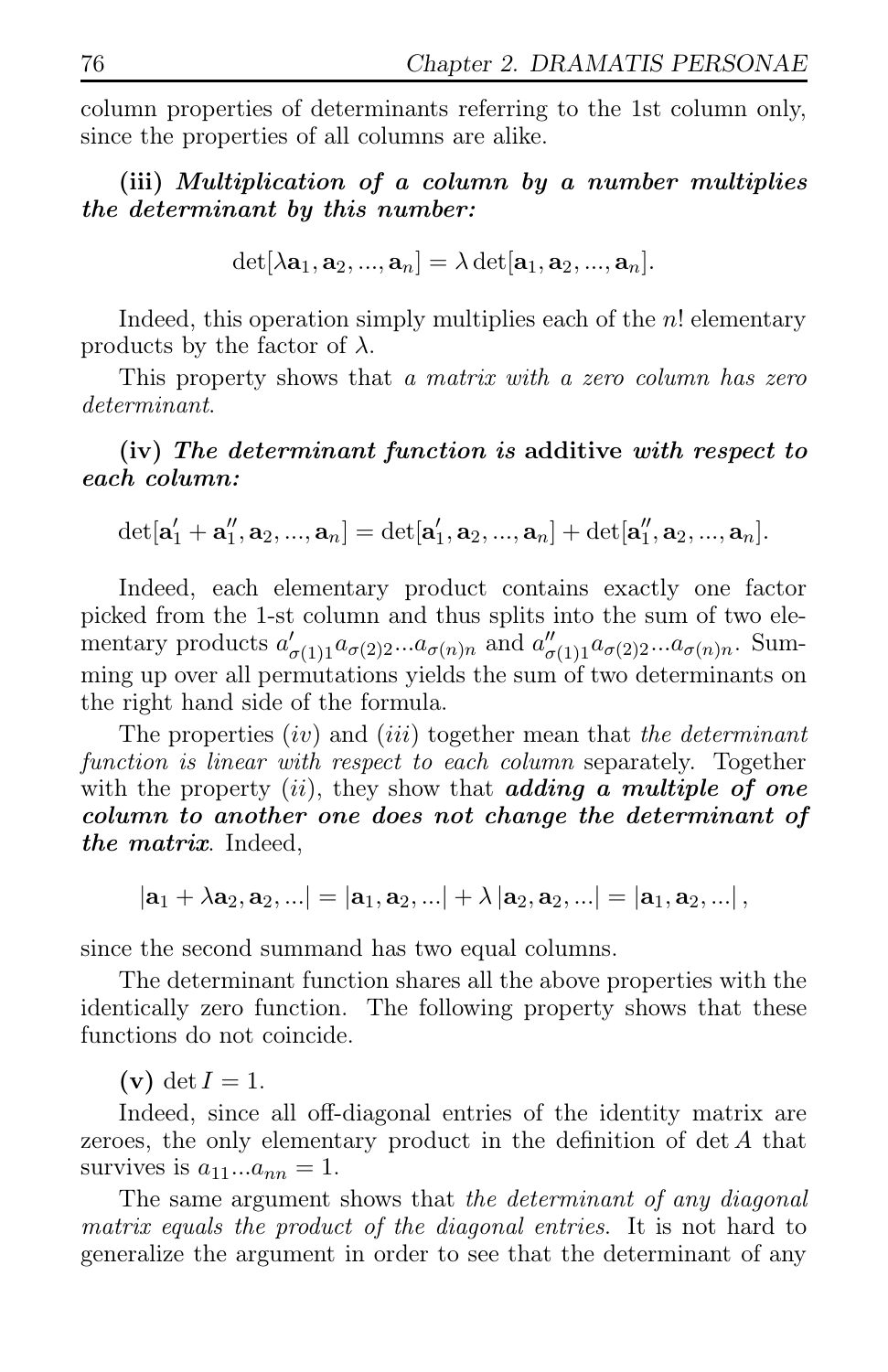upper or lower triangular matrix is equal to the product of the diagonal entries. One can also deduce this from the following factorization property valid for block triangular matrices.

Consider an  $n \times n$ -matrix  $\begin{bmatrix} A & B \\ C & D \end{bmatrix}$  subdivided into four **blocks**  $A, B, C, D$  of sizes  $m \times m$ ,  $m \times l$ ,  $l \times m$  and  $l \times l$  respectively (where of course  $m + l = n$ ). We will call such a matrix **block triangular** if  $C$  or  $B$  is the zero matrix 0. We claim that

$$
\det \left[ \begin{array}{cc} A & B \\ 0 & D \end{array} \right] = \det A \ \det D.
$$

Indeed, consider a permutation  $\sigma$  of  $\{1, ..., n\}$  which sends at least one of the indices  $\{1, ..., m\}$  to the other part of the set,  ${m+1, ..., m+l}$ . Then  $\sigma$  must send at least one of  ${m+1, ..., m+l}$ back to  $\{1, ..., m\}$ . This means that every elementary product in our  $n \times n$ -determinant which contains a factor from B must also contain a factor from C, and hence vanish, if  $C = 0$ . Thus only the permutations  $\sigma$  which permute  $\{1, ..., m\}$  separately from  $\{m +$  $1, \ldots, m+l$  contribute to the determinant in question. Elementary products corresponding to such permutations factor into elementary products from  $\det A$  and  $\det D$  and eventually add up to the product det A det D.

Of course, the same holds true if  $B = 0$  instead of  $C = 0$ .

We will use the factorization formula in the 1st proof of the following fundamental property of determinants.

#### *EXERCISES*

*216.* Compute the determinants

$$
\left|\begin{array}{cc} 13247 & 13347 \\ 28469 & 28569 \end{array}\right|, \left|\begin{array}{cc} 246 & 427 & 327 \\ 1014 & 543 & 443 \\ -342 & 721 & 621 \end{array}\right|.
$$

*217.* The numbers 195, 247, and 403 are divisible by 13. Prove that the following determinant is also divisible by 13:  $\begin{array}{c} \begin{array}{c} \begin{array}{c} \begin{array}{c} \end{array} \\ \begin{array}{c} \end{array} \end{array} \end{array} \end{array}$  $\frac{1}{2}$ 1 9 5 2 4 7 4 0 3  $\begin{matrix} \cdot & 4 \end{matrix}$  $\frac{1}{2}$ 

**218.** Professor Dumbel writes his office and home phone numbers as a  $7 \times 1$ matrix O and  $1 \times 7$ -matrix H respectively. Help him compute det(OH).  $\checkmark$ 

*219.* How does a determinant change if all its n columns are rewritten in the opposite order?  $\checkmark$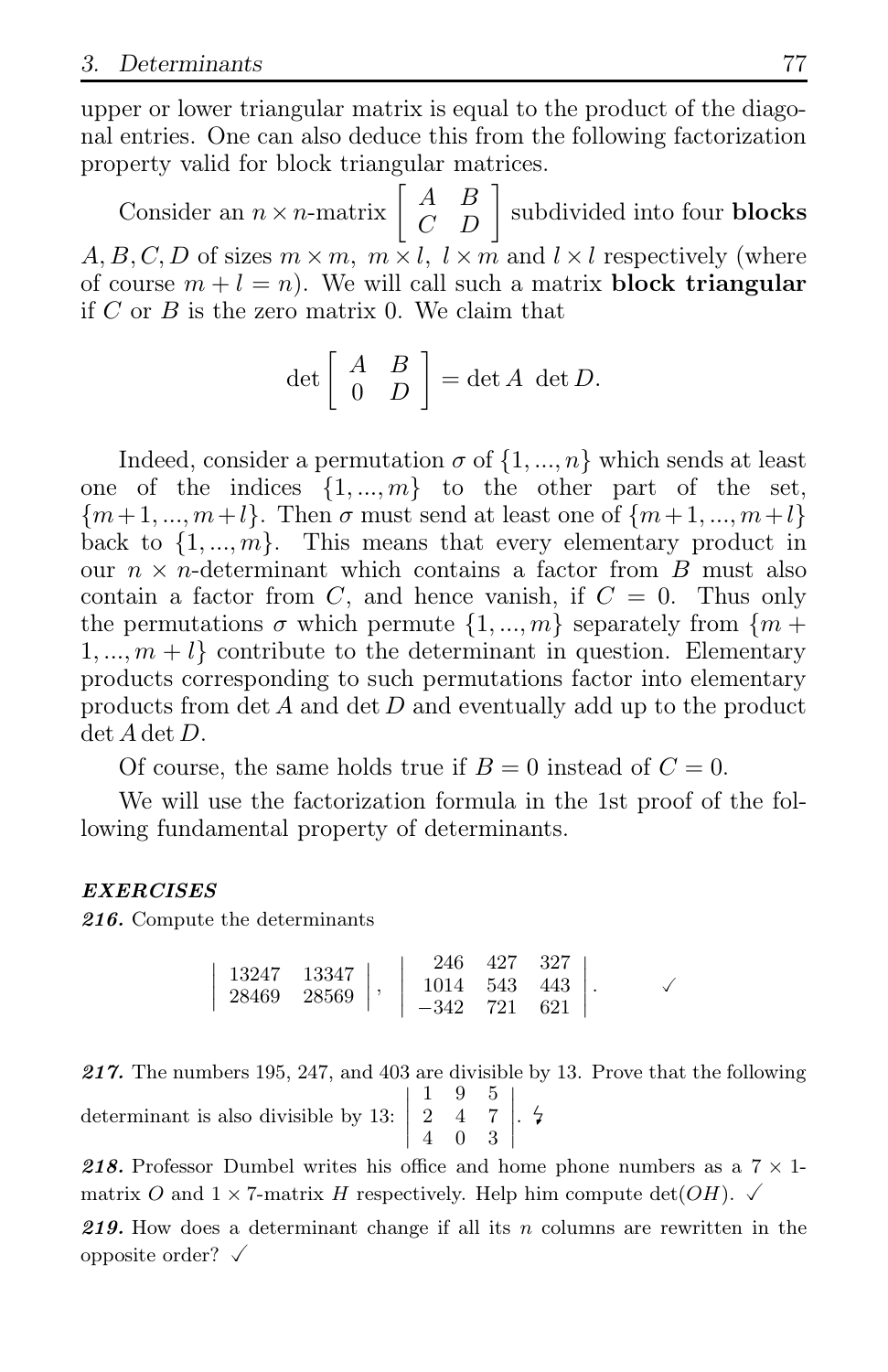**220.** Solve the equation 
$$
\begin{vmatrix} 1 & x & x^2 & \dots & x^n \\ 1 & a_1 & a_1^2 & \dots & a_1^n \\ 1 & a_2 & a_2^2 & \dots & a_2^n \\ 1 & a_n & a_n^2 & \dots & a_n^n \end{vmatrix} = 0
$$
, where all  $a_1, ..., a_n$  are

given distinct numbers.

**221.** Prove that an anti-symmetric matrix of size  $n$  has zero determinant if  $n$  is odd.  $\frac{1}{2}$ 

### Multiplicativity

Theorem. *The determinant is multiplicative with respect to matrix products: for arbitrary*  $n \times n$ -matrices A and B,

 $\det(AB) = (\det A)(\det B).$ 

We give two proofs: one *ad hoc*, the other more conceptual.

**Proof I.** Consider the auxiliary  $2n \times 2n$  matrix  $\begin{bmatrix} A & 0 \\ -I & B \end{bmatrix}$ with

the determinant equal to the product  $(\det A)(\det B)$  according to the factorization formula. We begin to change the matrix by adding to the last n columns linear combinations of the first  $n$  columns with such coefficients that the submatrix  $B$  is eventually replaced by zero submatrix. Thus, in order to kill the entry  $b_{ki}$  we must add the  $b_{ki}$ multiple of the k-th column to the  $n+j$ -th column. According to the properties of determinants (see (iv)) these operations do not change the determinant but transform the matrix to the form  $\begin{bmatrix} A & C \\ I & 0 \end{bmatrix}$  $-I \quad 0$ Ĭ . We ask the reader to check that the entry  $c_{ij}$  of the submatrix C in the upper right corner equals  $a_{i1}b_{1j} + ... + a_{in}b_{nj}$  so that  $C = AB$ is the matrix product! Now, interchanging the *i*-th and  $n + i$ -th columns,  $i = 1, ..., n$ , we change the determinant by the factor of  $(-1)^n$  and transform the matrix to the form  $\begin{bmatrix} C & A \\ 0 & -I \end{bmatrix}$  $0 \t -I$  $\overline{1}$ . The factorization formula applies again and yields det  $\bar{C}$  det( $-I$ ). We conclude that det  $C = \det A \det B$  since  $\det(-I) = (-1)^n$  compensates for the previous factor  $(-1)^n$ . $□$ 

**Proof II.** We will first show that the properties  $(i - v)$  completely characterize  $\det[\mathbf{v}_1, \ldots, \mathbf{v}_n]$  as a function of n columns  $\mathbf{v}_i$  of size n.

Indeed, consider a function f, which to n columns  $\mathbf{v}_1, \ldots, \mathbf{v}_n$ , associates a number  $f(\mathbf{v}_1, \dots, \mathbf{v}_n)$ . Suppose that f is linear with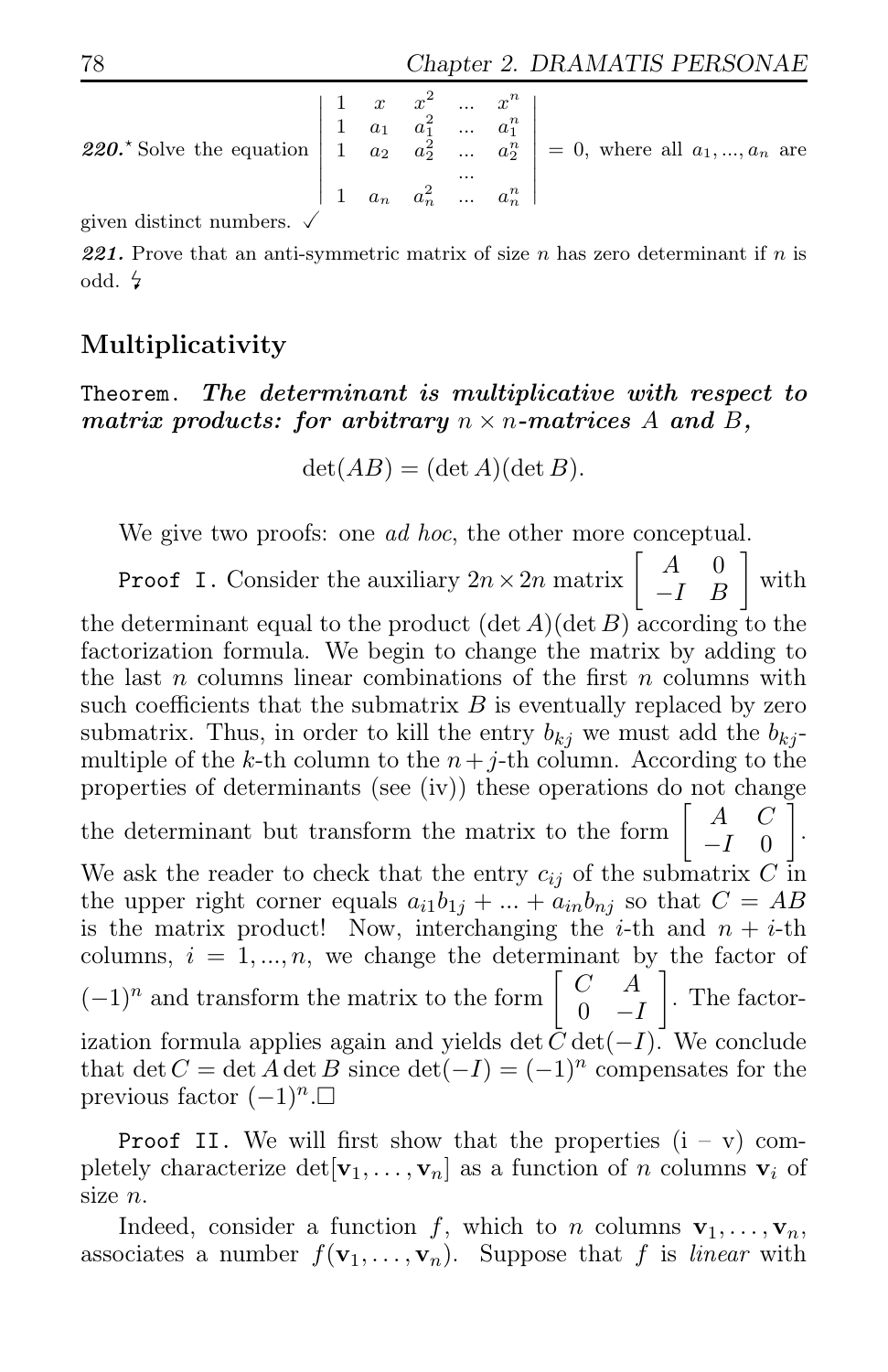respect to each column. Let  $e_i$  denote the *i*th column of the identity matrix. Since  $\mathbf{v}_1 = \sum_{i=1}^n v_{i1} \mathbf{e}_i$ , we have:

$$
f(\mathbf{v}_1, \mathbf{v}_2, \dots, \mathbf{v}_n) = \sum_{i=1}^n v_{i1} f(\mathbf{e}_i, \mathbf{v}_2, \dots, \mathbf{v}_n).
$$

Using linearity with respect to the 2nd column  $\mathbf{v}_2 = \sum_{j=1}^n v_j 2 \mathbf{e}_j$ , we similarly obtain:

$$
f(\mathbf{v}_1, \mathbf{v}_2, \dots \mathbf{v}_n) = \sum_{i=1}^n \sum_{j=1}^n v_{i1} v_{j2} f(\mathbf{e}_i, \mathbf{e}_j, \mathbf{v}_3, \dots, \mathbf{v}_n).
$$

Proceeding the same way with all columns, we get:

$$
f(\mathbf{v}_1,\ldots,\mathbf{v}_n)=\sum_{i_1,\ldots,i_n}v_{i_11}\cdots v_{i_n}f(\mathbf{e}_{i_1},\ldots,\mathbf{e}_{i_n}).
$$

Thus, f is determined by its values  $f(\mathbf{e}_{i_1}, \ldots, \mathbf{e}_{i_n})$  on strings of n basis vectors.

Let us assume now that  $f$  is *totally anti-symmetric*. Then, if any two of the indices  $i_1, \ldots, i_n$  coincide, we have:  $f(\mathbf{e}_{i_1}, \ldots, \mathbf{e}_{i_n}) = 0$ . All other coefficients correspond to *permutations*  $\sigma = \begin{pmatrix} 1 & \cdots & n \\ \vdots & \cdots & \vdots \end{pmatrix}$  $i_1 \ldots i_n$  $\overline{ }$ of the indices  $(1, \ldots, n)$ , and hence satisfy:

$$
f(\mathbf{e}_{i_1},\ldots,\mathbf{e}_{i_n})=\varepsilon(\sigma)f(\mathbf{e}_1,\ldots,\mathbf{e}_n).
$$

Therefore, we find:

$$
f(\mathbf{v}_1,\ldots,\mathbf{v}_n)=\sum_{\sigma}v_{\sigma(1)1}\ldots v_{\sigma(n)n}\varepsilon(\sigma)f(\mathbf{e}_1,\ldots,\mathbf{e}_n),
$$
  
=  $f(\mathbf{e}_1,\ldots,\mathbf{e}_n)\det[\mathbf{v}_1,\ldots,\mathbf{v}_n].$ 

Thus, we have established:

Proposition 1. *Every totally anti-symmetric function of* n *coordinate vectors of size* n *which is linear in each of them is proportional to the determinant function.*

Next, given an  $n \times n$  matrix C, put

$$
f(\mathbf{v}_1,\ldots,\mathbf{v}_n):=\det [C\mathbf{v}_1,\ldots,C\mathbf{v}_n].
$$

Obviously, the function f is totally anti-symmetric in all  $v_i$  (since det is). Multiplication by  $C$  is linear:

$$
C(\lambda \mathbf{u} + \mu \mathbf{v}) = \lambda C \mathbf{u} + \mu C \mathbf{v}
$$
 for all **u**, **v** and  $\lambda$ ,  $\mu$ .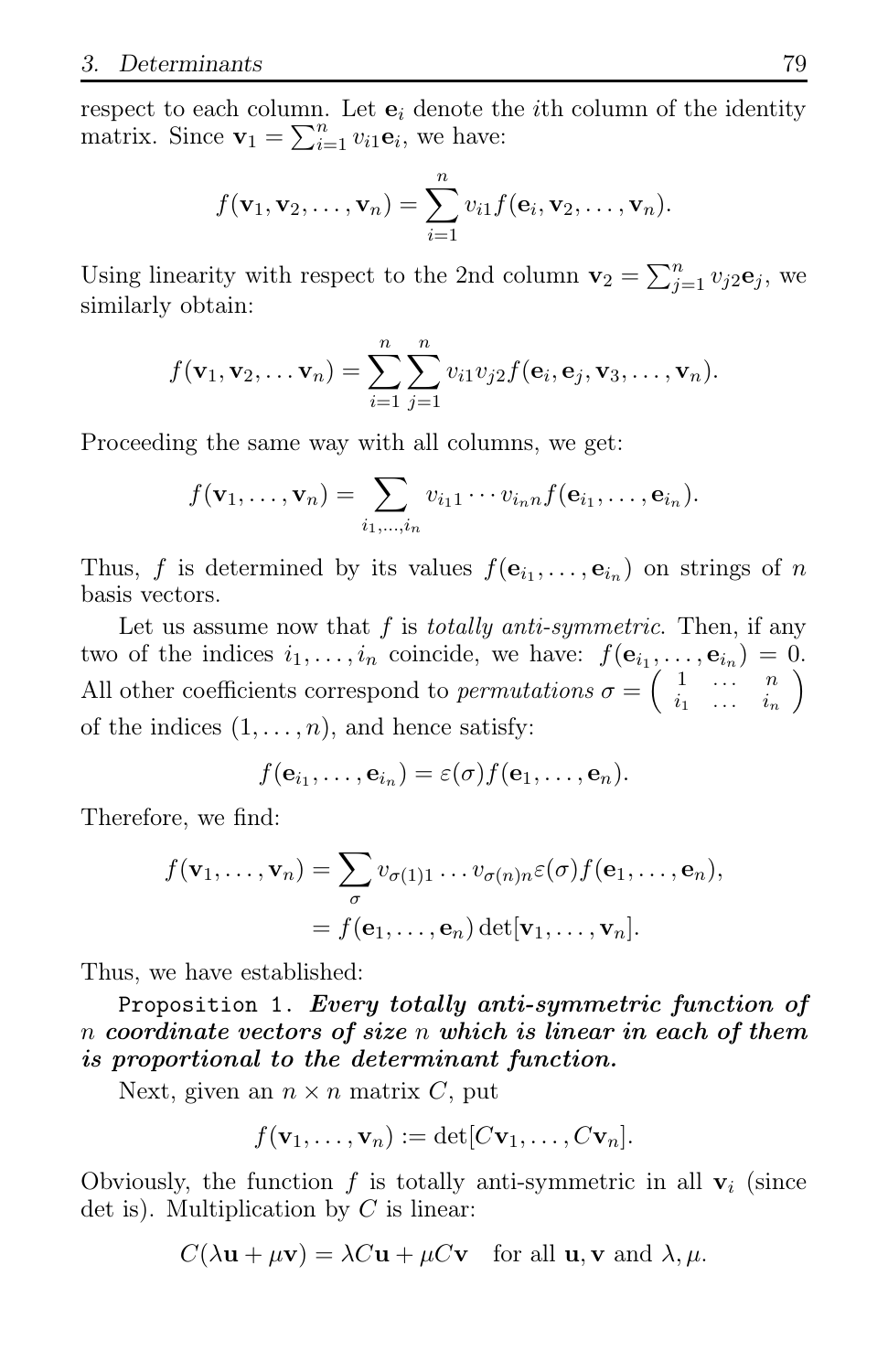Therefore, f is linear with respect to each  $v_i$  (as composition of two linear operations). By the previous result,  $f$  is proportional to det. Since  $Ce_i$  are columns of C, we conclude that the coefficient of proportionality  $f(\mathbf{e}_1, \dots, \mathbf{e}_n) = \det C$ . Thus, we have found the following interpretation of det  $C$ .

### Proposition 2.  $\det C$  *is the factor by which the determinant function of n vectors*  $v_i$  *is multiplied when the vectors are replaced with*  $Cv_i$ .

Now our theorem follows from the fact that when  $C = AB$ , the substitution  $\mathbf{v} \mapsto C\mathbf{v}$  is the composition  $\mathbf{v} \mapsto A\mathbf{v} \mapsto AB\mathbf{v}$  of consecutive substitutions defined by  $A$  and  $B$ . Under the action of  $A$ , the function det is multiplied by the factor  $\det A$ , then under the action of B by another factor det B. But the resulting factor  $(\det A)(\det B)$ must be equal to det  $C$ .  $\Box$ 

### Corollary. *If* A *is invertible, then* det A *is invertible.*

Indeed,  $(\det A)(\det A^{-1}) = \det I = 1$ , and hence  $\det A^{-1}$  is reciprocal to det A. The converse statement: that matrices with invertible determinants are invertible, is also true due to the explicit formula for the inverse matrix, described in the next section.

**Remark.** Of course, a real or complex number  $\det A$  is invertible whenever  $\det A \neq 0$ . Yet over the integers Z this is not the case: the only invertible integers are  $\pm 1$ . The above formulation, and several similar formulations that follow, which refer to invertibility of determinants, are preferable as they are more general.

### *EXERCISES*

*222.* How do similarity transformations of a given matrix affect its determinant?  $\checkmark$ 

*223.* Prove that the sign of the determinant of the coefficient marix of a real quadratic form does not depend on the coordinate system.  $\frac{1}{4}$ 

### The Cofactor Theorem

In the determinant formula for an  $n \times n$ -matrix A each elementary product  $\pm a_{1\sigma(1)}$ ... begins with one of the entries  $a_{11},...,a_{1n}$  of the first row. The sum of all terms containing  $a_{11}$  in the 1-st place is the product of  $a_{11}$  with the determinant of the  $(n-1) \times (n-1)$ matrix obtained from  $A$  by crossing out the 1-st row and the 1-st column. Similarly, the sum of all terms containing  $a_{12}$  in the 1-st place looks like the product of  $a_{12}$  with the determinant obtained by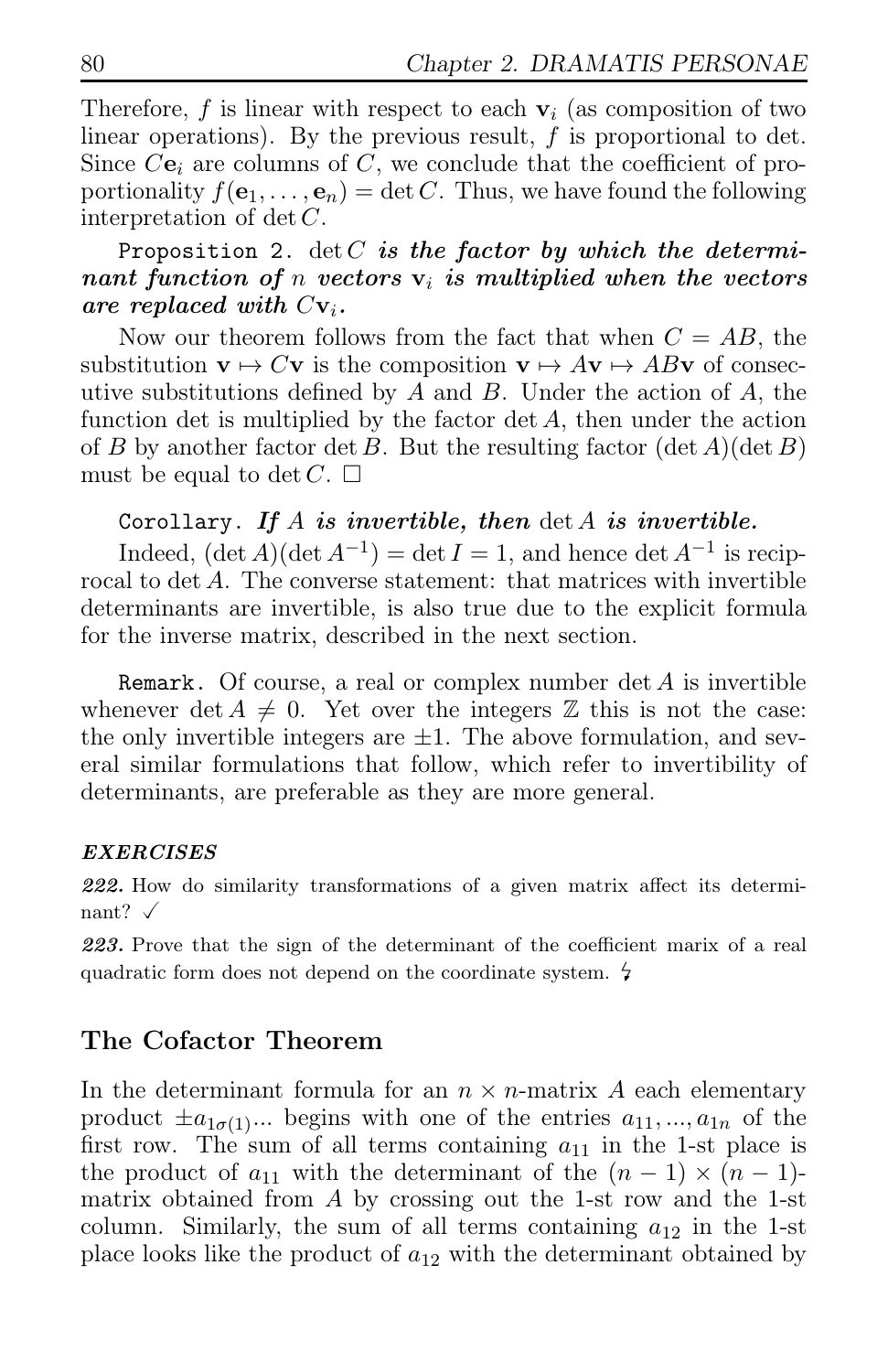crossing out the 1-st row and the 2-nd column of A. In fact it differs by the factor of −1 from this product, since switching the columns 1 and 2 changes signs of all terms in the determinant formula and interchanges the roles of  $a_{11}$  and  $a_{12}$ . Proceeding in this way with  $a_{13},...,a_{1n}$  we arrive at the **cofactor expansion** formula for det A which can be stated as follows.



The determinant of the  $(n-1) \times (n-1)$ -matrix obtained from A by crossing out the row i and column j is called the  $(i)$ -minor of A (Figure 28). Denote it by  $M_{ij}$ . The  $(ij)$ -cofactor  $A_{ij}$  of the matrix A is the number that differs from the minor  $M_{ij}$  by a factor  $\pm 1$ :

$$
A_{ij} = (-1)^{i+j} M_{ij}.
$$

The chess-board of the signs  $(-1)^{i+j}$  is shown on Figure 29. With these notations, the cofactor expansion formula reads:

$$
\det A = a_{11}A_{11} + a_{12}A_{12} + \dots + a_{1n}A_{1n}.
$$

Example.

|  |  |  | $\begin{vmatrix} a_{11} & a_{12} & a_{13} \ a_{21} & a_{22} & a_{23} \ a_{31} & a_{32} & a_{33} \end{vmatrix} = a_{11} \begin{vmatrix} a_{22} & a_{23} \ a_{32} & a_{33} \end{vmatrix} - a_{12} \begin{vmatrix} a_{21} & a_{23} \ a_{31} & a_{33} \end{vmatrix} + a_{13} \begin{vmatrix} a_{21} & a_{22} \ a_{31} & a_{32} \end{vmatrix}.$ |  |  |  |
|--|--|--|--------------------------------------------------------------------------------------------------------------------------------------------------------------------------------------------------------------------------------------------------------------------------------------------------------------------------------------------|--|--|--|
|  |  |  |                                                                                                                                                                                                                                                                                                                                            |  |  |  |

Using the properties (i) and (ii) of determinants we can adjust the cofactor expansion to the *i*-th row or *j*-th column:

$$
\det A = a_{i1}A_{i1} + \dots + a_{in}A_{in} = a_{1j}A_{1j} + \dots + a_{nj}A_{nj}, \ i, j = 1, \dots, n.
$$

These formulas reduce evaluation of  $n \times n$ -determinants to that of  $(n 1) \times (n-1)$ -determinants and can be useful in recursive computations.

Furthermore, we claim that applying the cofactor formula to the entries of the i-th row but picking the cofactors of another row we get the zero sum:

$$
a_{i1}A_{j1} + \dots + a_{in}A_{jn} = 0 \text{ if } i \neq j.
$$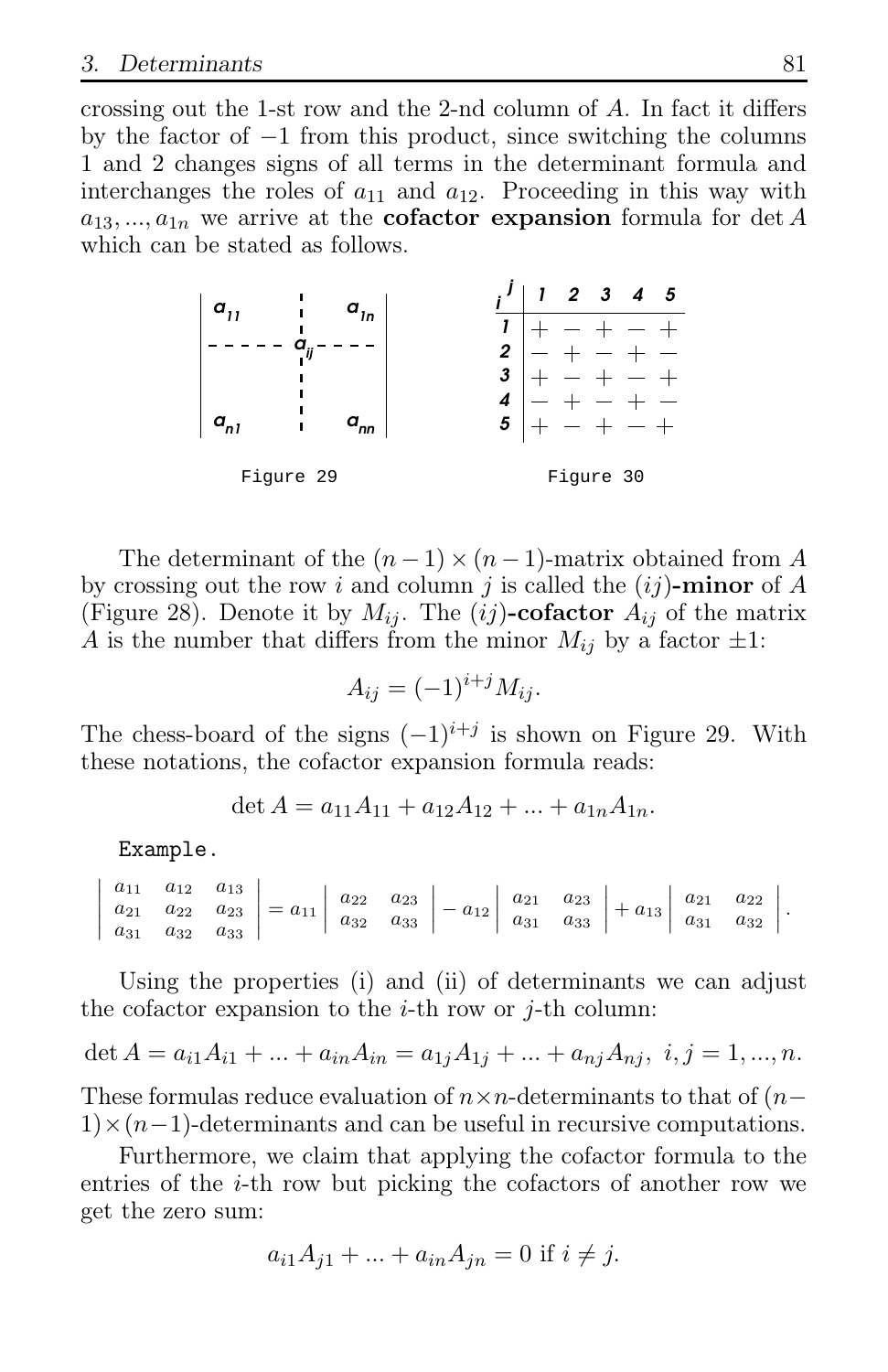Indeed, construct a new matrix  $\tilde{A}$  replacing the j-th row by a copy of the *i*-th row. This forgery does not change the cofactors  $A_{i1},...,A_{in}$ (since the j-th row is crossed out anyway) and yields the cofactor expansion  $a_{i1}A_{i1} + ... + a_{in}A_{in}$  for det  $\tilde{A}$ . But  $\tilde{A}$  has two identical rows and hence det  $\tilde{A} = 0$ . The same arguments applied to the columns yield the dual statement:

$$
a_{1i}A_{1j} + ... + a_{ni}A_{nj} = 0
$$
 if  $i \neq j$ .

All the above formulas can be summarized in a single matrix identity. Introduce the  $n \times n$ -matrix adj $(A)$ , called **adjugate** to A, by placing the cofactor  $A_{ij}$  on the intersection of j-th row and i-th column. In other words, each  $a_{ij}$  is replaced with the corresponding cofactor  $A_{ij}$ , and then the resulting matrix is transposed:

$$
\text{adj}\left[\begin{array}{ccc} a_{11} & \dots & a_{1n} \\ \dots & a_{ij} & \dots \\ a_{n1} & \dots & a_{nn} \end{array}\right] = \left[\begin{array}{ccc} A_{11} & \dots & A_{n1} \\ \dots & A_{ji} & \dots \\ A_{1n} & \dots & A_{nn} \end{array}\right].
$$

Theorem. A  $\text{adj}(A) = (\det A) I = \text{adj}(A) A$ .

Corollary. *If* det A *is invertible then* A *is invertible, and*

$$
A^{-1} = \frac{1}{\det A} \operatorname{adj}(A).
$$
  
Example. If  $ad - bc \neq 0$ , then  $\begin{bmatrix} a & b \\ c & d \end{bmatrix}^{-1} = \frac{1}{ad - bc} \begin{bmatrix} d & -b \\ -c & a \end{bmatrix}$ 

.

#### *EXERCISES*

*224.* Prove that the adjugate matrix of an upper (lower) triangular matrix is upper (lower) triangular.

*225.* Which triangular matrices are invertible?

*226.* Compute the determinants: (∗ is a wild card):

(a) 
$$
\begin{vmatrix} * & * & * & a_n \\ * & * & \cdots & 0 \\ * & a_2 & 0 & \cdots \\ a_1 & 0 & \cdots & 0 \end{vmatrix}
$$
, (b)  $\begin{vmatrix} * & * & a & b \\ * & * & c & d \\ e & f & 0 & 0 \\ g & h & 0 & 0 \end{vmatrix}$ .

*227.* Compute determinants using cofactor expansions:

(a) 
$$
\begin{vmatrix} 1 & 2 & 2 & 1 \\ 0 & 1 & 0 & 2 \\ 2 & 0 & 1 & 1 \\ 0 & 2 & 0 & 1 \end{vmatrix}
$$
, (b)  $\begin{vmatrix} 2 & -1 & 0 & 0 \\ -1 & 2 & -1 & 0 \\ 0 & -1 & 2 & -1 \\ 0 & 0 & -1 & 2 \end{vmatrix}$ .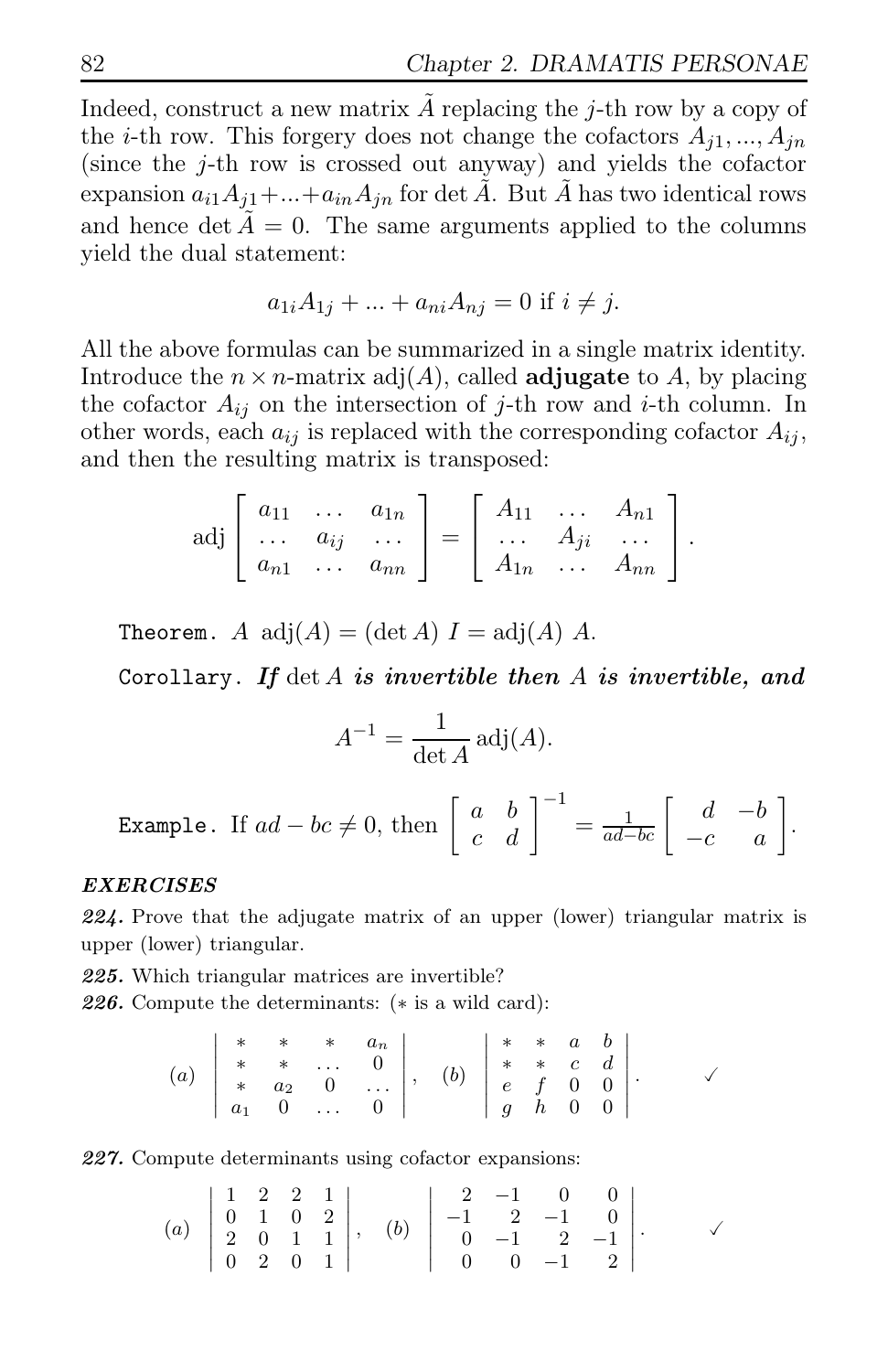*228.* Compute inverses of matrices using the Cofactor Theorem:

(a) 
$$
\begin{bmatrix} 1 & 2 & 3 \\ 3 & 1 & 2 \\ 2 & 3 & 1 \end{bmatrix}
$$
, (b)  $\begin{bmatrix} 1 & 1 & 1 \\ 0 & 1 & 1 \\ 0 & 0 & 1 \end{bmatrix}$ .

**229.** Solve the systems of linear equations  $A\mathbf{x} = \mathbf{b}$  where A is one of the matrices of the previous exercise, and  $\mathbf{b} = [1, 0, 1]^t$ .  $\checkmark$ *230.* Compute

$$
\left[\begin{array}{rrrr}1 & -1 & 0 & 0 \\0 & 1 & -1 & 0 \\0 & 0 & 1 & -1 \\0 & 0 & 0 & 1\end{array}\right]^{-1}
$$

.

**231.** Express  $det(adj(A))$  of the adjugate matrix via  $det A$ .  $\checkmark$ 

**232.** Which integer matrices have integer inverses?  $\checkmark$ 

### Cramer's Rule

This is an application of the Cofactor Theorem to systems of linear equations. Consider a system

$$
a_{11}x_1 + \dots + a_{1n}x_n = b_1
$$
  
...  

$$
a_{n1}x_1 + \dots + a_{nn}x_n = b_n
$$

of n linear equations with n unknowns  $(x_1, \ldots, x_n)$ . It can be written in the matrix form

$$
A\mathbf{x} = \mathbf{b},
$$

where A is the  $n \times n$ -matrix of the coefficients  $a_{ij}$ ,  $\mathbf{b} = [b_1, \ldots, b_n]^t$  is the column of the right hand sides, and  $\boldsymbol{\mathrm{x}}$  is the column of unknowns. In the following Corollary,  $a_i$  denote columns of A.

Corollary. *If* det A *is invertible then the system of linear equations* Ax = b *has a unique solution given by the formulas:*

$$
x_1 = \frac{\det[\mathbf{b}, \mathbf{a}_2, ..., \mathbf{a}_n]}{\det[\mathbf{a}_1, ..., \mathbf{a}_n]}, \ \dots \ , x_n = \frac{\det[\mathbf{a}_1, ..., \mathbf{a}_{n-1}, \mathbf{b}]}{\det[\mathbf{a}_1, ..., \mathbf{a}_n]}.
$$

Indeed, when  $\det A \neq 0$ , the matrix A is invertible. Multiplying the matrix equation  $A\mathbf{x} = \mathbf{b}$  by  $A^{-1}$  on the left, we find:  $\mathbf{x} = A^{-1}\mathbf{b}$ . Thus the solution is unique, and  $x_i = (\det A)^{-1}(A_{1i}b_1 +$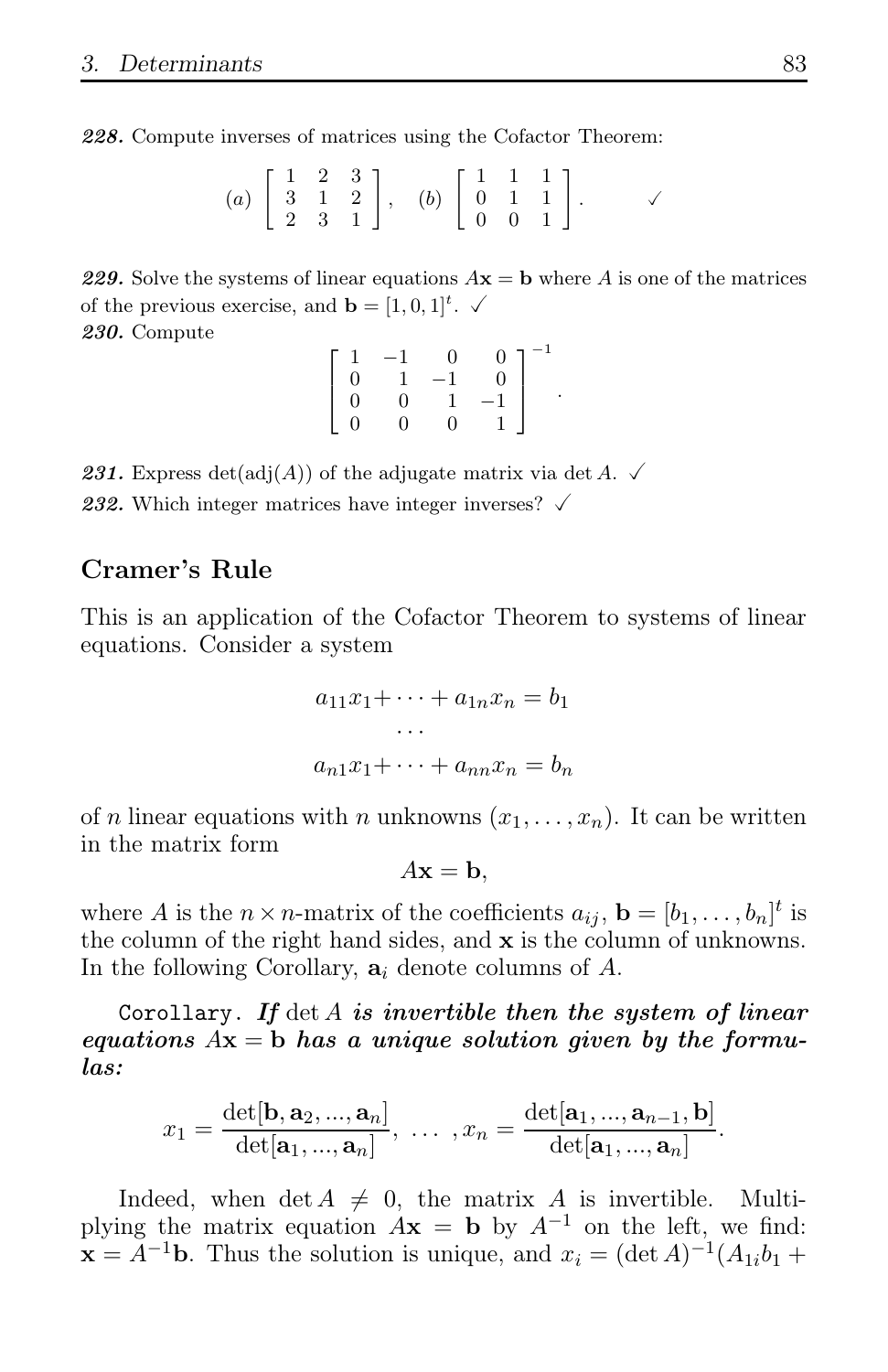$... + A_{ni}b_n$  according to the cofactor formula for the inverse matrix. But the sum  $b_1A_{1i} + ... + b_nA_{ni}$  is the cofactor expansion for  $\det[\mathbf{a}_1, ..., \mathbf{a}_{i-1}, \mathbf{b}, \mathbf{a}_{i+1}, ..., \mathbf{a}_n]$  with respect to the *i*-th column.

Example. Suppose that  $a_{11}a_{22} \neq a_{12}a_{21}$ . Then the system

$$
a_{11}x_1 + a_{12}x_2 = b_1
$$
  

$$
a_{21}x_2 + a_{22}x_2 = b_2
$$

has a unique solution

$$
x_1 = \frac{\begin{vmatrix} b_1 & a_{12} \\ b_2 & a_{22} \end{vmatrix}}{\begin{vmatrix} a_{11} & a_{12} \\ a_{21} & a_{22} \end{vmatrix}}, \quad x_2 = \frac{\begin{vmatrix} a_{11} & b_1 \\ a_{21} & b_2 \end{vmatrix}}{\begin{vmatrix} a_{11} & a_{12} \\ a_{21} & a_{22} \end{vmatrix}}.
$$

#### *EXERCISES*

*233.* Solve systems of equations using Cramer's rule:

$$
\begin{array}{rcl}\n2x_1 - x_2 - x_3 & = & 4 \\
(a) \quad 3x_1 + 4x_2 - 2x_3 & = & 11 \\
3x_1 - 2x_2 + 4x_3 & = & 11\n\end{array}, \quad\n(b) \quad\n\begin{array}{rcl}\n5x_1 + 2x_2 + 4x_3 & = & 31 \\
5x_1 + x_2 + 2x_3 & = & 29 \\
3x_1 - x_2 + x_3 & = & 10\n\end{array}
$$

### Three Cool Formulas

We collect here some useful generalizations of previous results.

A. We don't know of any reasonable generalization of determinants to the situation when matrix entries do not commute. However the following generalization of the formula det  $\begin{bmatrix} a & b \\ c & d \end{bmatrix} = ad - bc$  is instrumental in some non-commutative applications.<sup>10</sup>

 $In \,\,the \,\,block \,\,matrix \left[ \begin{array}{cc} A & B \ C & D \end{array} \right], \,\,assume \,\,that \,\,D^{-1} \,\,exists \,\,exists.$ *Then* det  $\begin{bmatrix} A & B \\ C & D \end{bmatrix} = \det(A - BD^{-1}C) \det D$ . Proof:  $\left[ \begin{array}{cc} A & B \ C & D \end{array} \right] \left[ \begin{array}{cc} I & 0 \ -D^{-1}C & I \end{array} \right]$ =  $\begin{bmatrix} A - BD^{-1}C & B \end{bmatrix}$  $0$   $D$ 1 .

 $10$ Notably in the definition of *Berezinian* in super-mathematics [7].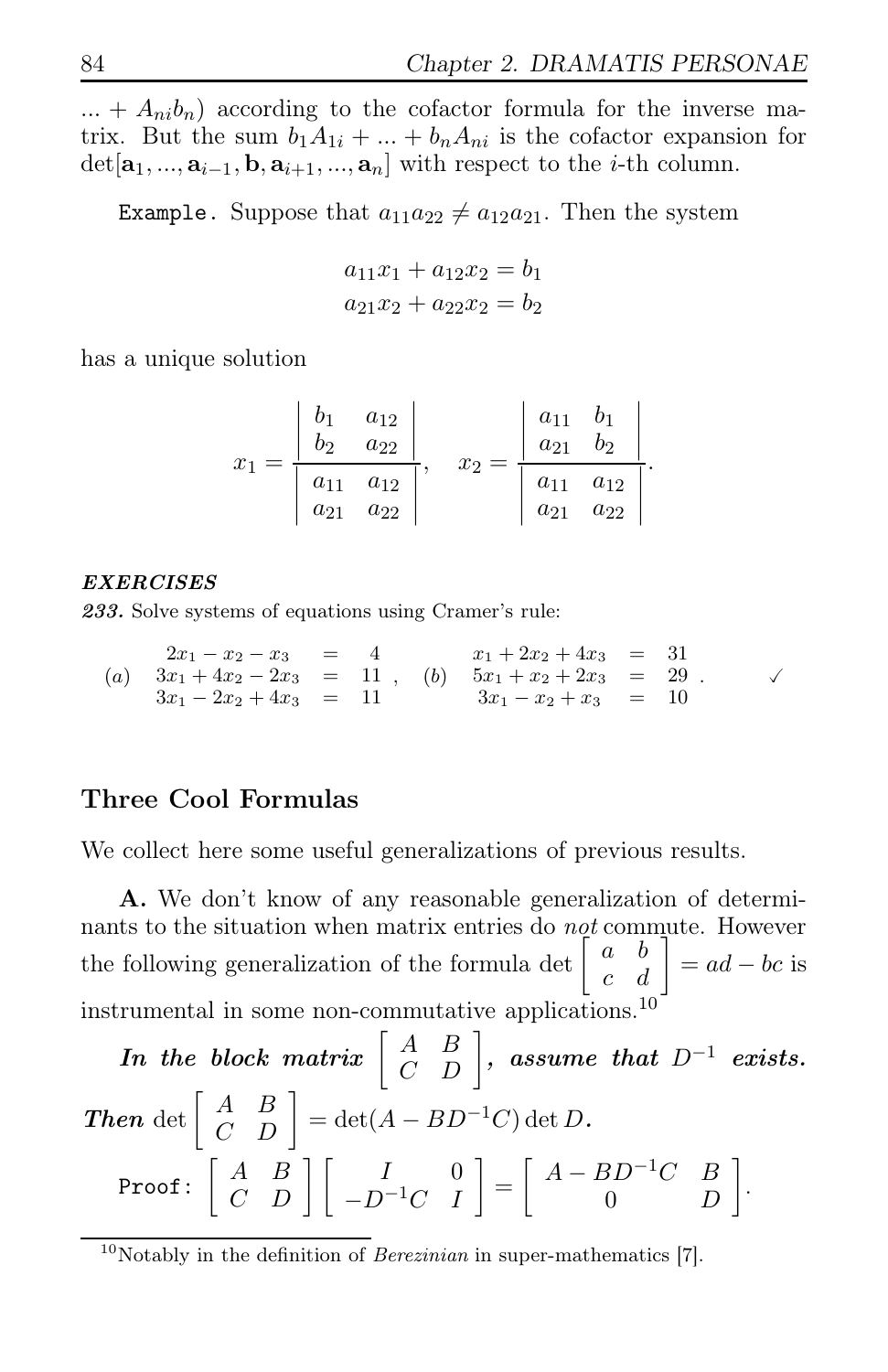**B.** Laplace's formula<sup>11</sup> below generalizes cofactor expansions.

By a **multi-index** I of length  $|I| = k$  we mean an increasing sequence  $i_1 < \cdots < i_k$  of k indices from the set  $\{1, \ldots, n\}$ . Given and  $n \times n$ -matrix A and two multi-indices I, J of the same length k, we define the  $(IJ)$ -minor of A as the determinant of the  $k \times k$ matrix formed by the entries  $a_{\mathbf{i}_{\alpha}j_{\beta}}$  of A located at the intersections of the rows  $i_1, \ldots, i_k$  with columns  $j_1, \ldots, j_k$  (see Figure 30). Also, denote by  $I$  the multi-index **complementary** to  $I$ , i.e. formed by those  $n - k$  indices from  $\{1, \ldots, n\}$  which are not contained in I.

*For each multi-index*  $I = (i_1, \ldots, i_k)$ *, the following* cofactor expansion with respect to rows  $i_1, \ldots, i_k$  holds true:

$$
\det A = \sum_{J:|J|=k} (-1)^{i_1 + \dots + i_k + j_1 + \dots + j_k} M_{IJ} M_{\bar{I}\bar{J}},
$$

where the sum is taken over all multi-indices  $J = (j_1, \ldots, j_k)$ *of length* k*.*

Similarly, one can similarly write Laplace's cofactor expansion formula with respect to given k columns.

**Example.** Let  $\mathbf{a}_1, \mathbf{a}_2, \mathbf{a}_3, \mathbf{a}_4$  and  $\mathbf{b}_1, \mathbf{b}_2, \mathbf{b}_3, \mathbf{b}_4$  be 8 vectors on the plane. Then  $a_1$   $a_2$   $a_3$   $a_4$  $\mathbf{b}_1$   $\mathbf{b}_2$   $\mathbf{b}_3$   $\mathbf{b}_4$  $= |\mathbf{a}_1 \; \mathbf{a}_2| |\mathbf{b}_3 \; \mathbf{b}_4| - |\mathbf{a}_1 \; \mathbf{a}_3| |\mathbf{b}_2 \; \mathbf{b}_4|$  $+ |a_1 \t a_4||b_2 \t b_3| + |a_2 \t a_3||b_1 \t b_4| - |a_2 \t a_4||b_1 \t b_3| + |a_3 \t a_4||b_1 \t b_2|.$ 

In the proof of Laplace's formula, it suffices to assume that it is written with respect to the *first k* rows, i.e. that  $I = (1, \ldots, k)$ . Indeed, interchanging them with the rows  $i_1$  <  $\cdots$  <  $i_k$  takes  $(i_1 - 1) + (i_2 - 2) + \cdots + (i_k - k)$  transpositions, which is accounted for by the sign  $(-1)^{i_1+\cdots+i_k}$  in the formula.

Next, multiplying out  $M_{IJ}M_{\bar{I}\bar{J}}$ , we find  $k!(n-k)!$  elementary products of the form:

$$
\pm a_{1,j_{\alpha_1}}\cdots a_{k,j_{\alpha_k}} a_{k+1,\bar{j}_{\beta_1}}\cdots a_{n,\bar{j}_{\beta_{n-k}}},
$$

where  $\alpha = \begin{pmatrix} 1 & \cdots & k \\ 0 & \cdots & k \end{pmatrix}$  $\alpha_1 \quad \ldots \quad \alpha_k$ and  $\beta = \begin{pmatrix} 1 & \cdots & n-k \\ \beta_1 & \cdots & \beta_{n-k} \end{pmatrix}$  are permutations, and  $j_{\alpha\mu} \in J$ ,  $\bar{j}_{\beta\nu} \in \bar{J}$ . It is clear that the total sum over multi-indices  $I$  contains each elementary product from det  $A$ , and does it exactly once. Thus, to finish the proof, we need to compare the signs.

 $11$ After Pierre-Simon Laplace (1749–1827).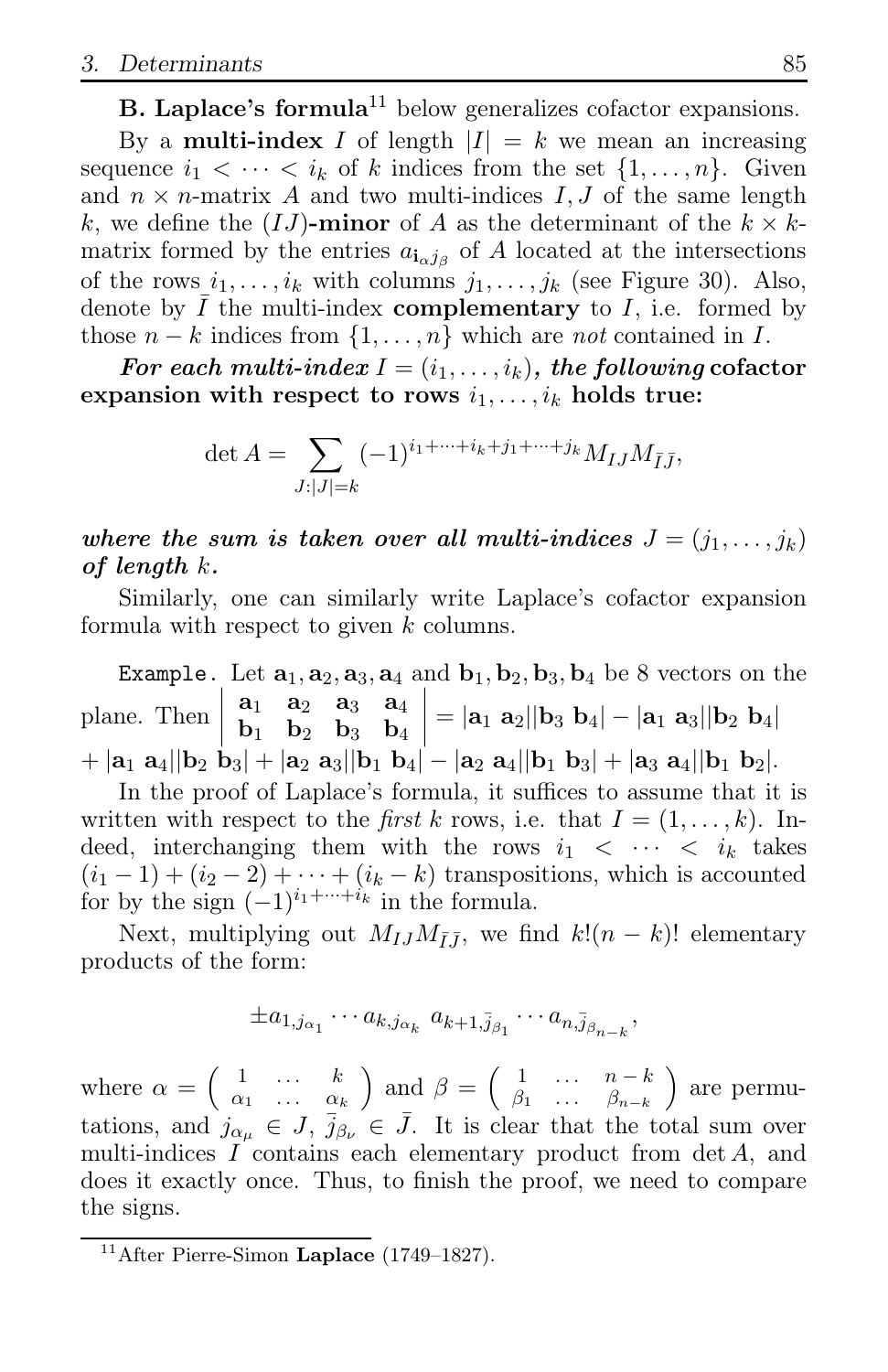

The sign  $\pm$  in the above formula is equal to  $\varepsilon(\alpha)\varepsilon(\beta)$ , the product of the signs of the permutations  $\alpha$  and  $\beta$ . The sign of this elementary product in the definition of  $\det A$  is equal to the sign of the permutation  $\begin{pmatrix} 1 & \cdots & k & k+1 & \cdots & n \\ i & \cdots & i & \bar{i} & \bar{i} \\ 1 & 0 & 0 & 0 & \bar{i} \end{pmatrix}$  $j_{\alpha_1} \cdots j_{\alpha_k} \bar{j}_{\beta_1} \cdots \bar{j}_{\beta_{n-k}}$  on the set  $J \cup \bar{J} = \{1, \ldots, n\}$ . Reordering separately the first k and last  $n - k$ indices in the increasing order changes the sign of the permutation by  $\varepsilon(\alpha)\varepsilon(\beta)$ . Therefore the signs of all summands of det A which occur in  $M_{IJ}M_{\bar{I}\bar{J}}$  are *coherent*. It remains to find the total sign with which  $M_{IJ}M_{\bar{I}\bar{J}}$  occurs in det A, by computing the sign of the permutation  $\sigma := \begin{pmatrix} 1 & \dots & k & k+1 & \dots & n \\ i_1 & \dots & i_n & \overline{i}_1 \end{pmatrix}$  $j_1$  ...  $j_k$   $\bar{j}_1$  ...  $\bar{j}_{n-k}$ ), where  $j_1 < \cdots j_k$  and  $\overline{j}_1 < \cdots < \overline{j}_{n-k}.$ 

Starting with the identity permutation  $(1, 2, \ldots, j_1, \ldots, j_2, \ldots, n)$ , it takes  $j_1 - 1$  transpositions of nearby indices to move  $j_1$  to the 1st place. Then it takes  $j_2 - 2$  such transpositions to move  $j_2$  to the 2nd place. Continuing this way, we find that

$$
\varepsilon(\sigma) = (-1)^{(j_1-1)+\cdots+(j_k-k)} = (-1)^{1+\cdots+k+j_1+\cdots+j_k}.
$$

This agrees with Laplace's formula, since  $I = \{1, \ldots, k\}$ .  $\Box$ .

**C.** Let A and B be  $k \times n$  and  $n \times k$  matrices (think of  $k < n$ ). For each multi-index  $I = (i_1, \ldots, i_k)$ , denote by  $A_I$  and  $B_I$  the  $k \times k$ matrices formed by respectively: columns of  $A$  and rows of  $B$  with the indices  $i_1, \ldots, i_k$ .

*The determinant of the*  $k \times k$ *-matrix AB is given by the following* Binet–Cauchy formula: 12

$$
\det AB = \sum_{I} (\det A_I)(\det B_I).
$$

 $12$ After Jacques Binet (1786–1856) and Augustin Louis Cauchy (1789–1857).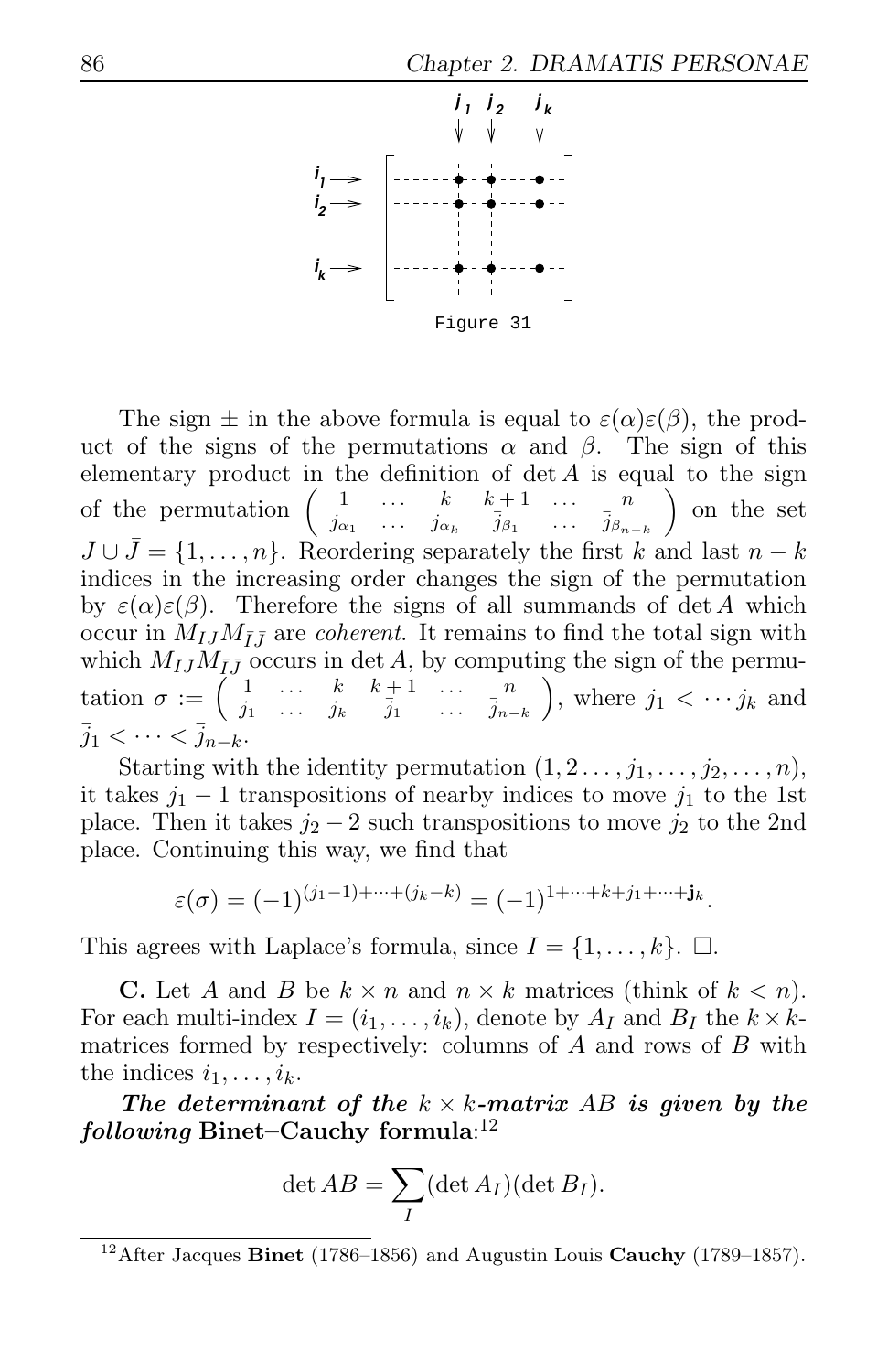Note that when  $k = n$ , this turns into the multiplicative property of determinants:  $\det(AB) = (\det A)(\det B)$ . Our second proof of it can be generalized to establish the formula of Binet–Cauchy. Namely, let  $\mathbf{a}_1, \ldots, \mathbf{a}_n$  denote columns of A. Then the j<sup>th</sup> column of  $C = AB$ is the linear combination:  $\mathbf{c}_i = \mathbf{a}_1 b_{1i} + \cdots + \mathbf{a}_n b_{ni}$ . Using linearity in each  $\mathbf{c}_i$ , we find:

$$
\det[\mathbf{c}_1,\ldots,\mathbf{c}_k] = \sum_{1 \leq i_1,\ldots,i_k \leq n} \det[\mathbf{a}_{i_1},\ldots,\mathbf{a}_{i_k}] b_{i_1 1} \cdots b_{i_k k}.
$$

If any two of the indices  $i_{\alpha}$  coincide,  $\det[\mathbf{a}_{i_1}, \ldots, \mathbf{a}_{i_k}] = 0$ . Thus the sum is effectively taken over all *permutations*  $\begin{pmatrix} 1 & \cdots & k \\ i_1 & \cdots & i_k \end{pmatrix}$  $i_1 \quad \ldots \quad i_k$  on the set<sup>13</sup>  $\{i_1, \ldots, i_k\}$ . Reordering the columns  $\mathbf{a}_{i_1}, \ldots, \mathbf{a}_{i_k}$  in the increasing order of the indices (and paying the "fees"  $\pm 1$  according to parities of permutations) we obtain the sum over all multi-indices of length k:

$$
\sum_{i'_1 < \dots < i'_k} \det[\mathbf{a}_{i'_1}, \dots, \mathbf{a}_{i'_k}] \sum_{\sigma} \varepsilon(\sigma) b_{i_1 1} \cdots b_{i_k k}.
$$

The sum on the right is taken over permutations  $\sigma = \begin{pmatrix} i'_1 & \cdots & i'_k \\ i_1 & \cdots & i_k \end{pmatrix}$  . It is equal to det  $B_I$ , where  $I = (i'_1, \ldots, i'_k)$ .  $\Box$ 

Corollary 1. If  $k > n$ ,  $\det AB = 0$ .

This is because no multi-indices of length  $k > n$  can be formed from  $\{1, \ldots, n\}$ . In the oppositely extreme case  $k = 1$ , Binet–Cauchy's formula turns into the expression  $\mathbf{u}^t \mathbf{v} = \sum u_i v_i$  for the dot product of coordinate vectors. A "Pythagorean" interpretation of the following identity will come to light in the next chapter, in connection with volumes of parallelepipeds.

Corollary 2.  $\det AA^t = \sum_I (\det A_I)^2$ .

#### *EXERCISES*

234<sup>\*</sup> Compute determinants:

<sup>13</sup>Remember that in a set, elements are unordered!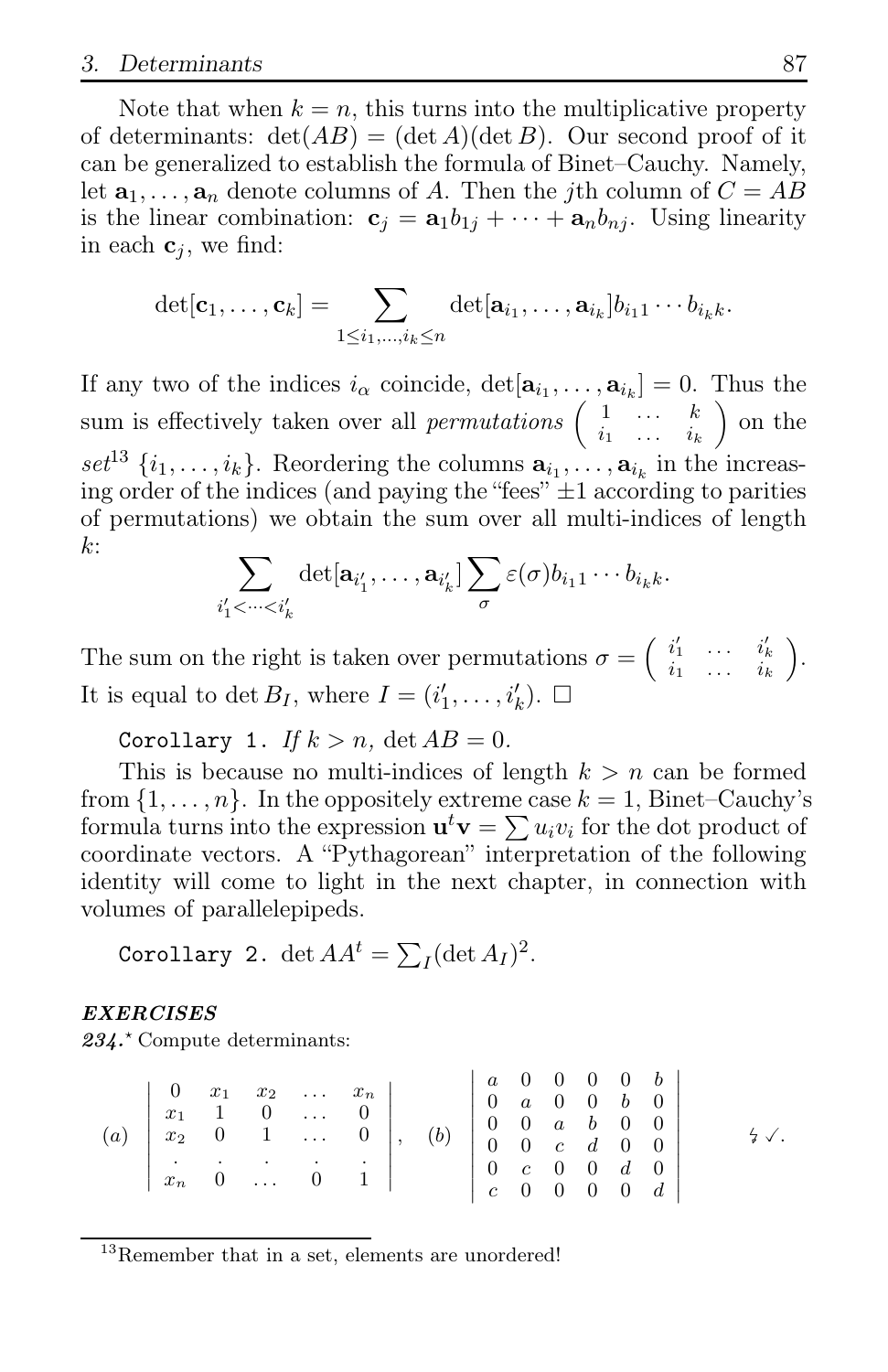235.<sup> $\star$ </sup> Let  $P_{ij}$ ,  $1 \leq i < j \leq 4$ , denote the 2 × 2-minor of a 2 × 4-matrix formed by the columns i and j. Prove the following **Plücker identity**<sup>14</sup>

$$
P_{12}P_{34} - P_{13}P_{24} + P_{14}P_{23} = 0.
$$

**236.** The cross product of two vectors  $\mathbf{x}, \mathbf{y} \in \mathbb{R}^3$  is defined by

$$
\mathbf{x} \times \mathbf{y} := \left( \begin{array}{ccc} x_2 & x_3 \\ y_2 & y_3 \end{array} \middle| \begin{array}{ccc} x_3 & x_1 \\ y_3 & y_1 \end{array} \middle| \begin{array}{ccc} x_1 & x_2 \\ y_1 & y_2 \end{array} \middle| \right).
$$

Prove that the length  $|\mathbf{x} \times \mathbf{y}| = \sqrt{|\mathbf{x}|^2 |\mathbf{y}|^2 - \langle \mathbf{x}, \mathbf{y} \rangle^2}$ .  $\qquad \qquad$ Prove that the length  $|\mathbf{x} \times \mathbf{y}| = \sqrt{|\mathbf{x}|^2 |\mathbf{y}|^2 - \langle \mathbf{x}, \mathbf{y} \rangle^2}$ . 237.\* Prove that  $a_n + \frac{1}{n}$  $a_{n-1} + \frac{1}{\cdots}$  $\cdots$  +  $\frac{1}{\cdots}$  $a_1 + \frac{1}{1}$  $a_0$  $=\frac{\Delta_n}{\Delta_n}$  $\frac{-n}{\Delta_{n-1}},$ where  $\Delta_n =$   $a_0$  1 0 ... 0  $-1$   $a_1$  1 ... 0<br>. . . . . 0 ...  $-1$   $a_{n-1}$  1 0 ... 0  $-1$   $a_n$  . 4 *238.*<sup>⋆</sup> Compute:  $\lambda$  -1 0 ... 0  $\begin{matrix} 0 & \lambda & -1 & \dots & 0 \\ \vdots & \vdots & \vdots & \ddots & \vdots \end{matrix}$ 0 ... 0  $\lambda$  -1<br>  $a_n$   $a_{n-1}$  ...  $a_2$   $\lambda + a_1$  .  $\sqrt{ }$ *239.*<sup>⋆</sup> Compute: 1 1 ... 1 1  $\begin{pmatrix} 2 \\ 1 \end{pmatrix}$   $\begin{pmatrix} 3 \\ 1 \end{pmatrix}$   $\cdots$   $\begin{pmatrix} n \\ 1 \end{pmatrix}$ 1  $\binom{3}{2}$   $\binom{4}{2}$  ...  $\binom{n+1}{2}$ . . . . . 1  $\binom{n}{n-1}$   $\binom{n+1}{n-1}$  ...  $\binom{2n-2}{n-1}$  .  $\frac{1}{2}$ 

 $240.^{\star}$  Prove Vandermonde's identity<sup>15</sup>

$$
241.^{\star} \text{ Compute: } \begin{vmatrix} 1 & x_1 & x_1^2 & \dots & x_1^{n-1} \\ 1 & x_2 & x_2^2 & \dots & x_2^{n-1} \\ \vdots & \vdots & \ddots & \vdots \\ 1 & x_n & x_n^2 & \dots & x_n^{n-1} \end{vmatrix} = \prod_{1 \le i < j \le n} (x_j - x_i). \qquad \downarrow
$$
  
241.<sup>\*</sup> Compute: 
$$
\begin{vmatrix} 1 & 2 & 3 & \dots & n \\ 1 & 2^3 & 3^3 & \dots & n^3 \\ \vdots & \vdots & \vdots & \ddots & \vdots \\ 1 & 2^{2n-1} & 3^{2n-1} & \dots & n^{2n-1} \end{vmatrix} . \qquad \downarrow \qquad \downarrow
$$

 $14$ After Julius Plücker (1801–1868).

<sup>&</sup>lt;sup>15</sup>After Alexandre-Theóphile **Vandermonde** (1735–1796).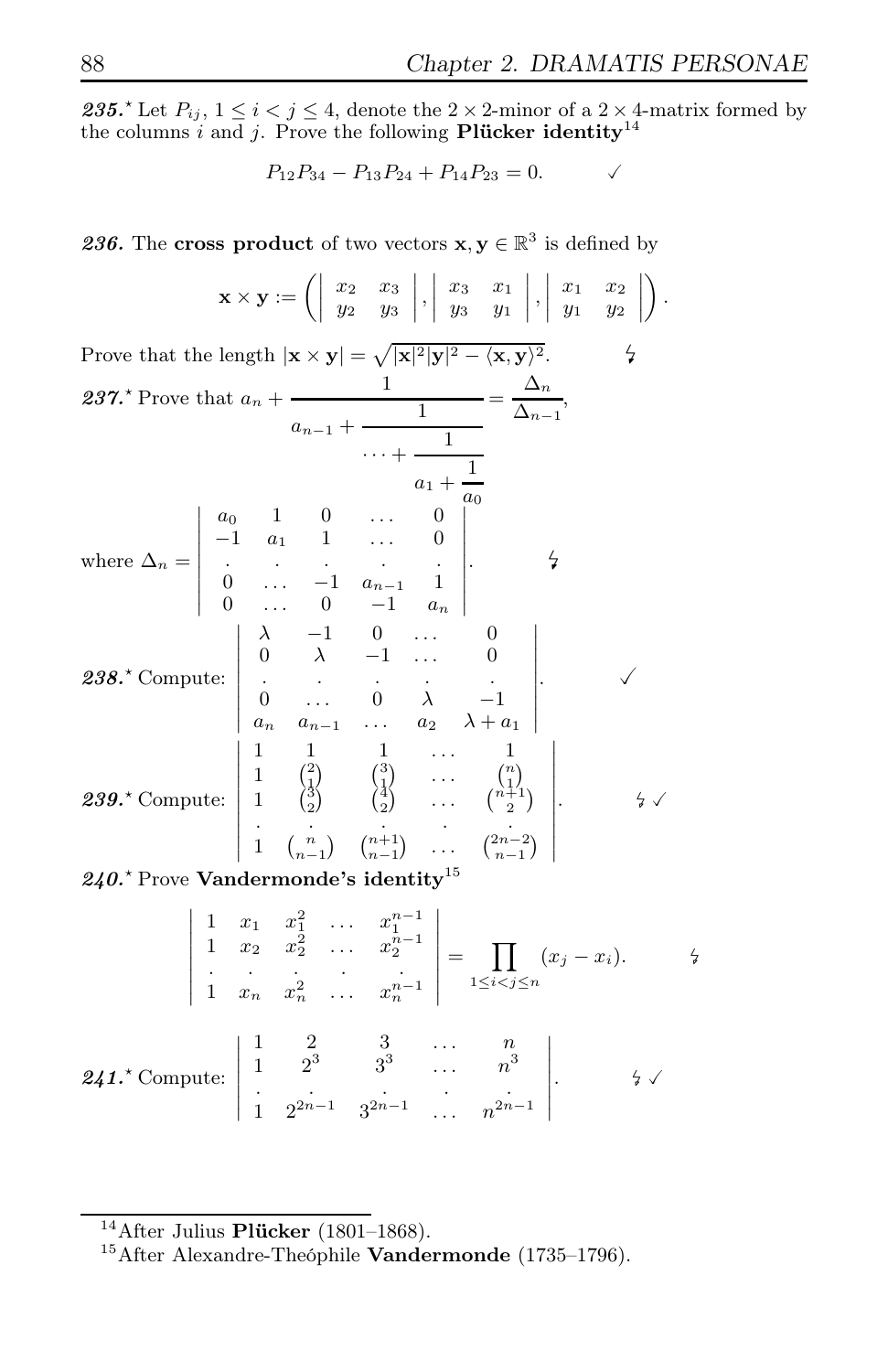### 4 Tensors

Depending on whether you ask a physicist or a mathematician, tensors will be explained to you either as multi-index generalizations of vectors and matrices, or as elements of the tensor product  $\mathcal{V}_1 \otimes \cdots \otimes \mathcal{V}_n$ of vector spaces.

### Tensor Products

Given two K-vector spaces  $V$  and  $W$ , their **tensor product** is a certain new K-vector space, denoted  $V \otimes W$ , whose dimension is the product of the dimensions of V and W (provided that dim  $\mathcal{V}$ , dim  $\mathcal{W}$  <  $\infty$ ), but whose formal definition may sound rather abstract. Perhaps it is easier to make sense of the tensor product  $\mathcal{V}^* \otimes \mathcal{W}^*$  of the dual vector spaces: by definition, it is the space of all bilinear forms  $\mathcal{V}\times\mathcal{W}\rightarrow\mathbb{K}.$ 

Given  $\mathbf{a} \in \mathcal{V}^*$  and  $\mathbf{b} \in \mathcal{W}^*$ , i.e. linear forms  $\mathbf{a} : \mathcal{V} \to \mathbb{K}$  and  $\mathbf{b}: \mathcal{W} \to \mathbb{K}$ , their "ordinary" product  $(\mathbf{v}, \mathbf{w}) \mapsto \mathbf{a}(\mathbf{v})\mathbf{b}(\mathbf{w})$  is a bilinear form denoted now  $\mathbf{a} \otimes \mathbf{b}$ . Not every element of  $\mathcal{V}^* \otimes \mathcal{W}^*$  is thus obtained, but every element of it is a linear combination of such product forms. For example, if  $\{x_i\}$  and  $\{y_i\}$  are coordinates on V and W with respect to some bases, then every bilinear form on  $V \times W$ is given by a unique (finite) expression of the form  $\sum_{i,j} b_{ij} x_i y_j$ . In other words,  $x_i \otimes y_j$  form a basis in  $\mathcal{V}^* \otimes \mathcal{W}^*$ .

More generally, given several vector spaces  $\mathcal{U}, \mathcal{V}, \ldots, \mathcal{W}$ , the tensor prodict  $\mathcal{U}^* \otimes \mathcal{V}^* \otimes \cdots \otimes \mathcal{W}^*$  of their duals is the space of all polylinear forms, i.e. functions  $\mathcal{U} \times \mathcal{V} \times \cdots \times \mathcal{W} \to \mathbb{K}$  of several vectors (one form  $U$ , one from  $V$ , etc.) which is linear in each of the vector arguments while all other arguments are held fixed.

When all the spaces  $\mathcal{U}, \mathcal{V}, \ldots, \mathcal{W}$  are finite dimensional, and hence are canonically identified with their second duals, we can say that  $\mathcal{U} \otimes \mathcal{V} \otimes \cdots \otimes \mathcal{W}$  is the space of all polylinear forms on  $\mathcal{U}^* \times \mathcal{V}^* \times \cdots \times \mathcal{W}^*$ .

The official definition of  $V \times W$  goes as follows: One considers the (clearly infinite dimensional) vector space of all finite linear combinations of the monomial expressions  $\mathbf{v} \otimes \mathbf{w}$ , where  $\mathbf{v} \in \mathcal{V}$ , and  $\mathbf{w} \in \mathcal{W}$  are arbitrary vectors, and takes its quotient by the subspace spanned by the (infinitely many) expressions:

$$
(\lambda_1\mathbf{v}_1 + \lambda_2\mathbf{v}_2) \otimes \mathbf{w} - \lambda_1(\mathbf{v}_1 \otimes \mathbf{w}) - \lambda_2(\mathbf{v}_2 \otimes \mathbf{w})
$$
  

$$
\mathbf{v} \otimes (\mu_1\mathbf{w}_1 + \mu_2\mathbf{w}_2) - \mu_1(\mathbf{v} \otimes \mathbf{w}_1) - \mu_2(\mathbf{v} \otimes \mathbf{w}_2).
$$

Here  $\mathbf{v}_1, \mathbf{v}_2, \mathbf{v} \in \mathcal{V}$  and  $\mathbf{w}, \mathbf{w}_1, \mathbf{w}_2 \in \mathcal{W}$  are arbitrary vectors, and  $\lambda_1, \lambda_2, \mu_1, \mu_2$  $\mu_2$  are arbitrary scalars. In other words, in  $\mathcal{V} \otimes \mathcal{W}$ , the above expressions are declared to equal zero, i.e. the map

$$
\mathcal{V} \times \mathcal{W} \to \mathcal{V} \otimes \mathcal{W} \text{ defined by } (\mathbf{v}, \mathbf{w}) \mapsto \mathbf{v} \otimes \mathbf{w}
$$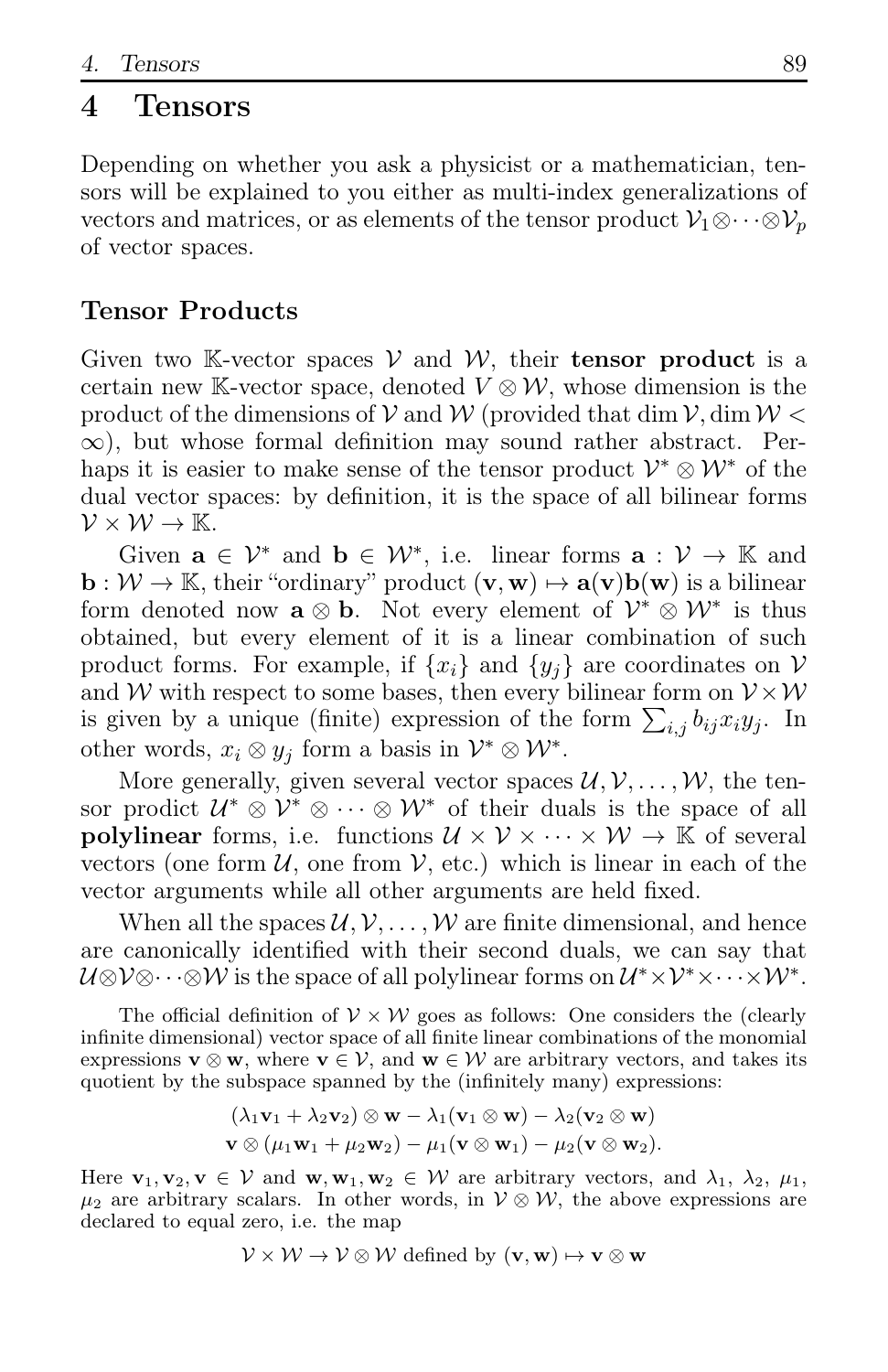(followed by the projection to the quotient space) is bilinear: linear in v for any fixed w and linear in w for any fixed v.

When  $\mathbf{v} = \sum_i x_i \mathbf{e}_i$  and  $\mathbf{w} = \sum_j y_j \mathbf{f}_j$  are coordinate expressions of  $\mathbf{v} \in \mathcal{V}$  and  $\mathbf{w} \in \mathcal{W}$  with respect to certain bases, we find that in  $\mathcal{V} \otimes \mathcal{W}$ 

$$
\mathbf{v} \otimes \mathbf{w} = \sum_i x_i (\mathbf{e}_i \otimes \mathbf{w}) = \sum_{i,j} x_i y_j (\mathbf{e}_i \otimes \mathbf{f}_j),
$$

i.e. that  $e_i \otimes f_j$  span  $V \otimes W$ . In fact they are linearly independent and hence form a basis, but this is easier to derive indiectly, using the following universality property of the tensor product:

*Given a bilinear map*  $B: V \times W \rightarrow U$  *to a vector space* U, there *exists a unique linear map*  $\mathcal{V} \otimes \mathcal{W} \rightarrow \mathcal{U}$  whose composition with the *tensor product operation*  $\otimes : \mathcal{V} \times \mathcal{W} \rightarrow \mathcal{V} \otimes \mathcal{W}$  *(defined by*  $(v, w) \mapsto v \otimes w$ ) *coincides with* B*:*



Indeed, the value of the dahsed arrow on  $\mathbf{v} \otimes \mathbf{w}$  must coincide with  $B(\mathbf{v}, \mathbf{w})$ , which establishes uniqueness. To guarantee existence, we note that the attempt to define the dashed map this way does not lead to contradictions. Namely, in the official definition of the tensor product  $V \otimes W$  as a quotien space, the only linear combinations of the monomials  $\mathbf{v} \otimes \mathbf{w}$  which are declared to equal zero are those which express bilinearity of  $\otimes$  (or their linear combinations). Thus, the relation  $(\lambda_1\mathbf{v}_1 + \lambda_2\mathbf{v}_2) \otimes \mathbf{w} = \lambda_1(\mathbf{v}_1 \otimes \mathbf{w}) + \lambda_2(\mathbf{v}_2 \otimes \mathbf{w})$  expressing the linearity of  $\otimes$  in the left argument does not lead to a contradiction, since (due to the linearity of B in this argument)  $B(\lambda_1\mathbf{v}_1 + \lambda_2\mathbf{v}_2, \mathbf{w}) = \lambda_1 B(\mathbf{v}_1, \mathbf{w}) + \lambda_2 B(\mathbf{v}_2, \mathbf{w})$ . Of course, the same holds true for the relations concerning the right argument.

In the previous coordinate situation, let us apply this construction to  $B =$  $\sum_{i,j} b_{ij} x_i y_j$  (in which case  $\mathcal{U} = \mathbb{K}$ ). We conclude that the dashed map must be defined by  $e_i \otimes f_j \mapsto B(e_i, f_j) = b_{ij}$ . This implies our claim about linear independence of  $\mathbf{e}_i \otimes \mathbf{f}_j$  in  $\mathcal{V} \otimes \mathcal{W}$ : any non-trivial linear relation between them would lead to a non-trivial linear relation between the arbitrary coefficients  $b_{ij}$ , which is absurd.

#### *EXERCISES*

242. Identify the space K[x, y] of polynominals in two indeterminates with K[x]⊗  $\mathbb{K}[y]$ .  $\sharp$ 

243. Use the universality property to construct an injective linear map  $\mathbb{K}^S$  ⊗  $\mathbb{K}^{S'} \to \mathbb{K}^{S \times S'}$ .  $\sharp$ 

**244.** Use the previous exercise to identify the space of  $m \times n$  matrices with the tensor product  $\mathbb{K}^m \otimes \mathbb{K}^n$  of the spaces of m-columns and n-rows.

**245.** For finite dimensional spaces, establish canonical isomorphisms (a)  $\mathcal{V}^* \otimes$  $W^* = (\mathcal{V} \otimes \mathcal{W})^*,$  (b)  $\mathcal{V}^* \otimes \mathcal{W} = Hom(\mathcal{V}, \mathcal{W})$ .  $\sharp$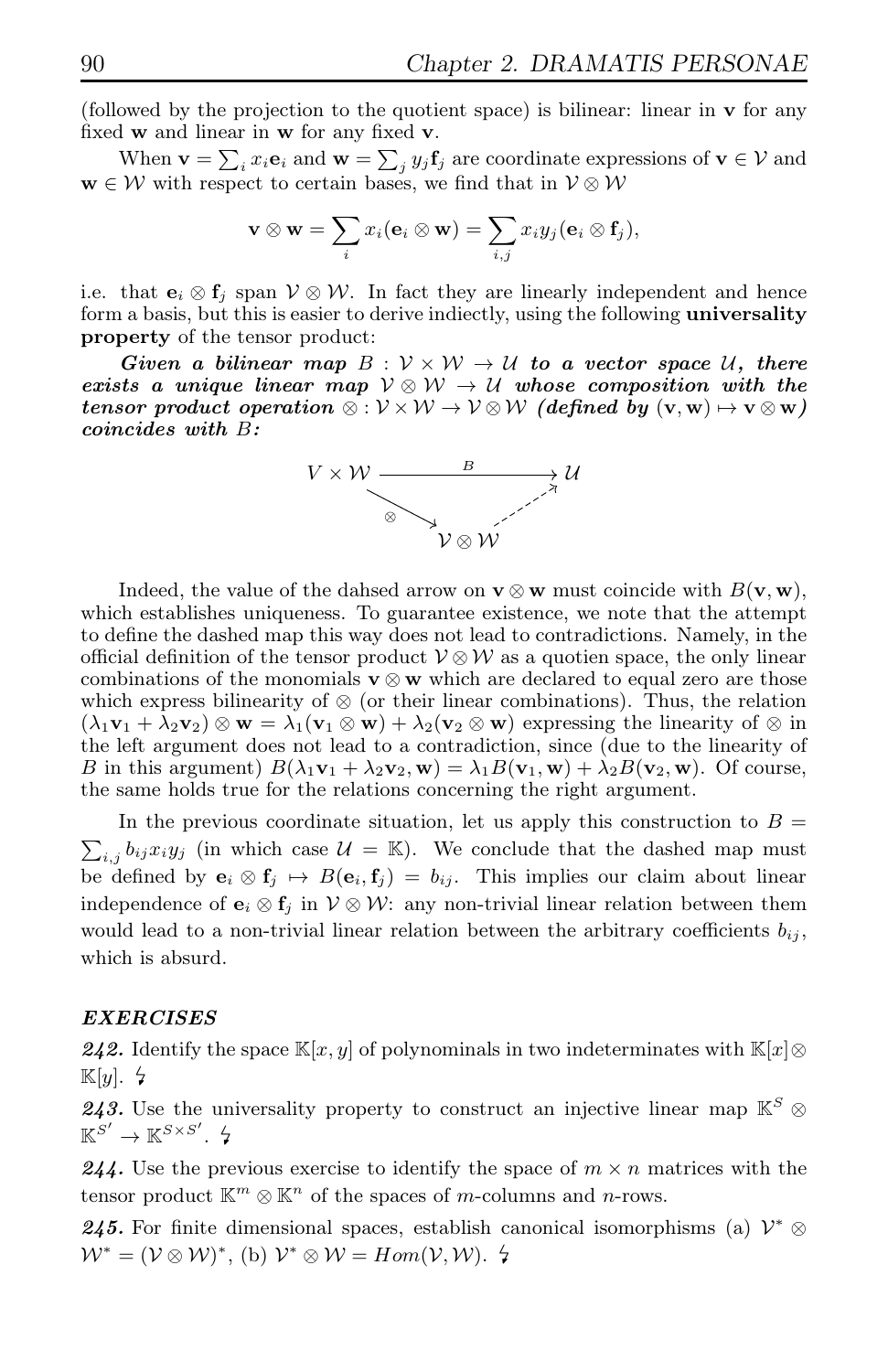*246.* Show that the universality property can be taken for the axiomatic definition of tensor products.  $\sqrt{ }$ 

*247.* Extend the universality property to polylinear maps.

#### Einstein's summation convention

From a physicist's perspective, a vector, i.e. an element of a given *n*-dimensional vector space  $V$ , is expressed by the *n*-column  $x$  of its coordinates with respect to a given basis  $\{e_i\}$ , which changes into a new n-column  $\tilde{\mathbf{x}}$  when the basis is transformed to  $\tilde{\mathbf{e}}_j = c_j^1 \mathbf{e}_1 + \cdots + c_j^n \mathbf{e}_n$ . The coefficients  $c_j^i$  here form an invertible  $n \times n$ -matrix C, the **transition matrix** between the two coordinate systems:  $x = C\tilde{x}$ . Note the first change to our earlier notation: the use of both subscripts and superscripts (lower and upper indices) in  $c_j^i$ . Namely, a physicist's convention is to use upper indices for the components of vectors, and lower indices for the coefficients of linear forms (covectors). So the value  $a(x)$  of a covector a on a vector **x** is the sum  $\sum_i a_i x^i$ .

The other convention physicists systematically use is to omit the summation signs  $\Sigma$ , but instead, following A. Einstein, assume that whenever the same letter  $(say, i)$  occurs in a product as both an upper and a lower index, the summation  $\sum_{i=1}^{n}$  in this example) over all values of this index is performed. Thus, according to Einstein's convention,  $a(x)$  is written as  $a_i x^i$ , while the transition from one coordinate system to another is given by the formula  $x^i = c_j^i \tilde{x}^j$  (where the summation over  $j$  is assumed).

Recall that with a basis  $\{e_i\}$  in  $\mathcal V$  there comes the dual basis in  $\mathcal V^*$ , which we will denote here by  $\{e^j\}$ , and which is characterized by the property  $e^j(e_i) = \delta_i^j$ (the **Kronecker delta**, equal 1 when  $i = j$  and 0 otherwise). In fact,  $e^j \in \mathcal{V}^*$ is just the coordinate  $x^j$  considered as a linear form on V. When the basis in V is changed according to  $\tilde{\mathbf{e}}_j = c_j^i \mathbf{e}_i$ , the coordinates are transformed as  $x^i = c_j^i \tilde{x}^j$ , i.e.  $e^i = c^i_j \tilde{e}^j$ . (Note the chainge in the position of the summation index, from upper to lower, which indicates the matrix' transposition.) Inverting the relation, we find<sup>16</sup>  $\tilde{\mathbf{e}}^k = d_i^k \mathbf{e}^l$ , where  $d_i^k$  are therefore the entries of matrix  $D = C^{-1}$ , i.e.  $c_s^i d_j^s = \delta_j^i = d_s^i c_j^s$ . Consequently, the components  $a_i$  and  $\tilde{a}_k$  of a covector  $a_i x^i = \tilde{a}_k \tilde{x}^k$  in the two dual bases are related by  $\tilde{a}_k = c_k^i a_i$  and  $a_i = d_i^k \tilde{a}_k$ .

Given a space V of vectors, by a p times contravariant and q times covariant tensor physicists mean an element of

$$
\mathcal{V}^{\otimes p} \otimes (\mathcal{V}^*)^{\otimes q} := \mathcal{V} \otimes \cdots \otimes \mathcal{V} \otimes \mathcal{V}^* \otimes \cdots \otimes \mathcal{V}^* \quad (p \text{ times } \mathcal{V} \text{ and } q \text{ times } \mathcal{V}^*).
$$

In coordinates (and employing Einstein's convention) it is written as

$$
a_{j_1...j_q}^{i_1...i_p} \ {\mathbf e}_{i_1} \otimes \cdots \otimes {\mathbf e}_{i_p} \otimes {\mathbf e}^{j_1} \otimes \cdots \otimes {\mathbf e}^{j_p},\\
$$

where  $a_{j_1...j_q}^{i_1...i_p} \in \mathbb{K}$  are scalars called the **components** of the tensor. After a change of basis  $\tilde{\mathbf{e}}_j = c_j^i \mathbf{e}_i$ , a tensor with components  $a_{j_1...j_q}^{i_1...i_p}$  will be expressed by new components  $\tilde{a}_{l_1...l_q}^{k_1...k_p}$ . The relation between the old and new ones generalizes

<sup>&</sup>lt;sup>16</sup>Examining the relations  $\tilde{\mathbf{e}}_j = c_j^i \mathbf{e}_i$  and  $\tilde{\mathbf{e}}^k = d_l^k \mathbf{e}^l$  one concludes that the transition matrices in the dual spaces are inverse transposed to each other.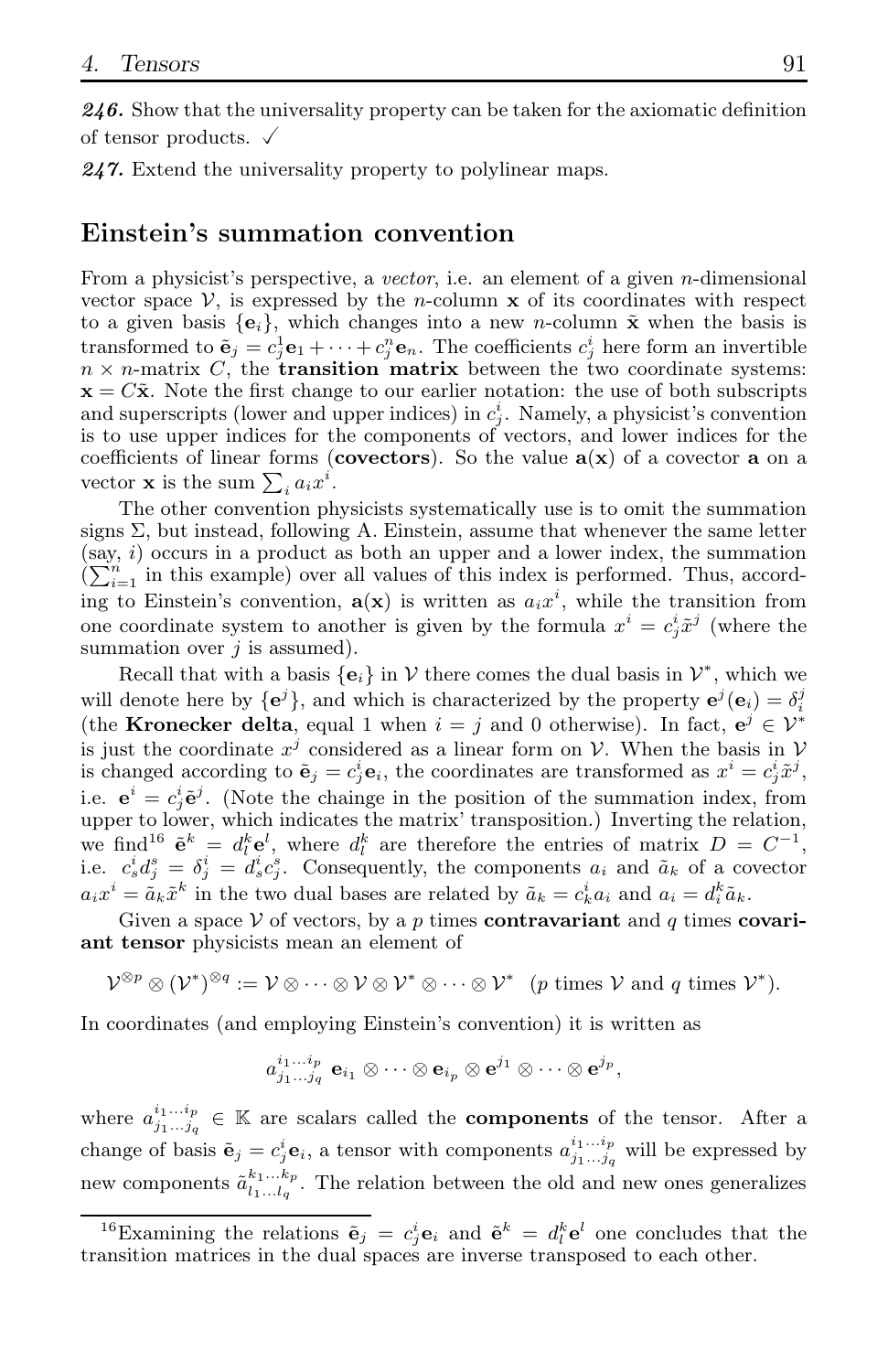the transformation rule of vector and covectors (and demonstrates the convenience of omitting  $p + q$  summation signs):

$$
a_{j_1...j_q}^{i_1...i_p}=d_{j_1}^{l_1}\cdots d_{j_q}^{l_q}\tilde{a}_{l_1...l_q}^{k_1...k_p}c_{k_1}^{i_1}\cdots c_{k_p}^{i_p},\ \ \tilde{a}_{l_1...l_q}^{k_1...k_p}=d_{i_1}^{k_1}\cdots d_{i_p}^{k_p}a_{j_1...j_q}^{i_1...i_p}c_{l_1}^{j_1}\cdots c_{l_q}^{j_q}.
$$

Thus, in a physicist's interpretation, a tensor is an assignment to each basis of a multi-index table  $\{a_{j_1...j_q}^{i_1...i_p}\}$  of scalars which transforms according to the above rule under a change of basis.

#### Tensor, symmetric, and exterior algebras

All contravariant tensors (with arbitrary  $p$ ) form an infinite dimensional vector space

$$
T(\mathcal{V}) = \bigoplus_{p=0}^{\infty} \mathcal{V}^{\otimes p} = \mathbb{K} \oplus \mathcal{V} \oplus \mathcal{V}^{\otimes 2} \oplus \mathcal{V}^{\otimes 3} \oplus \cdots
$$

The operation ⊗ of tensor product makes  $T(V)$  an algebra<sup>17</sup> called the **tensor** algebra of  $V$ . Namely, the concatenation

$$
(\mathbf{v}_1 \otimes \cdots \otimes \mathbf{v}_p) \otimes (\mathbf{v}'_1 \otimes \cdots \otimes \mathbf{v}'_{p'})
$$

of tensor monomials (which is clearly associative) induces the multiplication

$$
\mathcal{V}^{\otimes p} \times \mathcal{V}^{\otimes p'} \stackrel{\otimes}{\longrightarrow} \mathcal{V}^{\otimes p} \otimes \mathcal{V}^{\otimes p'} = \mathcal{V}^{\otimes (p+p')}.
$$

In fact the algebra is graded in the sense that it is split into the direct sum of homogeneous components,  $V^{\otimes p}$ ,  $p = 0, 1, 2, 3, \ldots$ , in such a way that the degree p is additive with respect to multiplication:  $deg(a \otimes a') = deg a + deg a'$ .

Permutations of the factors

$$
\sigma(\mathbf{v}_1 \otimes \cdots \otimes \mathbf{v}_p) := \mathbf{v}_{\sigma(1)} \otimes \cdots \otimes \mathbf{v}_{\sigma(p)}
$$

in the monomials induce the action of permutations on  $\mathcal{V}^{\otimes p}$ . The pth symmetric tensor power  $S^p V$  of  $V$  is defined by taking the quotient of  $V^{\otimes p}$  by the subspace (let's denote it  $A_p$ ) spanned by tensors  $\sigma(\mathbf{a}) - \mathbf{a}$  for all  $\mathbf{a} \in \mathcal{V}^{\otimes p}$ and all permutations  $\sigma$ . Given a p-linear map  $\phi$  :  $\mathcal{V}^p := \mathcal{V} \times \cdots \times \mathcal{V} \rightarrow$ U, the linear map  $\Phi: V^{\otimes p} \to U$ , corresponding to it by the universality of the tensor product, factors through the quotient  $V^{\otimes p}/A_p$  if an only if  $\phi$  is totally symmetric. Indeed,  $\phi(\mathbf{v}_{\sigma(1)},\ldots,\mathbf{v}_{\sigma(p)}) = \phi(\mathbf{v}_1,\ldots,\mathbf{v}_p)$  is equivalent to  $\Phi(\mathbf{v}_{\sigma(1)} \otimes \cdots \otimes \mathbf{v}_{\sigma(p)} - \mathbf{v}_1 \otimes \cdots \otimes \mathbf{v}_p) = 0$ . Thus, the map  $S^p : \mathcal{V}^p \to S^p \mathcal{V}$ defined as the composition of  $\otimes^p : (\mathbf{v}_1, \ldots, \mathbf{v}_p) \mapsto \mathbf{v}_1 \otimes \cdots \otimes \mathbf{v}_p \in \mathcal{V}^{\otimes p}$  with the projection  $\mathcal{V}^{\otimes p} \to \mathcal{V}^{\otimes p}/A_p = S^p \mathcal{V}$  to the quotient, is universal among totally symetric *p*-linear maps from  $\mathcal{V}^p$ .

The operation of tensor product on  $T(V)$  descends to the quotient

$$
S(\mathcal{V}) := T(\mathcal{V})/A(\mathcal{V}) = \bigoplus_{p=0}^{\infty} \mathcal{V}^{\otimes p}/A_p = \bigoplus_{p=0}^{\infty} S^p \mathcal{V} = \mathbb{K} \oplus \mathcal{V} \oplus S^2 \mathcal{V} \oplus S^3 \mathcal{V} \oplus \cdots
$$

<sup>&</sup>lt;sup>17</sup>In the terminology of Abstract Algebra, a K-algebra A is a K-vector space equipped with a K-bilinear multiplication  $A \times A \rightarrow A$  which is distributive with respect to addition and associative.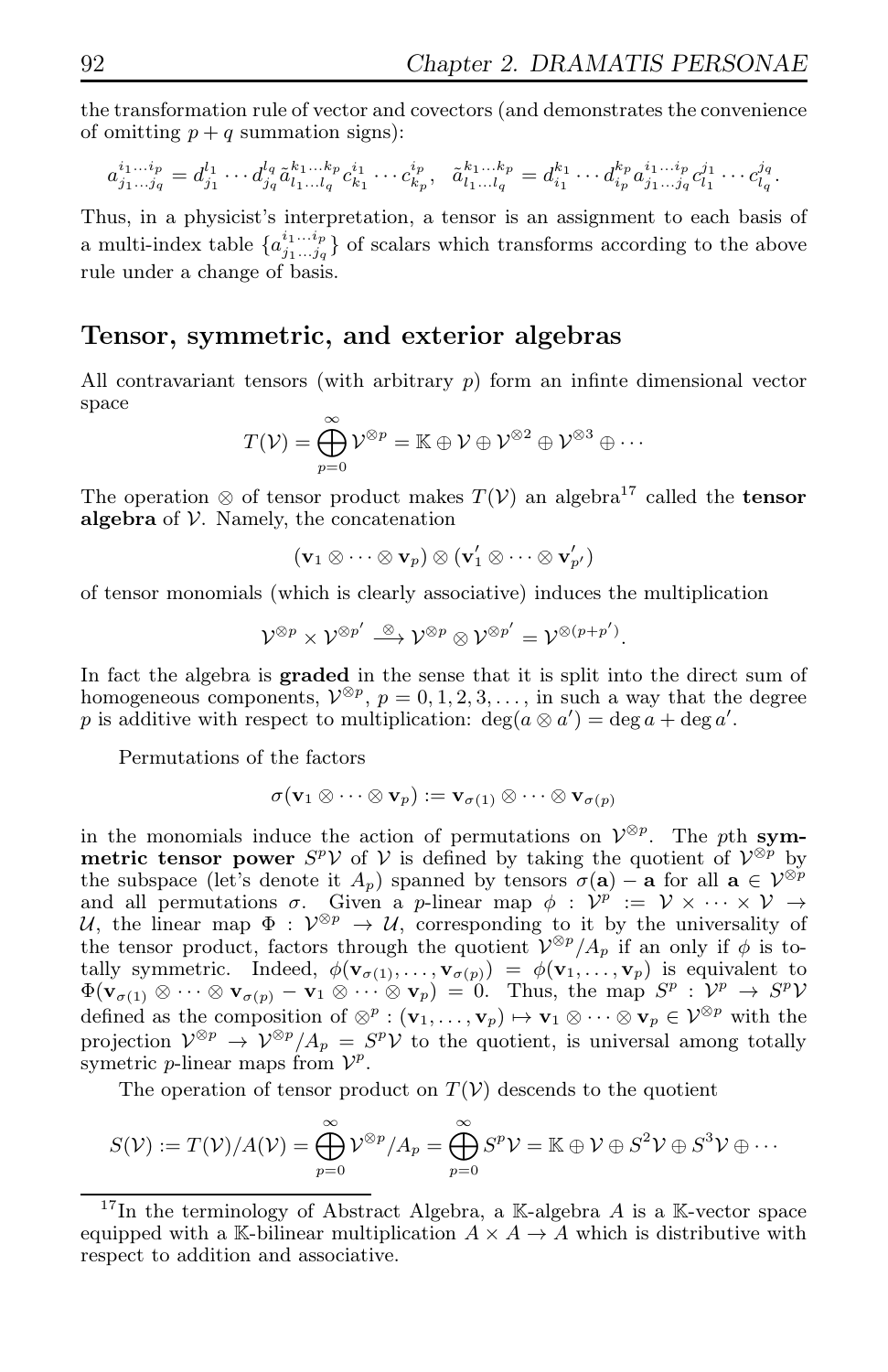making it a *commutative* graded algebra, the **symmetric algebra** of  $V$ .

In fact when dim  $V = n < \infty$ , the algebra is isomorphic to the algebra  $\mathcal{P} := \mathbb{K}[t_1,\ldots,t_n]$  of polynomials in n variables, or more invariantly, the algebra  $\mathbb{K}[\mathcal{V}^*]$  of polynomial functions on the dual space. Namely, to  $(\mathbf{v}_1, \dots, \mathbf{v}_p) \in \mathcal{V}^p$ associate in  $\mathbb{K}[\mathcal{V}^*]$  the product  $\mathbf{v}_1 \cdots \mathbf{v}_p$  of  $\mathbf{v}_i$  considered as linear functions on  $\mathcal{V}^*$ . (Explicitly, if  $\mathbf{v}_i = \sum_{j=1}^n a_{ji} \mathbf{e}_j$ , where  $\{\mathbf{e}_1, \ldots, \mathbf{e}_n\}$  is a basis in  $\mathcal{V}$ , the polynomial corresponding to  $\mathbf{v}_1 \cdots \mathbf{v}_p$  is  $(a_{11}t_1 + \cdots + a_{n1}t_n) \cdots (a_{1p}t_1 + \cdots + a_{np}t_n)$ .) This defines a totally symetric *p*-linear map from  $V^p$  to the space  $\mathcal{P}_p$  of homogeneous polynomials of degree p, which by the universality property, factors through  $S^p$  $V$ . The products  $\mathbf{e}_{i_1} \otimes \cdots \otimes \mathbf{e}_{i_p}$  (which span  $\mathcal{V}^{\otimes p}$ , and whose classes modulo  $A_p$  are determined by the strings  $(i_1, \ldots, i_p)$  up to permutations only, so that we may assume  $i_1 \leq \cdots \leq i_p$ ) are mapped to the monomials  $t_{i_1} \cdots t_{i_p}$ ,  $1 \leq i_1 \leq \cdots \leq i_p$  $i_p \leq n$ , which form a basis in  $\mathcal{P}_p$ . This implies that  $S^p \mathcal{V}$  (whose dimension a priori could not exceed the number of such monomials) actually has the same dimension as that of  $P_p$ , and hence our map  $S^p V \to \mathcal{P}_d$  is an isomorphism. The product operations in  $S(V)$  and P are compatible by design, since  $\mathbf{v}_1 \otimes \cdots \otimes \mathbf{v}_p$ is mapped to the product in  $P$  of the corresponding linear functions.

Similarly, consider p-linear maps  $\phi: \mathcal{V}^p \to \mathcal{U}$  which are totally anti-symmetric, i.e. satisying<sup>18</sup>  $\phi(\mathbf{v}_{\sigma(1)},...,\mathbf{v}_{\sigma(p)}) = \epsilon(\sigma)\phi(\mathbf{v}_1,...,\mathbf{v}_p)$  for every permutation  $\sigma$ . The corresponding linear map  $\Phi: \mathcal{V}^{\otimes p} \to \mathcal{U}$  factors through the quotient of  $\mathcal{V}^{\otimes p}$ by the subspace  $B_p$  spanned by all expressions of the form  $\mathbf{v}_{\sigma(1)} \otimes \cdots \otimes \mathbf{v}_{\sigma(p)}$  –  $\epsilon(\sigma)\mathbf{v}_1 \otimes \cdots \otimes \mathbf{v}_p$ . This makes the composite map  $\mathcal{V}^p \stackrel{\otimes}{\longrightarrow} \mathcal{V}^{\otimes p}\Lambda^p\mathcal{V} := \mathcal{V}^{\times p}/B_p$ universal among totally anti-symetric p-linear maps from  $\mathcal{V}^p$ . The space  $\Lambda^p \mathcal{V}$  is called the pth exterior tensor power of  $V$ . The direct sum

$$
\Lambda(\mathcal{V}) := T(\mathcal{V})/B(\mathcal{V}) = \bigoplus_{p=1}^{\infty} \mathcal{V}^{\otimes p}/B_p = \bigoplus_{p=1}^{\infty} \Lambda^p \mathcal{V} = \mathbb{K} \oplus \mathcal{V} \oplus \Lambda^2 \mathcal{V} \oplus \Lambda^3 \mathcal{V} \oplus \cdots
$$

inherits from tensor multiplication on  $T(V)$  the structure of a graded algebra, known as the **exterior algebra** of  $V$ . The multiplication operation  $\Lambda^p \times \Lambda^q V \to$  $\Lambda^{p+q}$  is called the exterior product, or wedge product as it is denoted by ∧. It is not hard to see that it is skew-comutative:

$$
\mathbf{w} \wedge \mathbf{v} = (-1)^{pq} \mathbf{v} \wedge \mathbf{w} \text{ for } \mathbf{v} \in \Lambda^p \mathcal{V}, \ \mathbf{w} \in \Lambda^q \mathcal{V},
$$

i.e. two homogeneous elements anti-comute when both have odd degrees, and commute otherwise.

We proceed now to exploring in down-to-earth terms and in more detail that exterior algebra  $\Lambda(\mathcal{V}^*)$  which, when  $\mathbb{K} = \mathbb{R}$ , is instrumental in analysis, namely in the theory of differential forms and multi-dimensional integration.

#### *EXERCISES*

*248.* Identify canonically: (a)  $V \otimes W$  with  $W \otimes U$ , (b)  $U \otimes (V \otimes W)$  with  $(U \otimes V) \otimes W$ , (c)  $\mathcal{U} \otimes (\mathcal{V} \oplus \mathcal{W})$  with  $(\mathcal{U} \otimes \mathcal{V}) \oplus (\mathcal{U} \otimes \mathcal{W})$ .  $\sharp$ **249.** Show that  $\dim S^p \mathbb{K}^n = \binom{n+p-1}{p-1}$ .

 $^{18}{\rm{We}}$  assume here and in the rest of the section that the characteristic of  ${\mathbb K}$  is not equal to 2, i.e. that  $-1 \neq 1$ .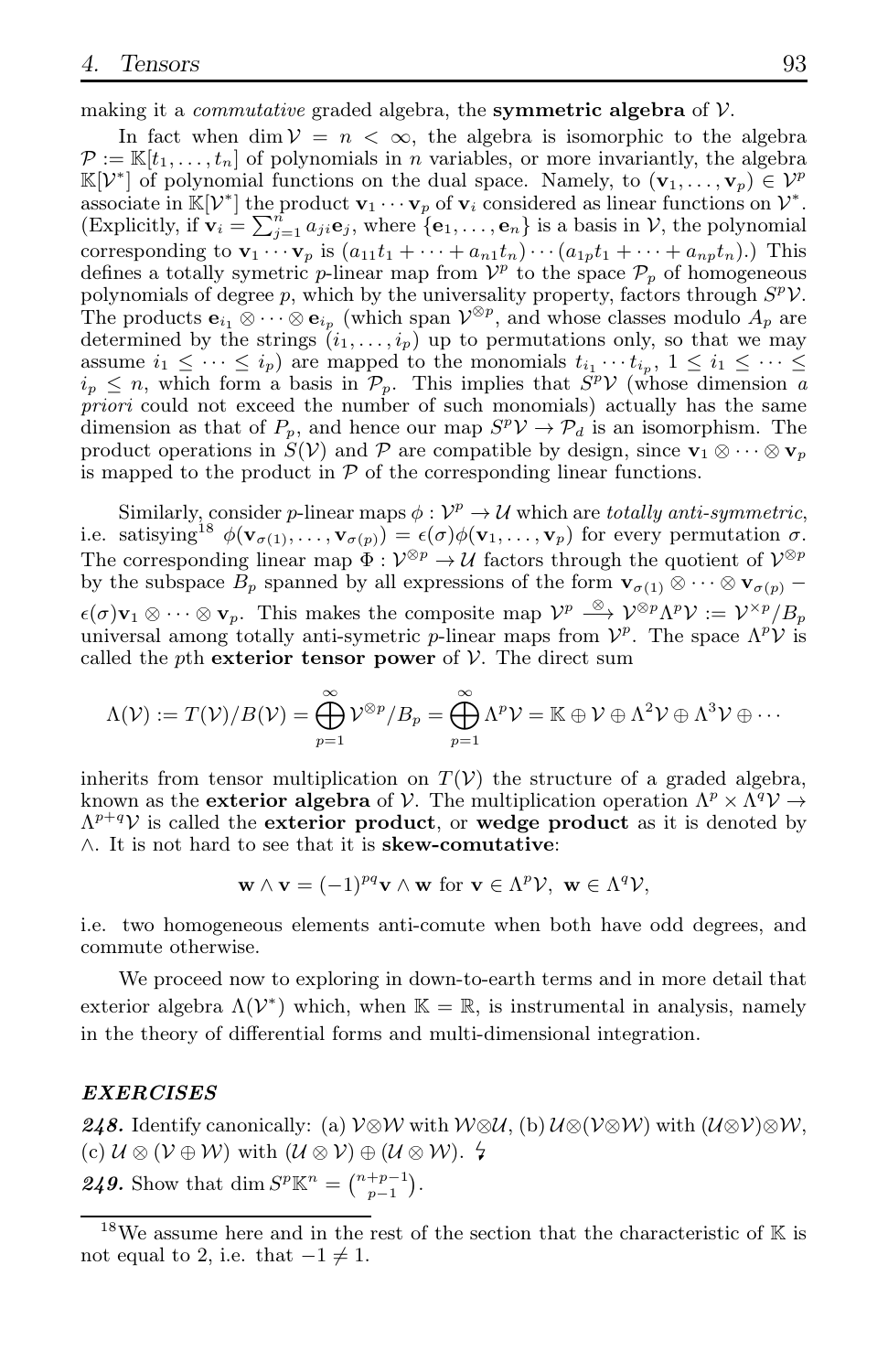**250.** Show that over K of characteristic 0, the subspace in  $V^{\otimes p}$  consisting of tensors invariant under all permutations  $\sigma$  is complementary to  $A_p$  (and hence  $S^p{\mathcal{V}}$  can be identified with this subspace).  $\frac{\mathcal{L}}{\mathcal{V}}$ 

**251.** Prove that  $S(\mathbb{K}^m \oplus \mathbb{K}^n) = S(\mathbb{K}^m) \otimes S(\mathbb{K}^n)$ .  $\sharp$ 

**252.** Show that  $\dim \Lambda^p \mathbb{K}^n = \binom{n}{p}$ ; in particular  $\Lambda^p \mathcal{V} = 0$  when  $p > \dim \mathcal{V}$ .  $\sharp$ 

*253.* Assuming that K has characteristic 0, use the operation of anti-symmetrization  $\mathcal{V}^{\otimes p} \ni \mathbf{a} \mapsto \frac{1}{p!} \sum_{\sigma} \epsilon \sigma \sigma(\mathbf{a})$  to show that totally anti-symetric tensors in  $\mathcal{V}^{\otimes p}$  form a subspace complementary to  $B_p$ .

**254.** Prove:  $\Lambda(\mathbb{K}^m \oplus \mathbb{K}^n) = \Lambda(\mathbb{K}^m) \otimes \Lambda(\mathbb{K}^n)$ ; derive that  $\dim \Lambda(\mathbb{K}^n) = 2^n$ .

**255.** Define the Grassmann algebra on variables  $\xi_1, \ldots, \xi_n$  assuming that the variables anti-commute:  $\xi_i \xi_j = -\xi_j \xi_i$  for all  $i, j$  (so in particular each  $\xi_i^2 = 0$ ), and ideitify it with the exterior algebra  $\Lambda(\mathbb{K}^n)$ .

**256.** When dim  $V < \infty$ , establish canonical identifications (a)  $(V^{\otimes p})^* = (V^*)^{\otimes p}$ , (b)  $(S^p V)^* = S^p V^*$ , (c)  $(\Lambda^p V)^* = \Lambda^p V^*$ .  $\sharp$ 

**257.** When  $\dim V < \infty$ , show that  $(\mathcal{V}^{\otimes p}/A_p)^*$  and  $\mathcal{V}^{\otimes p}/B_p$  considered as subspaces in  $(\mathcal{V}^{\otimes p})^* = (\mathcal{V}^*)^{\otimes p}$  coincide respectively with the spaces of totally symmetric and totally anti-symmetric tensors on  $\mathcal{V}^*$ .

### Exterior Forms

Let  $V$  be an *n*-dimensional K-vector space.

An exterior  $p$ -form on  $V$  is a totally anti-symmetric polylinear function  $f: \mathcal{V}^p := \mathcal{V} \times \cdots \times \mathcal{V} \to \mathbb{K}$  of p vectors from  $\mathcal{V}$ . That is, to every collection  $(\mathbf{v}_1, \ldots, \mathbf{v}_p)$  of p vectors from V it associates a real number  $f(v_1, \ldots, v_p)$  in such a way that

(i)  $f(\mathbf{v}_{\sigma(1)},\ldots,\mathbf{v}_{\sigma(p)})=\epsilon(\sigma)f(\mathbf{v}_1,\ldots,\mathbf{v}_p)$  for all permutations  $\sigma$ on the set  $\{1, \ldots, p\}$ , where  $\epsilon(\sigma) = \pm 1$  is the sign of  $\sigma$ , and

(ii)  $\mathbf{f}(\lambda \mathbf{u} + \mu \mathbf{w}, \mathbf{v}_2, \dots, \mathbf{v}_p) = \lambda \mathbf{f}(\mathbf{u}, \mathbf{v}_2, \dots, \mathbf{v}_p) + \mu \mathbf{f}(\mathbf{w}, \mathbf{v}_2, \dots, \mathbf{v}_p)$ for all  $\mathbf{u}, \mathbf{w}, \mathbf{v}_2, \dots, \mathbf{v}_p \in \mathcal{V}$  and all  $\lambda, \mu \in \mathbb{K}$ , i.e. **f** is linear in the 1st (and hence by (i) in every) argument when all others are fixed.

Examples. (0) Exterior 0-forms are just scalars.

(1) Exterior 1-forms are linear forms on  $\mathcal V$ .

(2) In connection with the multiplicative property of determinants, we have already studied exterior *n*-forms in  $\mathbb{K}^n$ , and found that they all are proportinal to the determiant function: If  $v_j =$  $\sum_{i=1}^n a_{ij} \mathbf{e}_i, j=1,\ldots,n$ , then  $\mathbf{f}(\mathbf{v}_1,\ldots,\mathbf{v}_n)=\mathbf{f}(\mathbf{e}_1,\ldots,\mathbf{e}_n)\det[a_{ij}].$ 

(3) For any  $p \leq n$ , selected indices  $1 \leq i_1 < \cdots < i_n \leq n$ , and associate to p vectors  $\mathbf{v}_j = \sum_{i=1}^n a_{ij} \mathbf{e}_i, j = 1, \ldots, p$ , the determiant of the  $p \times p$ -matrix formed by the selected p rows of the  $n \times p$  coefficient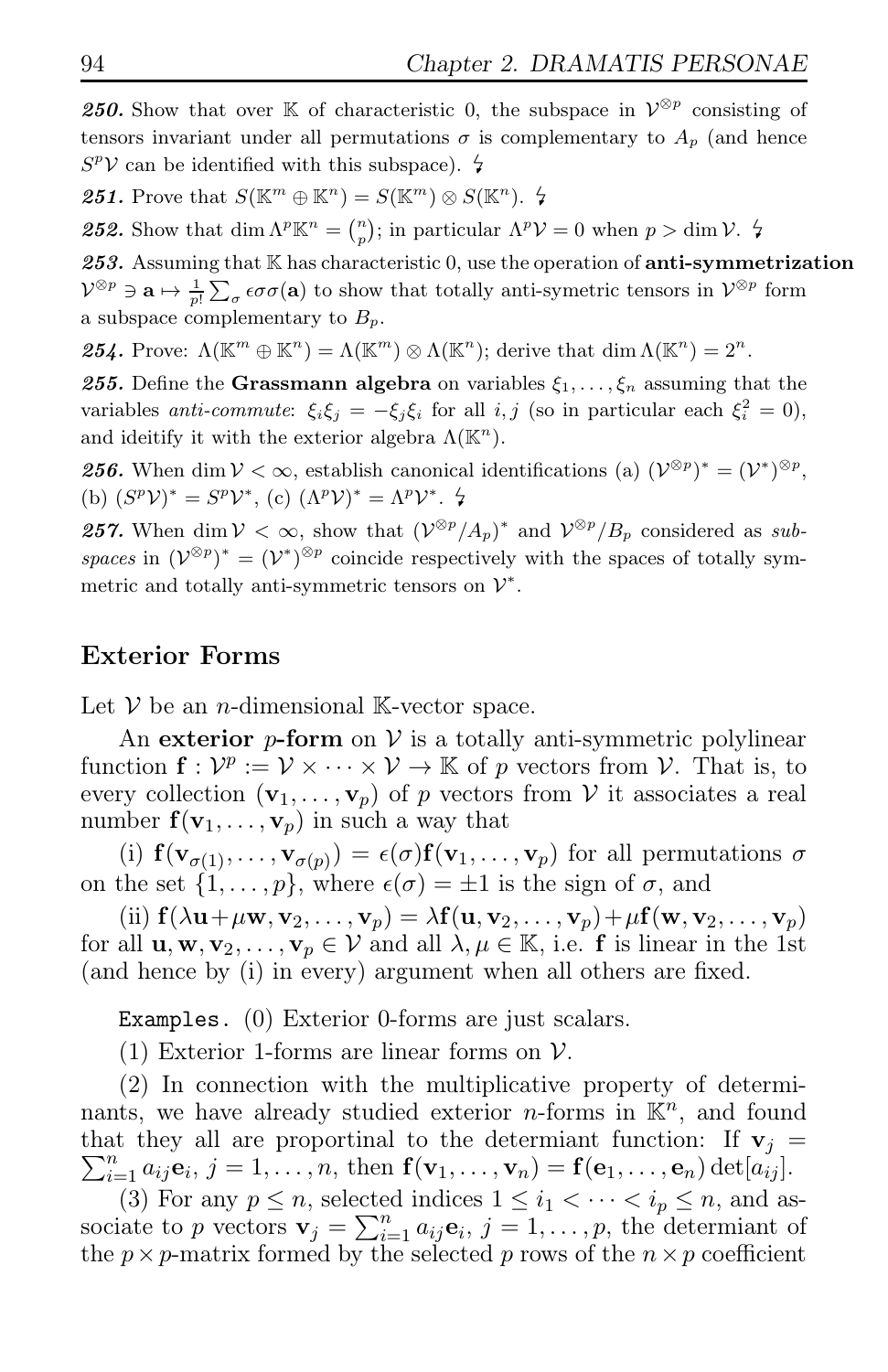matrix  $[a_{ij}]$ . It is clear from the total anti-symmetry and polylinearity properties of determiannts that this rule defines an exterior p-form on  $\mathbb{K}^n$ . This exterior p-form is often denoted  $x_{i_1} \wedge \cdots \wedge x_{i_p}$ , where  $x_1, \ldots, x_n$  are the names of coordinate linear functions on  $\mathbb{K}^n$  with respect to the basis  $e_1, \ldots, e_n$ . Note that this exterior p-form takes value 1 on  $(\mathbf{v}_1, \dots, \mathbf{v}_p) = (\mathbf{e}_{i_1}, \dots, \mathbf{e}_{i_p}),$  and value 0 on any other collection  $(\mathbf{e}_{i'_1}, \ldots, \mathbf{e}_{i'_p})$  of p basis vectors with monotonically increasing indices:  $i'_1 < \cdots < i'_p$ .

From exterior  $p$ -forms  $f$  and  $g$  one can form new ones by taking their linear combinations  $\lambda \mathbf{f} + \mu \mathbf{g}$  (as functions on  $\mathcal{V}^p := \mathcal{V} \times \cdots \times \mathcal{V}$ , i.e.  $(\lambda \mathbf{f} + \mu \mathbf{g})(\mathbf{v}_1, \dots, \mathbf{v}_p) := \lambda \mathbf{f}(\mathbf{v}_1, \dots, \mathbf{v}_p) + \mu \mathbf{g}(\mathbf{v}_1, \dots, \mathbf{v}_p)).$  Thus, exterior p-forms form a vector space, denoted  $\Lambda^p {\cal V}^*$ .

According to Examples 0, and 1,  $\Lambda^0 \mathcal{V}^* = \mathbb{K}, \Lambda^1 \mathcal{V}^* = \mathcal{V}^*$ . It is clear from polylinearity, that an exterior form f is uniquely determined by its values  $f(e_{i_p}, \ldots, e_{i_p})$  of *p*-tuples of vectors from a basis. Moreover, since transposing two vectors changes the sign, these values vanish unless all  $i_j$ ,  $j = 1, ..., p$  are distinct. In particular,  $\Lambda^p V = 0$  if  $p >$  $\dim \mathcal{V}$ : the are no non-zero exterior p forms with  $p > n$ . Besides, f is completely determined by its values on  $\binom{n}{n}$  $\binom{n}{p}$  collections of basis vectors with monotonically increasing indices:  $i_1 < \cdots < i_p$ . It follows that the exterior p-forms in Example 4 are lineraly independent and form a basis in  $\Lambda^p \mathbb{K}^{n*}$ , i.e. every exterior p-form is uniquely written as

$$
\mathbf{f} = \sum_{i_1 < \dots < i_p} f_{i_1, \dots, i_p} x_{i_1} \wedge \dots \wedge x_{i_p}, \text{ where } f_{i_1, \dots, i_p} = \mathbf{f}(\mathbf{e}_{i_1}, \dots, \mathbf{e}_{i_p}).
$$

Consequently dim  $\Lambda^p \mathcal{V} = \binom{n}{p}$  $\binom{n}{p}$  where  $n = \dim \mathcal{V}$ .

### Exterior Products

Given  $\mathbf{f} \in \Lambda^p \mathcal{V}^*$  and  $\mathbf{g} \in \Lambda^q \mathcal{V}^*$ , their exterior product (or wedgeproduct)  $f \wedge g \in \Lambda^{p+q} \mathcal{V}^*$  is defined. Namely, given  $p+q$  vectors  $\mathbf{v}_1,\ldots,\mathbf{v}_{p+q} \in \mathcal{V}$ , the product  $\mathbf{f}(\mathbf{v}_1,\ldots,\mathbf{v}_p)\mathbf{g}(\mathbf{v}_{p+1},\ldots,\mathbf{v}_{p+q})$  is defined and is linear in each input  $v_i$ . It has no reason, however, to change the sign when the inputs  $v_i$  and  $v_j$  with  $i \leq p \leq j$  are swapped. This property is acheved by further **anti-symmetrization**:

$$
(\mathbf{f} \wedge \mathbf{g})(\mathbf{v}_1,\ldots,\mathbf{v}_{p+q}) := \sum \pm \mathbf{f}(\mathbf{v}_{i_1},\ldots,\mathbf{v}_{i_p}) \; \mathbf{g}(\mathbf{v}_{j_1},\ldots,\mathbf{v}_{j_q}),
$$

where the summation is over all  $i_1 < \cdots < i_p$  and  $j_1 < \cdots < j_q$  such that  $(i_1, \ldots, i_p, j_1, \ldots, j_q)$  form a permuatation of  $(1, \ldots, p+q)$ , and  $\pm$  is the sign of this permutation.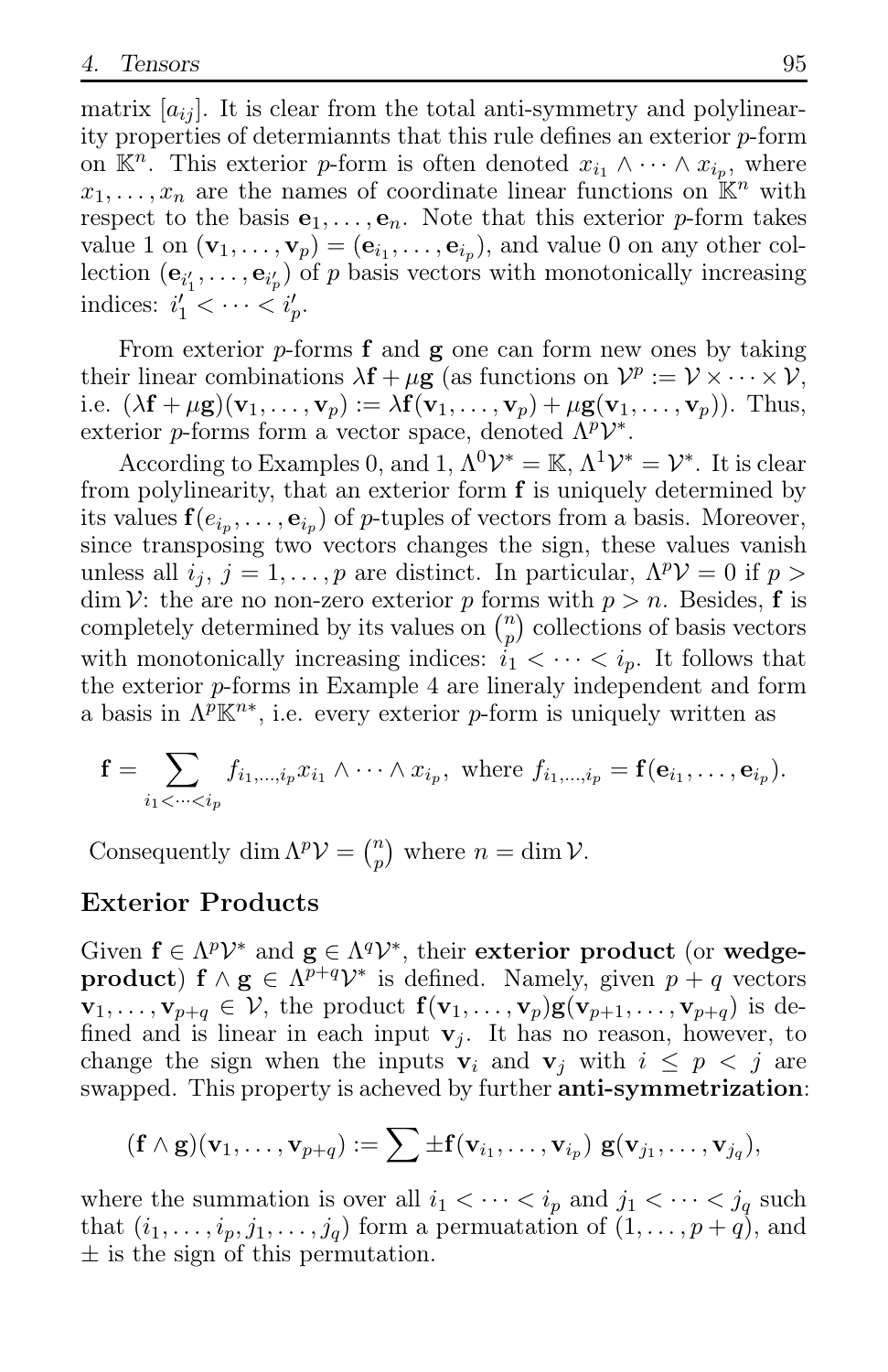The wedge product is associative and **skew-comutative**<sup>19</sup>:

 $\mathbf{g} \wedge \mathbf{f} = (-1)^{pq} \mathbf{f} \wedge \mathbf{g}$ , because pq is the length of the permutation  $(p+1,\ldots,p+q,1,\ldots,p);$ 

 $f \wedge (g \wedge h) = (f \wedge g) \wedge h$ , which follows from the observation that the value of both sides on  $\mathbf{v}_1, \ldots, \mathbf{v}_{p+q+r}$  equals

$$
\sum \pm \mathbf{f}(\mathbf{v}_{i_1},\ldots,\mathbf{v}_{i_p}) \mathbf{g}(\mathbf{v}_{j_1},\ldots,\mathbf{v}_{j_q}) \mathbf{h}(\mathbf{v}_{k_1},\ldots,\mathbf{v}_{k_r}),
$$

where  $i_1 < \cdots < i_p$ ,  $j_1 < \cdots < j_q$ ,  $k_1 < \cdots < k_r$  and  $\pm$  is the sign of the permutation  $(i_1, ..., i_p, j_1 ..., j_q, k_1, ..., k_r)$  of  $(1, ..., p + q + r)$ .

Examples. (5) The value of the wedge-product  $x_1 \wedge x_2$  on the vectors  $\mathbf{u} = \sum a_i \mathbf{e}_i$  and  $\mathbf{v} = \sum b_i \mathbf{e}_i$  is defined to be

$$
x_1(\mathbf{u})x_2(\mathbf{v}) - x_1(\mathbf{v})x_2(\mathbf{u}) = a_1b_2 - b_1a_2 = \begin{vmatrix} a_1 & b_1 \\ a_2 & b_2 \end{vmatrix}.
$$

Thus the wedge product  $x_1 \wedge x_2$  coincides with what was denoted this way in Example 4.

 $(6)$  Arguing by induction on p, we can show that the wedgeproduct of p linear forms  $x_{i_1}, \ldots, x_{i_p}$  coincides with what was denoted  $x_{i_1} \wedge \cdots \wedge x_{i_p}$  in Example 4. Indeed, let this be already established for  $\mathbf{g} = x_2 \wedge \cdots \wedge x_p$ . Then the value of  $x_1 \wedge \mathbf{g}$  on p vectors  $\mathbf{v}_j = \sum_{i=1}^n a_{ij} \mathbf{e}_i$ is  $\sum_{j=1}^p (-1)^{j-1} x_1(\mathbf{v}_j) \mathbf{g}(\ldots, \widehat{\mathbf{v}_j}, \ldots)$  (means "omitted"), which is simply a cofactor expansion (with respect to the 1st row):

$$
\sum_{j=1}^p (-1)^{j-1} a_{1j} \begin{vmatrix} a_{21} & \dots & a_{2j} & \dots & a_{2p} \\ a_{p1} & \dots & a_{pj} & \dots & a_{pp} \end{vmatrix} = \begin{vmatrix} a_{11} & \dots & a_{1p} \\ \vdots & \vdots & \ddots & \vdots \\ a_{p1} & \dots & a_{pp} \end{vmatrix}.
$$

The last determinant is indeed the value on  $\mathbf{v}_1, \ldots, \mathbf{v}_p$  of the exterior p-form  $x_1 \wedge \cdots \wedge x_p$  from Example 4.

(7) From skew-comutativity and associativity of wedge-product it follows now that the wedge-product of exterior monomials is obtained by their concatenation, also taking into account that reordering changes signs:  $x_i \wedge x_j = -x_j \wedge x_i$ , and  $x_i \wedge x_i = 0$ . For instance,

$$
(x_2 \wedge x_4) \wedge (x_1 \wedge x_3) = x_2 \wedge x_4 \wedge x_1 \wedge x_3 = -x_1 \wedge x_2 \wedge x_3 \wedge x_4,
$$

while  $(x_1 \wedge x_3) \wedge (x_4 \wedge x_1) = 0.$ 

<sup>&</sup>lt;sup>19</sup>I.e. anti-commutative when both  $p, q$  are odd, and commutative otherwise.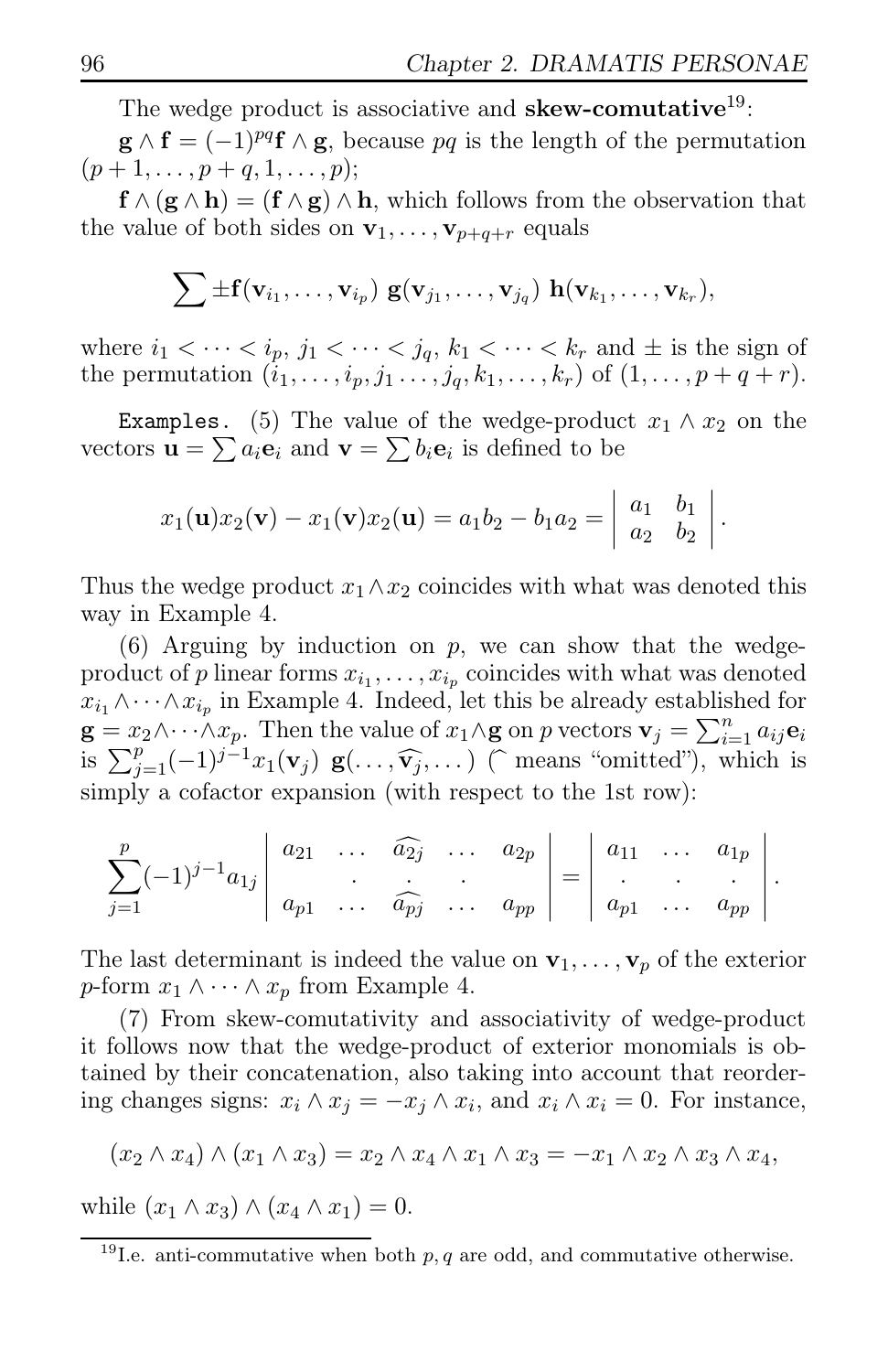(8) The equality  $x_1 \wedge \cdots \wedge x_n = (x_1 \wedge \cdots \wedge x_k) \wedge (x_{k+1} \wedge \cdots \wedge x_n),$ applied to *n* vectors  $\mathbf{v}_j = \sum a_{ij} \mathbf{e}_i$ , yields Laplace's expansion of the determinant det $[a_{ij}]$  with respect to the first k rows.

By allowing linear combinations of exterior forms of varying degrees and their wedge-products we obtain the exterior algebra  $\Lambda(\mathcal{V}^*) := \bigoplus_{p=0}^{\dim \mathcal{V}} \Lambda^p \mathcal{V}^*$  (also called Grassmann algebra) of the space  $\mathcal{V}^*$ . It has dimension  $2^{\dim \mathcal{V}}$ .

#### *EXERCISES*

*258.* Prove the last statement.

259. The exterior square  $f \wedge f = 0$  whenever the degree of f is odd.

**260.** Show that a change of coordinates  $\mathbf{x} = C\mathbf{y}$  in  $\mathbb{K}^n$  transforms the **volume** form  $x_1 \wedge \cdots \wedge x_n$  into  $(\det C)y_1 \wedge \cdots \wedge y_n$ .

261. Compute  $f \wedge f$  where  $f = \sum_{1 \leq i < j \leq 4} f_{ij} x_i \wedge x_j$  is an exterior 2-form in  $\mathbb{K}^4$ .  $\checkmark$ 262. Write an anti-symmetric bilinear form on  $\mathbb{K}^n$  as an exterior 2-form  $\sum_{i < j} f_{ij} x_i \wedge$  $x_j$  and as  $\sum_{ij} x_i b_{ij} y_j$  where  $b_{ij} = -b_{ij}$  form an anti-symmetric coefficient matrix, and identify  $f_{ij}$  in terms of  $b_{ij}$  and vice versa.

263. Let  $\mathbf{f} = \sum_{i < j} f_{ij} x_i \wedge x_j$  be an exterior 2-form in  $\mathbb{K}^{2n}$ . Then  $\mathbf{f}^{\wedge n} := \mathbf{f} \wedge \cdots \wedge \mathbf{f}$ (*n* times) is proportional to the volume form  $x_1 \wedge \cdots \wedge x_{2n}$ . The proportionality cofficient is called the **Pfaffian** of  $f$  (and of the corresponding anti-symmetric coefficient matrix  $B$ ). Show that the Pfaffian is a homogeneous degree n polynomial in the coefficients  $f_{ij}$  of f.

*264.* Let B be an anti-symmetric matrix of size 2n, and C an invertible matrix of the same size. Prove the transformation law of Pfaffians:  $Pf(C^tBC)$  =  $\det(C)$  Pf(B).  $\sharp$ 

265. When K has characteristic 0, show that the definition of wedge-product can be rewritten as the sum over all  $(p+q)!$  permutations  $\sigma$  on  $\{1,\ldots,p+q\}$ :  $(\mathbf{f} \wedge \mathbf{g})(\mathbf{v}_1, \ldots, \mathbf{v}_{p+q}) =$ 

$$
\frac{1}{p!q!}\sum_{\sigma}\epsilon(\sigma)\ {\bf f}({\bf v}_{\sigma(1)},\ldots,{\bf v}_{\sigma(p)})\ {\bf g}({\bf v}_{\sigma(p+1)},\ldots,{\bf v}_{\sigma(p+q)}).
$$

### Vector Calculus

This subsection is addressed to the readers familiar with the formulas of Newton-Leibnitz, Stokes, and Gauss.

The Fundamental Theorem of Calculus expresses the integral of the differential  $df = f'(x)dx$  of a function via the boundary values of the function:  $\int_a^b f'(x)dx = f(b) - f(a)$ . The classical "Vector Culculus", which provides 3-<br>dimensional generalizations of this formula, is usually formulated in terms of suitable integrals of vector fields. By definition, a **vector field** in  $\mathbb{R}^3$ , or some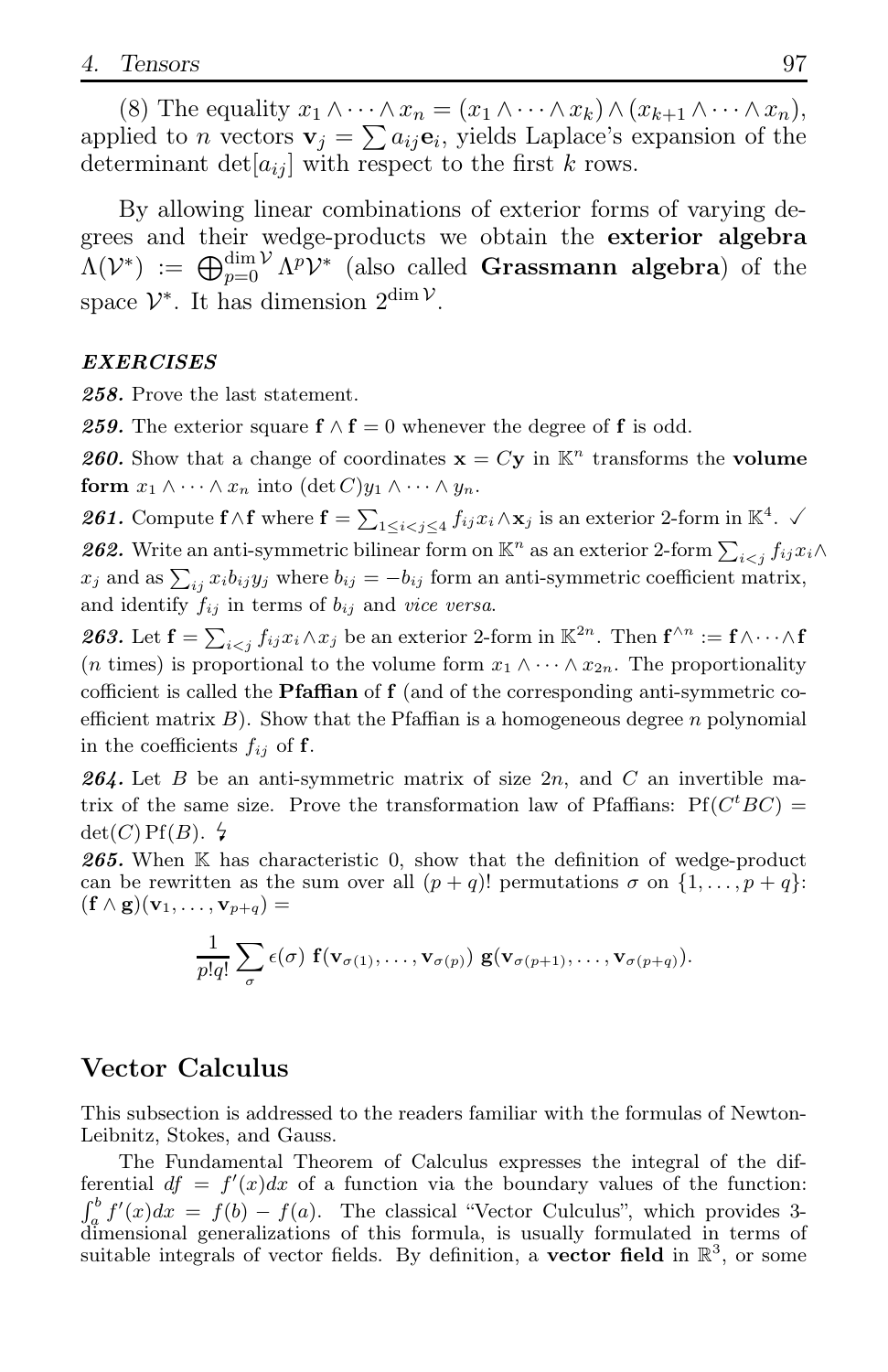domain  $U \subset \mathbb{R}^3$ , is a smooth field of vectors:  $A\mathbf{i} + B\mathbf{j} + C\mathbf{k}$  where  $A, B, C$  are (say, infinitely) differentialble functions in  $U$ . The three fundamental theorems of Vector Calculus can be formulated this way:

Newton-Leibnitz: 
$$
\int_C (\nabla f) \cdot \vec{\tau} \, dl = \int_{\partial C} f
$$
  
Stokes: 
$$
\int_S (\nabla \times \vec{V}) \cdot \vec{n} \, da = \int_{\partial S} (\vec{V} \cdot \vec{\tau}) \, dl
$$
  
Gauss: 
$$
\int_R (\nabla \cdot \vec{W}) \, dv = \int_{\partial R} (\vec{W} \cdot \vec{n}) \, da
$$

Here  $\nabla := \mathbf{i}\frac{\partial}{\partial x} + \mathbf{j}\frac{\partial}{\partial y} + \mathbf{k}\frac{\partial}{\partial z}$  is the *del-operator*,  $\nabla f := \frac{\partial f}{\partial x}\mathbf{i} + \frac{\partial f}{\partial y}\mathbf{j} + \frac{\partial f}{\partial z}\mathbf{k}$  is the *gradient* vector field of function f,  $\nabla \cdot \mathcal{W} := \frac{\partial A}{\partial x} + \frac{\partial B}{\partial y} + \frac{\partial C}{\partial z}$  is the *divergence* of vector field  $\overrightarrow{W} = A\mathbf{i} + B\mathbf{j} + C\mathbf{k}$ ,  $\nabla \times \vec{V} :=$   $\begin{array}{ccccc} \mathbf{i} & \mathbf{j} & \mathbf{k} \\ \frac{\partial}{\partial x} & \frac{\partial}{\partial y} & \frac{\partial}{\partial z} \\ P & Q & R \end{array}$   $=\left(\frac{\partial R}{\partial y} - \frac{\partial Q}{\partial z}\right)\mathbf{i} + \left(\frac{\partial P}{\partial z} - \frac{\partial R}{\partial x}\right)\mathbf{j} + \left(\frac{\partial Q}{\partial x} - \frac{\partial P}{\partial y}\right)\mathbf{k}$ 

is the *curl* of vector field  $\vec{V} = P\mathbf{i} + Q\mathbf{j} + R\mathbf{k}$ .

Furthermore,  $\partial R$ ,  $\partial S$ ,  $\partial C$  are respectively the boundary surface, curve, and a pair of points ( $\alpha$  and  $\beta$ ) of a region R, oriented surface S, and curve C (directed from  $\alpha$  to  $\beta$ ), while  $\overrightarrow{n}$  (resp.  $\overrightarrow{\tau}$ ) represnt the (exterior) normal (resp. tangent) unit vectors of the appropriate surface (resp. curve) of integration. The surface (resp. line) integrals express the flux (resp. work, or circulation) of a vector field across the surface (resp. along the curve), while the 0-dimensional integral  $\int_{\partial C} f$ is a covert notation for  $f(\beta) - f(\alpha)$ . The symbols dl, da, and dv refer to the "infinitedimal elements" of arc length, surface area, and volume.

Our goal here is to show how these formulas of Vector Calculus are naturally expressed in the unifying language of diffrential forms which are nothing but smooth *fields* of exterior forms.

In 3D, differntial forms have degrees  $p = 0, 1, 2, 3$ . A differential 0-form, i.e. a field of scalars, is a smooth function,  $f$ , suitable for 0-dimensional "integration", i.e. evaluation at a point. For  $p = 1, 2, 3$ , the differential p-forms are:

$$
V = Pdx + Qdy + Rdz, \quad W = A\ dy \wedge dz + B\ dz \wedge dx + C\ dx \wedge dy, \quad \phi = \Phi\ dx \wedge dy \wedge dz,
$$

where  $P, Q, R, A, B, C, \Phi$  are any smooth functions. The right way to think of these expressions is to assume that to each point  $(x, y, z)$  of  $U \subset \mathbb{R}^3$ , a linear 3-space is attached: the space of tangent vectors, i.e. of velocity vectors of curves passing through this point. Then  $dx, dy, dz$  (or their wedge-products) are the coordiate linear forms (respectively exterior forms) on these tangent spaces.

To a differential 0-form  $f$ , one associates its *differential* 

$$
df = \frac{\partial f}{\partial x}dx + \frac{\partial f}{\partial y}dy + \frac{\partial f}{\partial z}dz,
$$

which is a differential 1-form, the field of the linear approximations to the nonlinear function f at each point  $(x, y, z)$ . (By the way, dx, dy, dz are such differentials of the coordinate functions  $x, y, z$ .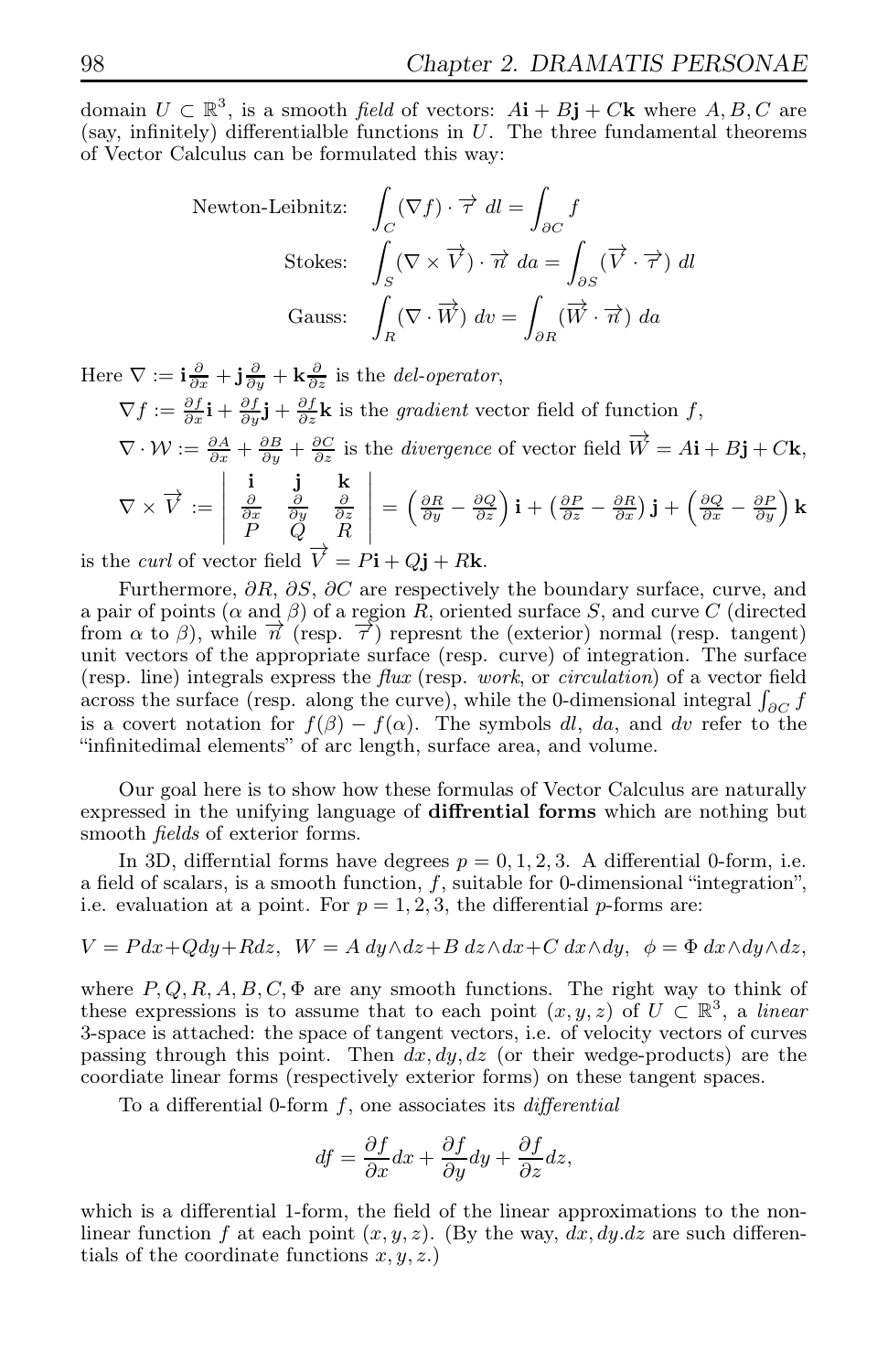The differential  $d$ , as it turns out, extends to differential forms of all degrees in such a way that for any differential form  $f, g$  the linearity and product rules hold:  $d(\mathbf{f} + \mathbf{g}) = d\mathbf{f} + d\mathbf{g}$  and  $d(\mathbf{f} \wedge \mathbf{g}) = (d\mathbf{f}) \wedge \mathbf{g} + (-1)^{\deg \mathbf{f}} \mathbf{f} \wedge (d\mathbf{g})$ , and besides<sup>20</sup>  $d(d\mathbf{f}) = 0$ . These properties are sufficient for computing the differential d. For example (where we use short notations  $P_z$ ,  $P_y$ ,  $P_z$  for partial derivatives of P):

$$
d(Pdx) = (dP)\wedge dx + P d(dx) = (P_x dx + P_y dy + P_z dz)\wedge dx = P_z dz \wedge dx - P_y dx \wedge dy.
$$

Computing this way the differentisls of  $V = P dx + Q dy + R dz$  and  $W =$ A dy  $\wedge$  dz + B dz  $\wedge$  dx + C dx  $\wedge$  dy, we find that they reproduce the pattern of curl and divergence operations:

$$
dV = (R_y - Q_z) dy \wedge dz + (P_z - R_x) dz \wedge dx + (Q_x - P_y) dx \wedge dy,
$$
  

$$
dW = (A_x + B_y + C_z) dx \wedge dy \wedge dz.
$$

Thus, the Newton-Leibnitz, Stokes, and Gauss formulas can be written in the unifying form as the equalities between the integral of a differential p-form  $\Omega$  over the boundary  $\partial D$  of a  $(p+1)$ -dimesntional integration domain and the integral of the *differential*  $d\Omega$  of this differential form over the domain D itself:

$$
\int_{\partial D} \Omega = \int_D d\Omega.
$$

It remain only to figure out in what sense differential p-forms are natural objects to be integrated over p-dimensional integration domains.

For this, let us recal the law of changes of variables in multi-dimensional integrals:

$$
\int_R \Phi(\mathbf{x}) dx_1 \dots dx_n = \int_{R'} \Phi(\mathbf{x}(\mathbf{x}')) \left| \det \left[ \frac{\partial x_i}{\partial x'_j}(\mathbf{x}') \right] \right| dx'_i \dots dx'_n.
$$

Here the change of variables  $\mathbf{x}(\mathbf{x}')$  is given by n non-linear functions of n variables,  $x_i = x_i(x'_1, \ldots, x'_n), i = 1, \ldots, n$ . The formula involves the correspondence between the domains R and R' of integration in the  $x-$  and  $x'$ -space respectively, the change of varibles in the integrand function  $\Phi$ , and also the absolute value of the *Jacobian*: the determinant of the **Jacobi matrix**.

Namely, the linear approximation near a point  $x'$  to the change of variables  $\mathbf{x}(\mathbf{x}')$  is given by *n* linear forms

$$
dx_1 = \frac{\partial x_1}{\partial x'_1} dx'_1 + \dots + \frac{\partial x_1}{\partial x'_n} dx'_n
$$

$$
\dots
$$

$$
dx_n = \frac{\partial x_n}{\partial x'_1} dx'_1 + \dots + \frac{\partial x_n}{\partial x'_n} dx'_n,
$$

where the partial derivatives are evaluated at that point  $x'$ . The absolute value of the Jacobian is the factor by which this linear transformation (between the spaces of tangent vectors at  $x'$  and  $x$ ) scales the *n*-dimensional volumes.

 $^{20}$ In the realm of *super-algebra*, d is odd, and hence anti-commutes with itself (hence  $d^2 = 0$ ), and with differential forms of odd degree (which explains the sign in the product rule).